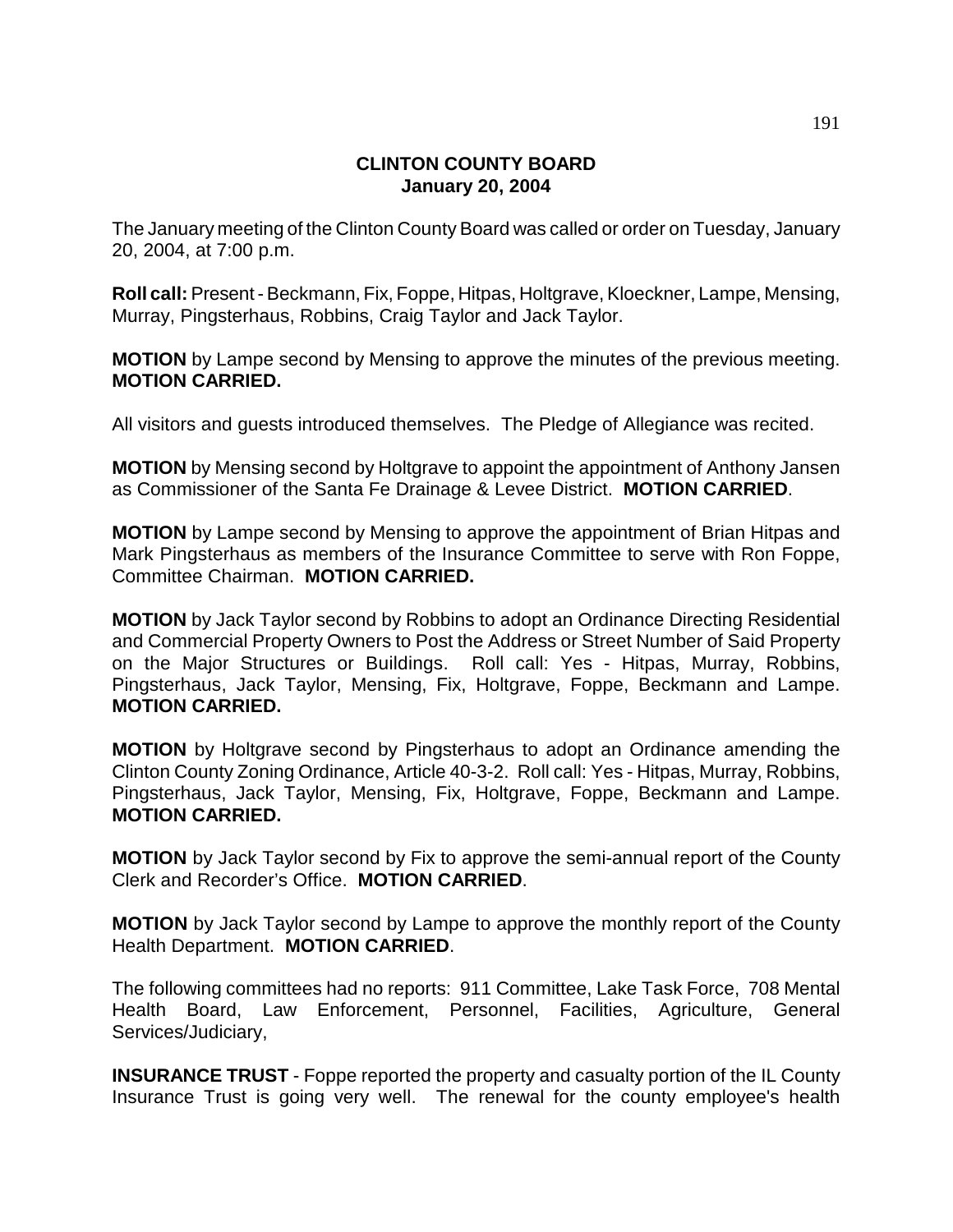## insurance is coming up February 1st. We had initially been told there would be a 15% increase in premium. However, the county has had four claims that have exceeded the \$25,000 stop loss level. Our annual aggregate has been gone through this year, which is very unusual. Our risk was maxed out at \$368,000.00. We have now been informed there will a tremendous increase in premium. Currently, the cost of single coverage is \$349.20, and \$820.56 for single with dependents. The new rates will be \$535.18 for single and \$1,326.50 for single with dependents. Foppe called a meeting of the Finance and Negotiation Committees, Fred Becker of Glass & Shuffet and representatives of Spectrum. The consensus of the meeting was the recommendation the county go with Option 2 - Hartford renewal. **MOTION** by Foppe second by Holtgrave to proceed with the recommendation of the Finance Committee to go with Option 2 - Hartford, and give the Insurance Committee power to act and see if we can save money by putting it out for bids. **MOTION CARRIED.** Foppe wants to make this a public announcement that any agent

who is interested in quoting on the insurance can get the information from the County Clerk's Office.

**UNINCORPORATED AREA IMPROVEMENT COMMITTEE** - A meeting is scheduled for Thursday, January 22, 2004 at 7:00 p.m.

**SAFETY COMMITTEE** - The Committee has scheduled a meeting for Monday, February 9th at 9:00 a.m..

**EDUCATION COMMITTEE** - The Regional Office of Education is waiting to see ramifications from the Governor's State of the State Address pertaining to education reform. The Lieutenant Governor's Office sent out the results of a service evaluation survey and the overall rating of the Regional Office of Education was better compared to the Illinois State Board of Education.

**RC&D COMMITTEE** - At our last meeting the RC&D Council informed us the Band of America - St Louis is wanting to donate 16 acres of land in the Trenton Area on a conservancy basis to be used for wetlands, tree planting, etc. They are meeting this evening and needed to know if the county is interested. There being no negative issues involved, our committee told them we are in favor of this. The RC&D Council is still working very diligently getting an ethanol plant in Carbondale.

**SOLID WASTE COMMITTEE** - The next meeting is scheduled for January 26th at 6:00 p.m.

**TOURISM COMMITTEE** - The committee will meet Thursday, January 22nd at 7:00 p.m.

**GIS COMMITTEE** - The Committee is in the process of evaluating the proposals that have been submitted. The next meeting is January 26th at 6:00 p.m.

**NEGOTIATION COMMITTEE** - The Committee signed an agreement for one year for the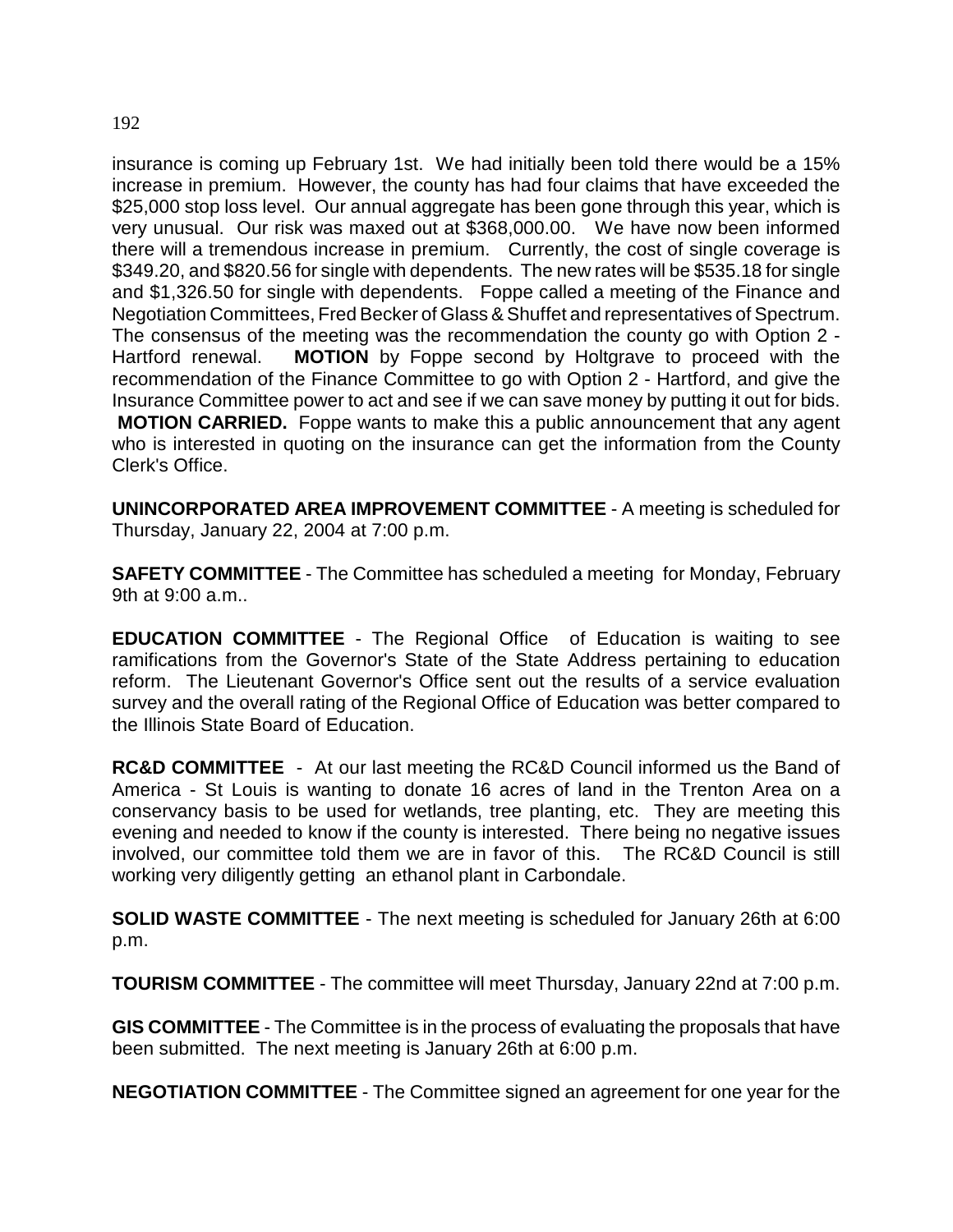Court house and Health department full and part-time employees to receive a \$.65 an hour increase.

**MOTION** by Hitpas second by Lampe to approve a \$.65 an hour increase for the full-time and part-time employees of the Court House and the Health Department. **MOTION CARRIED.**

**MOTION** by Hitpas second by Fix to give a \$.65 an hour increase to the full-time and parttime Animal Control wardens retroactive to December 1, 2003. **MOTION CARRIED**.

**MOTION** by Hitpas second by Murray to give a \$10.00 a meeting increase to the Zoning Board of Appeals retroactive to December 1, 2003. **MOTION CARRIED.**

**MOTION** by Hitpas second by Holtgrave to increase the salary of the ESDA Director, Richard Crocker by 5%/\$50.00 a month retroactive to December 1, 2003. **MOTION CARRIED.**

**MOTION** by Hitpas second by Lampe to give a \$.65 an hour increase to Mary Ellen Hughes, an employee of the Regional Office of Education Office retroactive to December 1, 2003. **MOTION CARRIED.**

**MOTION** by Hitpas second by Holtgrave to approve a one-year Teamster Contract for the Court House and Health Department employees beginning December 1, 2003 through November 30, 2004. **MOTION CARRIED**.

**MOTION** by Foppe second by Fix to approve a \$.65 an hour increase for Ruth Collard, an employee in the Sheriff's Office retroactive to December 1, 2003. **MOTION CARRIED.**

Chairman Kloeckner presented a plaque to Carol Powers in appreciation for her 20 years of dedicated service to Clinton County. She retired from her position in the Supervisor of Assessments Office.

**ZONING/SUBDIVISION COMMITTEE** - Zoning Administrator Joyce Lucas reported that a study of the new homes constructed in the county last year shows an estimated increase in value of \$37 million dollar for the county. She also said she would give copies of the new ordinances the Board passed for 911 addresses to all building permit applicants.

**ECONOMIC DEVELOPMENT COMMITTEE:** Chairman Kloeckner received a letter from the IL Department of Transportation indicating Opportunity Returns Program included \$5 million to begin an engineering study for a new expanded US 50 corridor from I-64 east to Carlyle. Once the Phase 1 engineering has been approved, IDOT will begin the Phase 2 engineering for the 4-lane facility from Breese to Carlyle.

**ROAD & BRIDGE COMMITTEE - MOTION** by Mensing second by Hitpas to award the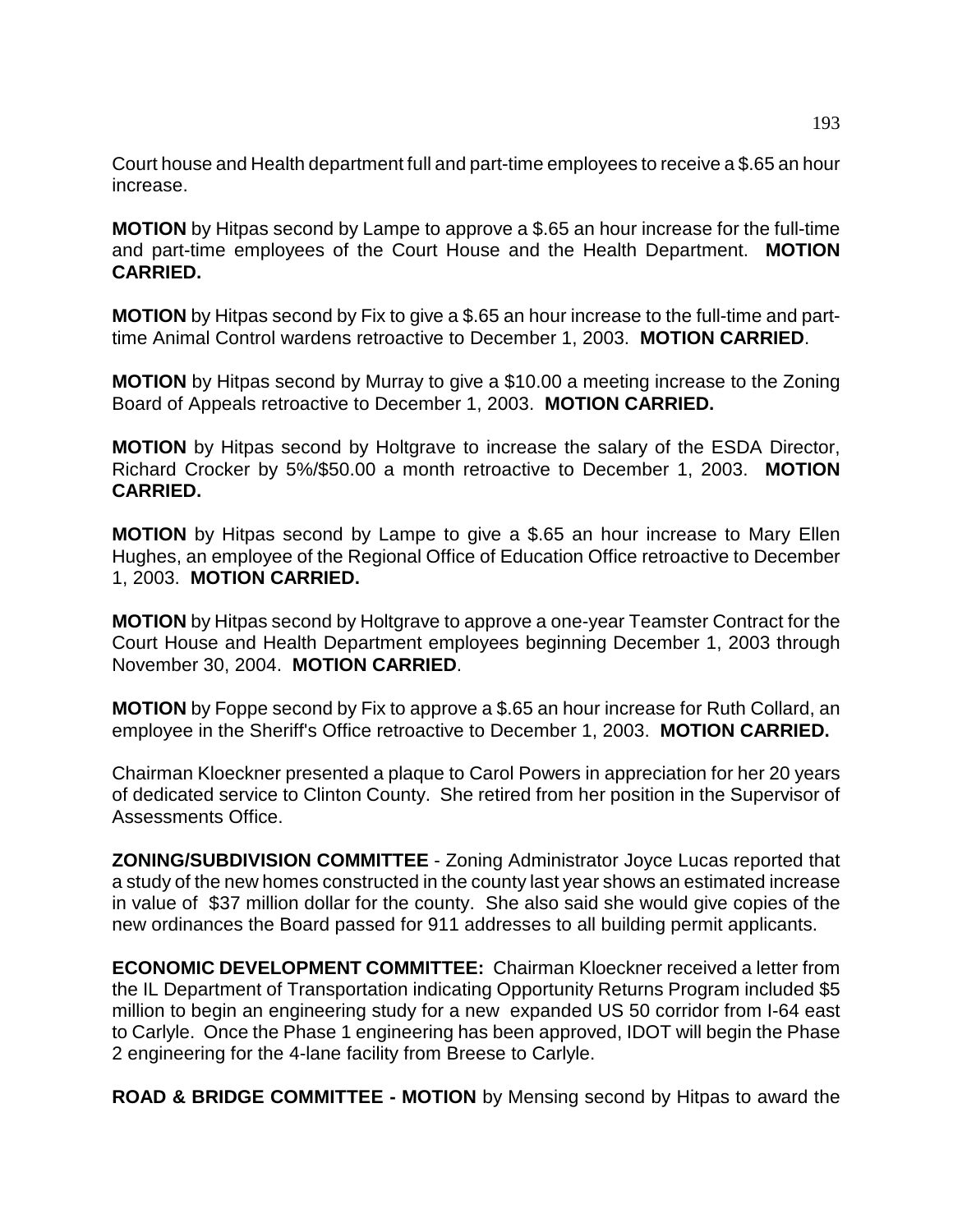bids for County Motor Fuel Tax rock to Keyesport Sand & Grave, Beelman Truck Co. and Quad County Ready Mix. **MOTION CARRIED**.

**MOTION** by Foppe second by Jack Taylor to award the bids for Township Motor Fuel Tax rock to Beelman Truck Co., Kohlbrecher Trucking, Ternton Co-op, Keyesport Sand & Gravel, and Dwain Forby Trucking. **MOTION CARRIED**.

Engineer Mitchell reported the new county bid requirements have been raised to \$20,000 for services and materials.

**MOTION** by Jack Taylor second by Hitpas to approve a joint agreement with IL Department of Transportation funding the CH#8 (Albers to I-64 resurfacing) and to appropriate \$125,000 from the matching fund for the 20% local matching. **MOTION CARRIED.**

Engnieer Mitchell is proposing the County Highway #8 (Aviston Albers Road) project for federal Project for FY2007.

Wiedle Road Project - Ron proposes the County pay all bills on this project and then be reimbursed from the three townships involved, namely, Meridian, East Fork and Clement. **MOTION** by Jack Taylor second by Hitpas to approve the resolution. **MOTION CARRIED.**

**MOTION** by Jack Taylor second by Fix to authorize the Board Chairman sign the joint agreement with the IL Department of Transportation for funding the Wiedle Road Project. **MOTION CARRIED.**

**FINANCE/HEALTH SERVICES COMMITTEE - MOTION** by Robbins second by Mensing to approve the monthly Budget & Financial Report of the Treasurer's Office. **MOTION CARRIED**.

**MOTION** by Beckmann second by Jack Taylor to approve a submitted listing of the Clinton County banks the Treasurer's Office will be doing business with. **MOTION CARRIED**.

Treasurer Mueller presented the six-month report of the Revolving Loan Fund. The Senior Citizens Real Estate Tax Deferral Program is now being offered until March 1st. The Pearl Sand/Exxon audits have been completed.

**LIQOUR COMMITTEE** - The committee had a meeting in Keyesport that turned out very well and thanked the Sheriff's Department on their patrolling.

**ENVIRONMENTAL CONCERNS COMMITTEE** - The Committee recommends the dispersement of the remaining funds from Exxon be divided among the five entities, Albers, Damiansville, Carlyle S/W Public Water District, Germantown and New Memphis. Treasurer Mueller reported the contract says the county is supposed to hold this money for five years and any funds left after five years be given back to Exxon. Chairman

194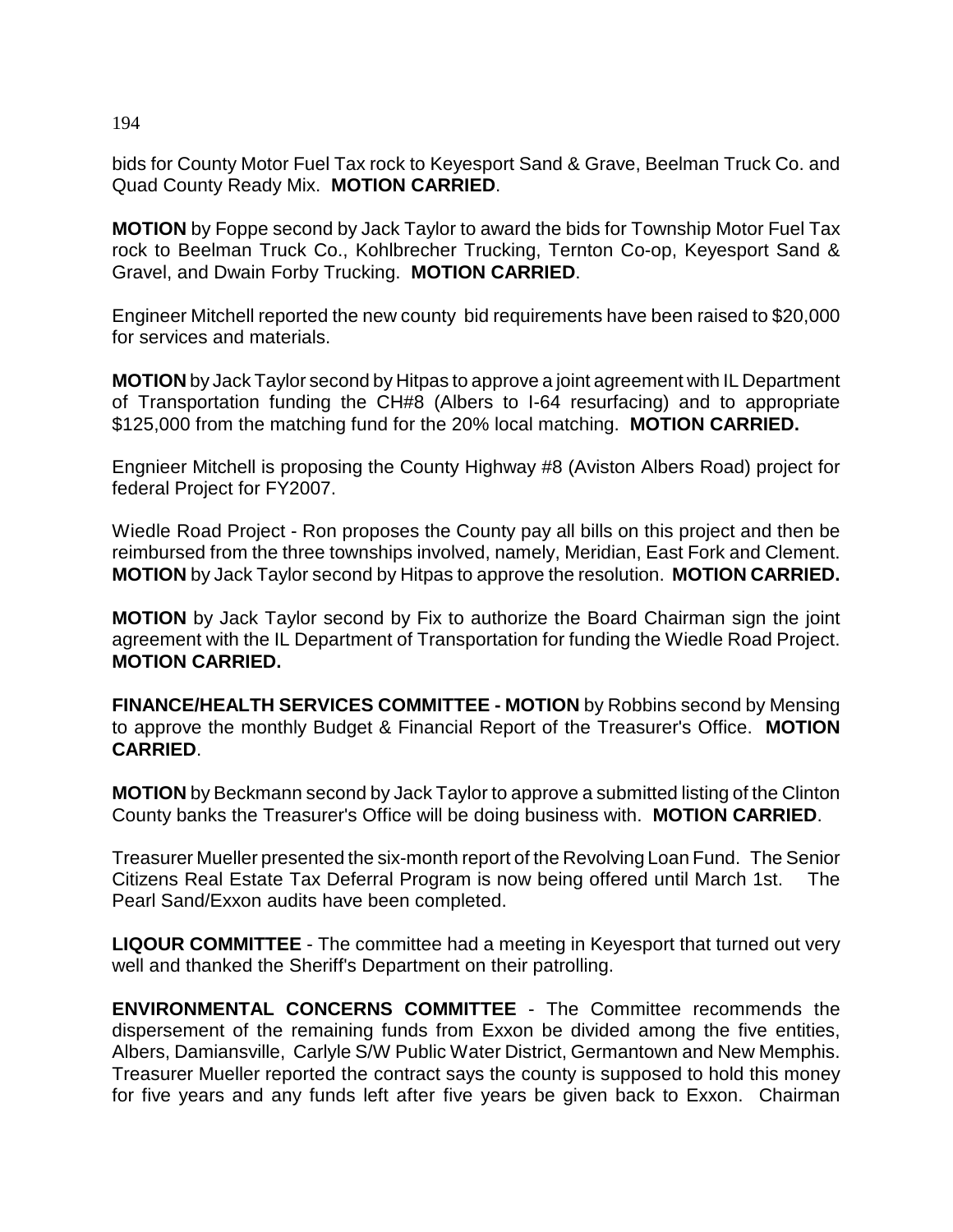Kloeckner said the contract reads the funds need to be dispersed within five years. Chairman Kloeckner asked States Attorney Brandmeyer to look into this and report back at the February meeting.

**MOTION** by Mensing second by Pingsterhaus to approve payment of the Accounts Payable Claims. **MOTION CARRIED.**

**MOTION** by Robbins second by Mensing to adjourn the meeting. **MOTION CARRIED.**

Ray Kloeckner County Board Chairman

\_\_\_\_\_\_\_\_\_\_\_\_\_\_\_\_\_\_\_\_\_\_\_\_\_\_\_\_\_\_\_\_\_ Thomas LaCaze, County Clerk & Recorder

#### **#01-04-01**

#### **AN ORDINANCE DIRECTING RESIDENTIAL AND COMMERCIAL PROPERTY OWNERS TO POST THE** ADDRESS OR STREET **INEUMBER FOSTS AUD FURTHER OF YEAR OUT LIERE ON**

**WHEREAS,** the Chairman and Board of Trustees of the County of Clinton have considered the cost, health and safety issues raised by the proposal requiring certain persons to post the address or street number of their residential or business property on said property; and

**WHEREAS**, the Chairman and Board of Trustees of the County of Clinton have determined said proposal to be desirable and in the best interests of the general public;

#### **NOW THEREFORE BE IT ORDAINED BY THE CHAIRMAN AND BOARD OF TRUSTEES OF THE COUNTY OF CLINTON, ILLINOIS**, as follows:

## **SECTION 1**

The owners of residential or commercial property situated within the County of Clinton, be and they are hereby required to post, print, paint or otherwise affix the address or street number of said property on at least one building or major structure located thereon. Said address or street number is to be posted, printed, painted or affixed in such a way as to be easily visible from the closest thoroughfare or roadway which may pass in what may pass in what would be considered the front of said building or structure.

#### **SECTION 2**

Any such owner who shall knowingly fail to post, print, paint or otherwise affix the address or street number of said property on at least one building or major structure shall be subject to a fine of \$50.00.

#### **SECTION 3**

This ordinance shall be in full force and effect from and after its passage, approval and publication in pamphlet form as provided by law.

Voting Yes: Hitpas, Murray, Robbins, Pingsterhaus, Jack Taylor, Mensing, Fix, Holtgrave, Beckmann, Lampe. Absent- Robbins, Sullivan and Craig Taylor.

**APPROVED** by the Corporate Authorities of the County of Clinton, Illinois, this 20<sup>th</sup> day of January, 2004.

Attest: S/ Thomas LaCaze, County Clerk S/ Ray Klockener, Board Chairman

## **#01-04-02**

## **BE IT ORDAINED BY THE COUNTY OF CLINTON, ILLINOIS AS FOLLOWS:**

Pursuant to Article 40-3-2 of the Clinton County Zoning Code, as amended the following described real estate shall be classified as "Commercial":

St. Rose Twp. Sec. 5 (Kohlbrecher 1<sup>st</sup> Sub - Lot 1), Sec 5 (PT SW SW, 1 acre), Sec 5 (PT SE SE, 1.34 acres), Sec 6 (PT SE SE .98 acre)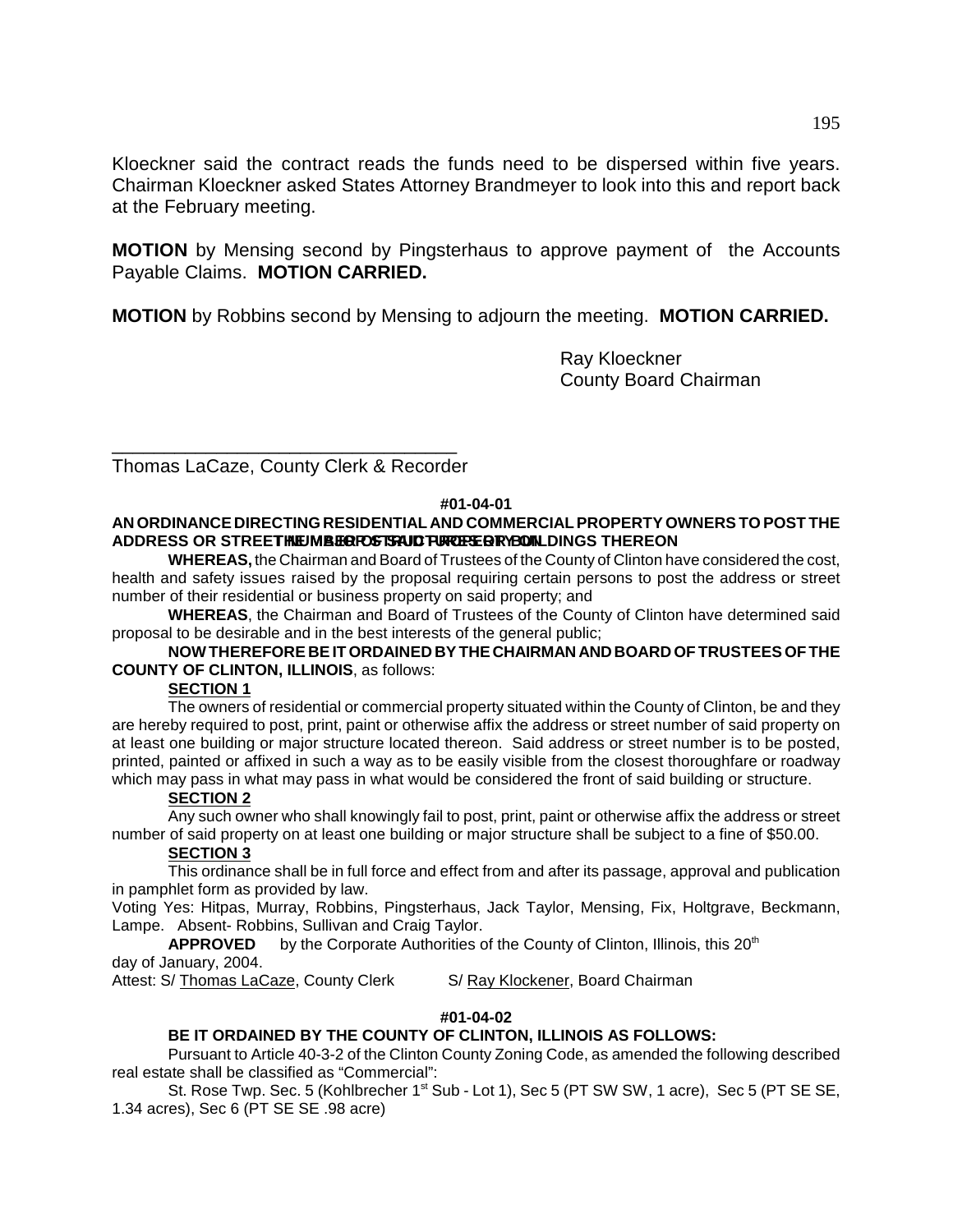196

**APPROVED. ORDAINED AND ADOPTED** January 20, 2004, by a roll call vote of the Corporate Authorities of Clinton County, Illinois.

Voting Yes: Hitpas, Murray, Robbins, Pingsterhaus, Jack Taylor, Mensing, Fix, Holtgrave, Beckmann, Lampe. Absent - Robbins, Sullivan and Craig Taylor.

APPROVED by the Clinton County Board this 20<sup>th</sup> day of January, 2004.

Attest: S/ Thomas LaCaze, County Clerk S/ Ray Kloeckner, Board Chairman

## **#01-04-03**

#### **COUNTY MFT LETTING**

**WHEREAS**, bids were received at a letting January 14, 2004, at 10:00 a.m. for the purchase of material required in the maintenance of Section 04-00000-00-GM

**NOW, THEREFORE, BE IT RESOLVED** that the following awards are made by the County Board subject to the approval of the Illinois Department of Transportation

**TO: BEELMAN TRUCK CO., ST. LIBORY, IL** 

2500 ton Seal Coat Aggregate (CA16, CM16 or CM16L2-23) @ \$8.86 per ton. 2000 ton Seal Coat Aggregate (CA13, CM13, or CM132-22) @ \$12.50 per ton.

**TO: KEYESPORT SAND & GRAVEL, KEYESPORT, IL**

100 ton Seal Coat Aggregate (CA16 or CM16L2-23) @\$6.15 a ton.

## **TO: QUAD COUNTY READY MIX, CARLYLE, IL 62231**

6000 ton Aggregate Surface Course (CA10 CM10) @ \$7.88 a ton.

I Thomas LaCaze, do hereby certify that this is a true and correct copy of a resolution approved and adopted at the regular meeting held January 20, 2004.

Seal S/ Thomas LaCaze, County Clerk

#### **#01-04-04**

## **VARIOUS ROAD DISTRICT LETTING**

**WHEREAS**, bids were received at a letting held January 14, 2004 at 10:00 a.m. for

the purchase of materials required in the maintenance of Breese, Brookside, Carlyle, Clement, East Fork, Germantown, Irishtown, Lake, Lookingglass, Meridian, Santa Fe, St. Rose, Sugar Creek, Wade, and Wheatfield.

**NOW, THEREFORE BE IT RESOLVED** that the County Board, at their regular meeting held on January 20, 2004, make the following awards subject to the approval of the IL Department of Transportation:

#### **TO**: **BEELMAN TRUCK CO., ST. LIBORY, IL.**

Breese - 2200 ton seal coat aggregate @ \$8.68 per ton, 500 ton seal coat aggregate @ \$12.50 per ton.

Brookside - 1000 ton seal coat aggregate @ \$12.80, 500 ton aggregate surface course @ \$8.31 per ton, 300 ton seal coat aggregate @\$9.46 per ton.

Carlyle - 700 ton seal coat aggregate@ \$12.50 per ton, 400 ton aggregate surface course @ \$8.11 per ton.

Clement - 600 ton seal coat aggregate @ \$12.80 per ton, 100 ton aggregate surface course @ \$8.33 per ton.

East Fork - 800 ton seal coat aggregate @ \$12.80 per ton, 250 ton aggregate surface course @ \$8.90 per ton, 410 aggregate surface course @ \$8.34 per ton, 1500 ton seal coat aggregate @\$9.52 per ton.

Germantown - 700 ton seal coat aggregate \$8.77 per ton, 100 ton aggregate surface course @ \$7.62 per ton.

Irishtown - 1100 ton seal coat aggregate @ \$12.80 per ton, 200 ton aggregate surface course @ \$7.83 per ton.

Lake - 1850 ton seal coat aggregate @\$12.80 per ton, 700 ton aggregate surface course @ \$7.82 per ton.

Lookingglass - 2000 ton seal coat aggregate @ \$12.55 per ton.

Merician - 3000 ton seal coat aggregate @ \$12.80 per ton, 500 ton aggregate surface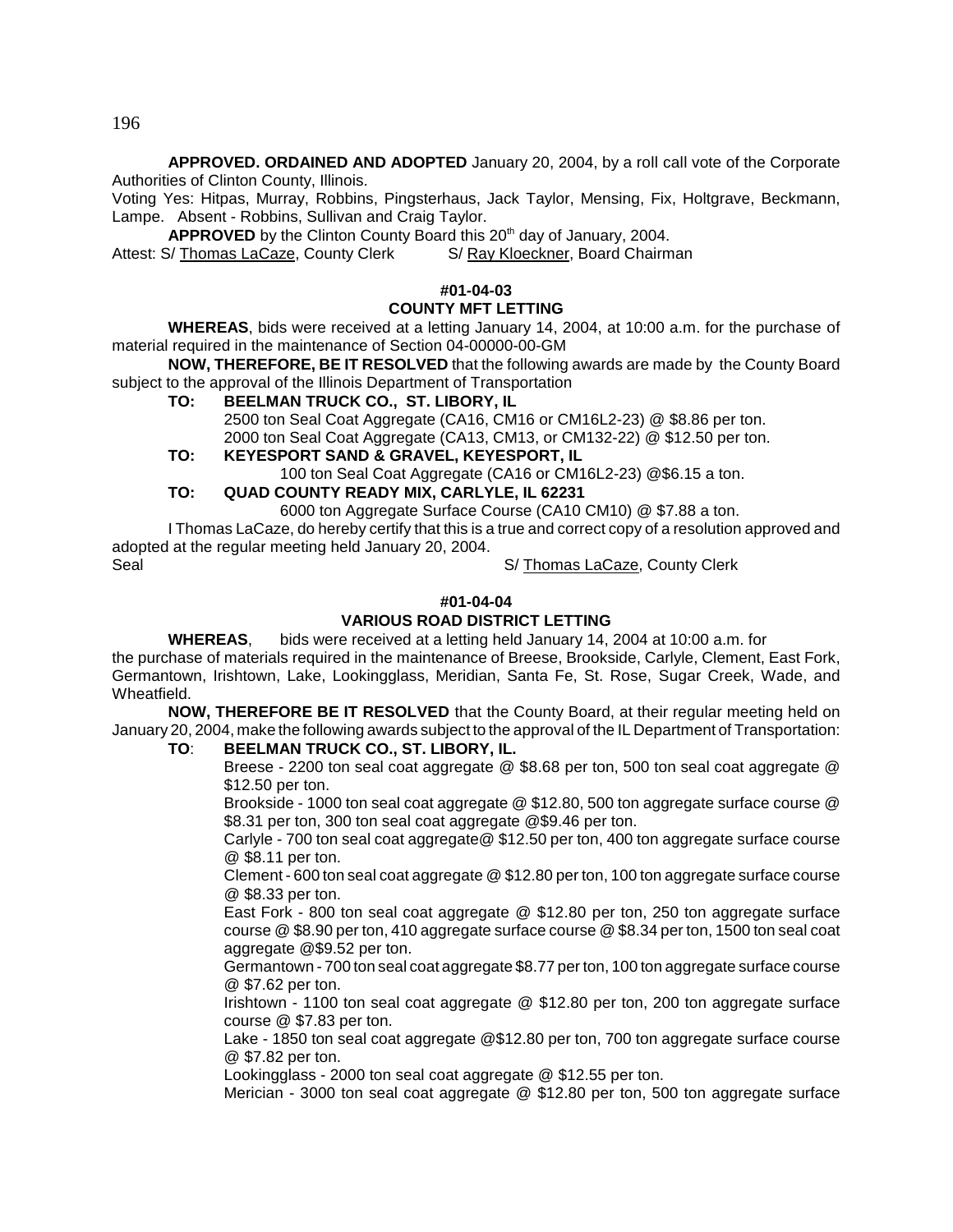course @ \$8.90 per ton, 200 ton aggregate surface course @ \$8.37 per ton, 1000 ton seal coat aggregate \$9.51 per ton.

Santa Fe - 400 ton aggregate surface course @ \$7.94 per ton, 500 ton seal coat aggregate @ \$9.09 per ton.

St Rose - 2000 ton seal coat aggregate @ \$12.80 per ton, 800 ton seal coat aggregate @ \$8.74 per ton.

Sugar Creek - 1500 ton seal coat aggregate @ \$12.80 per ton.

Wheatfield - 800 ton aggregate surface course @ \$7.82 per ton..

## **TO: DWAIN FORBY TRUCKING, MAKANDA, IL**

Clement - 100 ton aggregate surface course @ \$9.83 per ton. Lake - 20 ton stone rip rap Class A-3 @ \$11.90 per ton, 800 ton aggregate surface repair @ \$9.05 per ton.

Lookingglass - 600 ton aggregate surface course @ \$7.28 per ton. Santa Fe - 300 ton aggregate surface course@ \$9.05 per ton. Sugar Creek - 400 ton aggregate surface course @ \$7.28 per ton. Wade - 1000 ton seal coat aggregate @\$7.87 per ton.

**TO: KEYESPORT SAND & GRAVEL, KEYESPORT, IL** Wheatfield - 1300 ton seal coat aggregate @ \$4.75 per ton.

#### **TO: KOHLBRECHER TRUCK SERVICE, ST. ROSE, IL**

Wheatfield - 1400 ton seal coat aggregate @ \$9.13 per ton.

#### **TO: TRENTON CO-OP, TRENTON, IL**

Breese - 500 ton aggregate surface course @ \$7.61 per ton. St. Rose - 300 ton aggregate surface course @ \$7.58 per ton. Sugar Creek - 1400 ton seal coat aggregate @ \$8.54 per ton.

#### **#01-04-05**

**BE IT RESOLVED** by the County Board of Clinton County, Illinois, that the following described county highway be improved under the IL Highway Code:

County Highway #8 (Albers Road, beginning at a point near the edge of Illinois Route 161 at Albers Station 206+40 and extending along said route in a south direction to a point near interstate 64 at station 68+15, a distance of approximately 2.618 miles; and

**BE IT FURTHER RESOLVED** that the type of improvement shall be resurface the roadway with + 2 3/4 inches of bituminous concrete and add 2 foot wide stabilized shoulders on each side of the road and shall be designated as Section 00-00076-00-RS and,

**BE IT FURTHER RESOLVED** that the improvement shall be sonstructed by contract; and

**BE IT FURTHER RESOLVED** that there is hereby appropriated the sum of One Hundred and Twenty-Five Thousand dollars (\$125,000.00) from the County's Bridge Fund for the construction of this improvement and,

**BE IT FURTHER RESOLVED** that the Clerk is hereby directed to transmit two certified copies of this resolution to the district office of the Dept of Transportation.

SEAL SEAL S/ Thomas LaCaze, County Clerk

#### **#01-04-06**

**WHEREAS**, Federal Highway Administration funds from the National Corridor Planning and Development (N.C.P.D.) Program have been appropriated to rebuild approximately one mile of Wiedle Road from County Highway 3 (Boulder Road) west to Coles Creek Road and approximately one-quarter of a mile of Coles Creek Road from Wiedle Road north to the entrance to the U.S. Army Corps of Engineers Coles Creek Recreation Area; and

**WHEREAS**, the rebuilding of Wiedle Road will require the replacement of an existing drainage structure with a two cell 9 foot wide by 4 foot high concrete box culvert which is eligible for eighty percent funding under the IL Dept of Transportation's Township Bridge Program with 10 percent county funds and 10 percent road district funds; and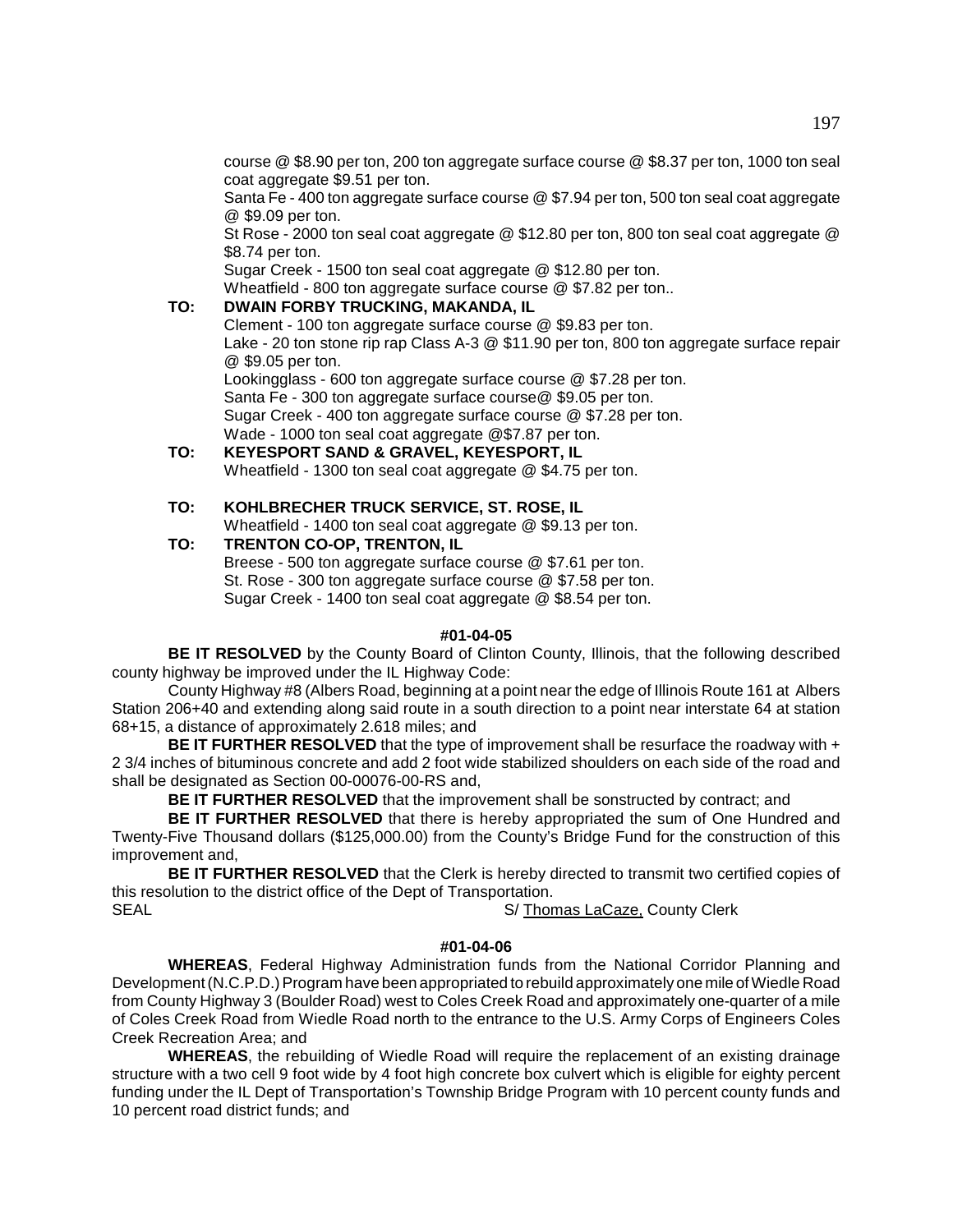**WHEREA**S, this project will be divided into two funding programs with construction of the box culvert and approximately 800 feet of transition roadway at the culvert will be paid for using IL Dept of Transportation Township Bridge Program funds (80% State, 10% County, 10% Road Districts) and the remainder of the project will use Federal Highway Administration Funds (80%) and the road districts will be responsible for the 20% local match; and

**WHEREAS**, the Illinois Department of Transportation Township Bridge Program funds will also be part of the local match for the Federal Highway Administration funds; and

BE IT RESOLVED THAT if the Federal Highway Administration reimburses the Clinton County Highway Department for any of the design and construction engineering costs for this project, some or all of these reimbursement funds may be used as part of the local match for the road districts for this project subject to the approval of the Road and Bridge Committee;

**AND, BE IT FURTHER RESOLVED**, that the Clinton Co Highway Department will provide all the engineering including surveying, plans and engineering supervision during construction for this improvement, and to provide or cause to be provided all of the initial local funding and services necessary to complete this project; and

**BE IT ALSO RESOLVED** that the Clinton Co Board hereby appropriates \$125,000.00 from the County Bridge Fund for all the local matching funds for construction, for right of way, and utility relocation for this project with the county to be reimbursed for all costs where no county match is required by Federal Highway Funds, the IL Dept of Transportation, East Fork Road District, Clement Road District and Meridian Road District;

**AND BE IT FURTHER RESOLVED**, that the approval of this resolution by the Clinton County Board, East Fork Road District, Clement Road District, and Meridian Road District shall be considered as their concurrence in and acceptance of the terms contained herein, and that this agreement shall be binding upon and inure to the benefits of the parties hereto, their successors, and assigns.

Given under my hand and seal this  $20<sup>th</sup>$  day of January, 2004.

S/ Thomas LaCaze, County Clerk

Approved this January 20, 2004

S/ Chester Lyons, Highway Commissioner, East Fork Road District

S/ Junior Wilken, Highway Commissioner, Clement Road District

S/ Robert Kannall, Highway Commissioner, Meridian Road District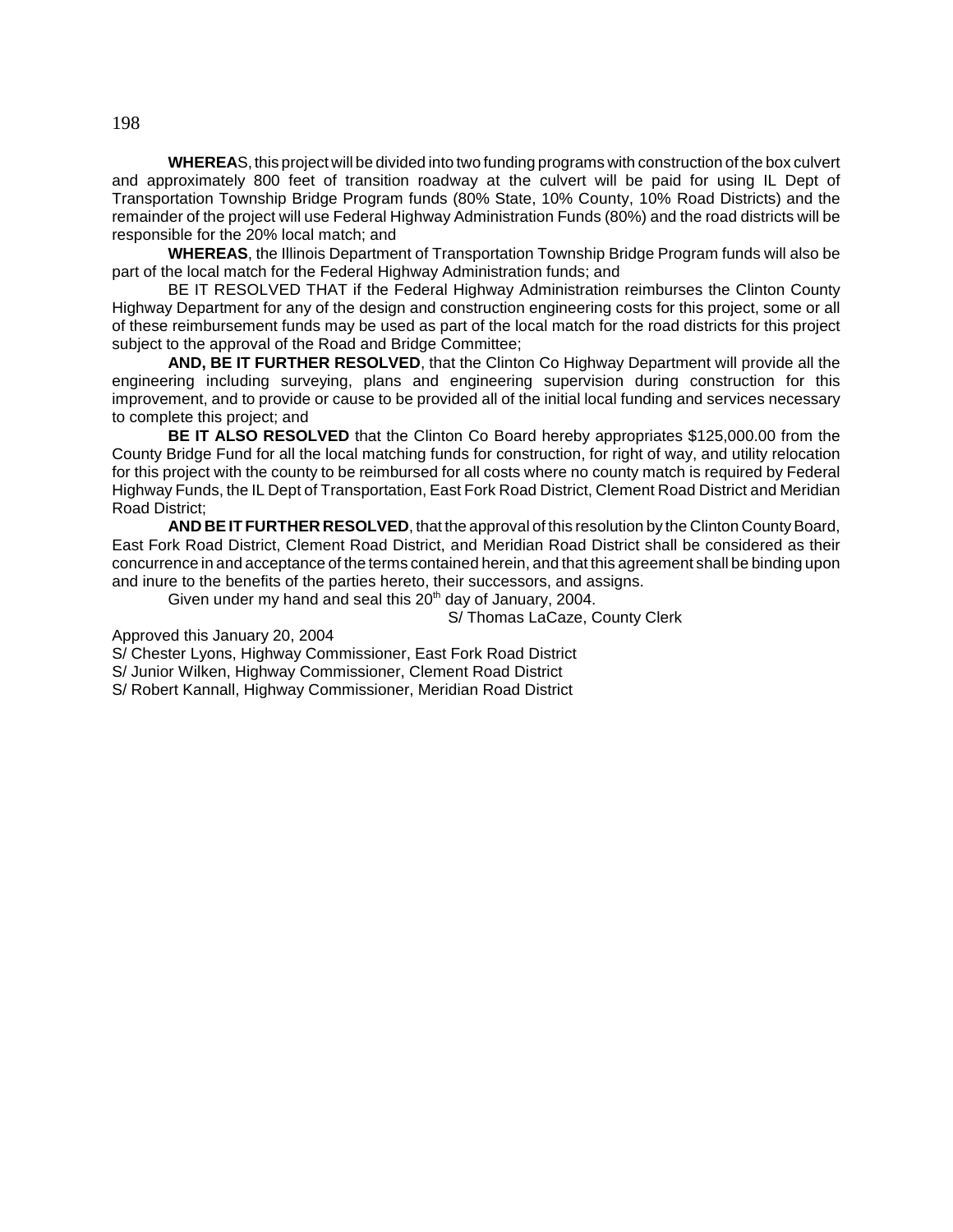## **CLINTON COUNTY DISTRICT BOARD February 17, 2004**

The February meeting of the Clinton County Board was called to order Monday, February 17, 2004, at 7:00 p.m.

Roll call: Present - Beckmann, Fix, Foppe, Guthrie, Holtgrave, Kloeckner, Lampe, Mensing, Murray, Pingsterhaus, Robbins, Sullivan, Craig Taylor, and Jack Taylor.

The Pledge of Allegiance was recited.

County Clerk Thomas LaCaze requested the minutes of the January meeting be corrected to read the motion made by Foppe and second by Holtgrave to proceed with the recommendation of the Finance Committee to go with Option 2 - Hartford and give the Insurance Committee the power to act and see if we can save money be putting it out for bids. **MOTION** by Mensing second by Craig Taylor to approve the minutes of the January meeting. **MOTION CARRIED.**

**GIS COMMITTEE** -Beckmann thanked all committee members for their work on the committee and doing what they think is best for the county. MOTION by Beckmann to have the Map Research partnering with Image America for \$50,244.00 and Schnieder partnering with GEOComm for \$65,662.00. A lot of research and lots of hours has been spent on this. Image America submitted a bid of \$50,244.00 for the base map using digital orthophotograhy and the county's existing elevation models, whereas Surdex submitted a bid of \$150,695.00 for the base map using traditional orthophotography and calculated DEM (digital elevation models). The 911 Committee has agreed to pay \$125,000 towards the cost. Supervisor of Assessments Linda Mensing said the county needs a good DEM in order to achieve a good base map that will be needed rather than using the existing DEMs as provided by the US Geological Survey. She doesn't feel Image America can provide that. Beckamnn said the bid specifications were written up to meet the requirements of the county. He said that after doing research, Image America is capable of doing what is required. Image America guarantees accuracy before accepting any payment. Lampe moves that with the two proposals that we have a roll call vote of the board members to determine which one they want to accept. There is a motion on the floor. MOTION by Beckmann to have committee enter contract with Map Research partnering with Image America for imagery for \$50,244.00, and Schnieder Group partnering with GEOComm for the street center line for \$65,662.00. The motion died for lack of a second.

**MOTION** by Beckmann second by Sullivan to enter into a contract with Map Research partnering with Image America for imagery for \$52,244.00. Second by Jim Sullivan. Roll call vote: Yes - Beckmann, Foppe, Holtgrave, Murray, Pingsterhaus, Sullivan, Craig Taylor and Jack Taylor. No - Fix, Guthrie, Lampe, Mensing and Robbins. **MOTION CARRIED**.

**MOTION** by Beckmann to enter into a contract with Schnieder Group partnering with GEOComm for street center line data for \$65,662.00. Second by Sullivan. Roll call: Yes -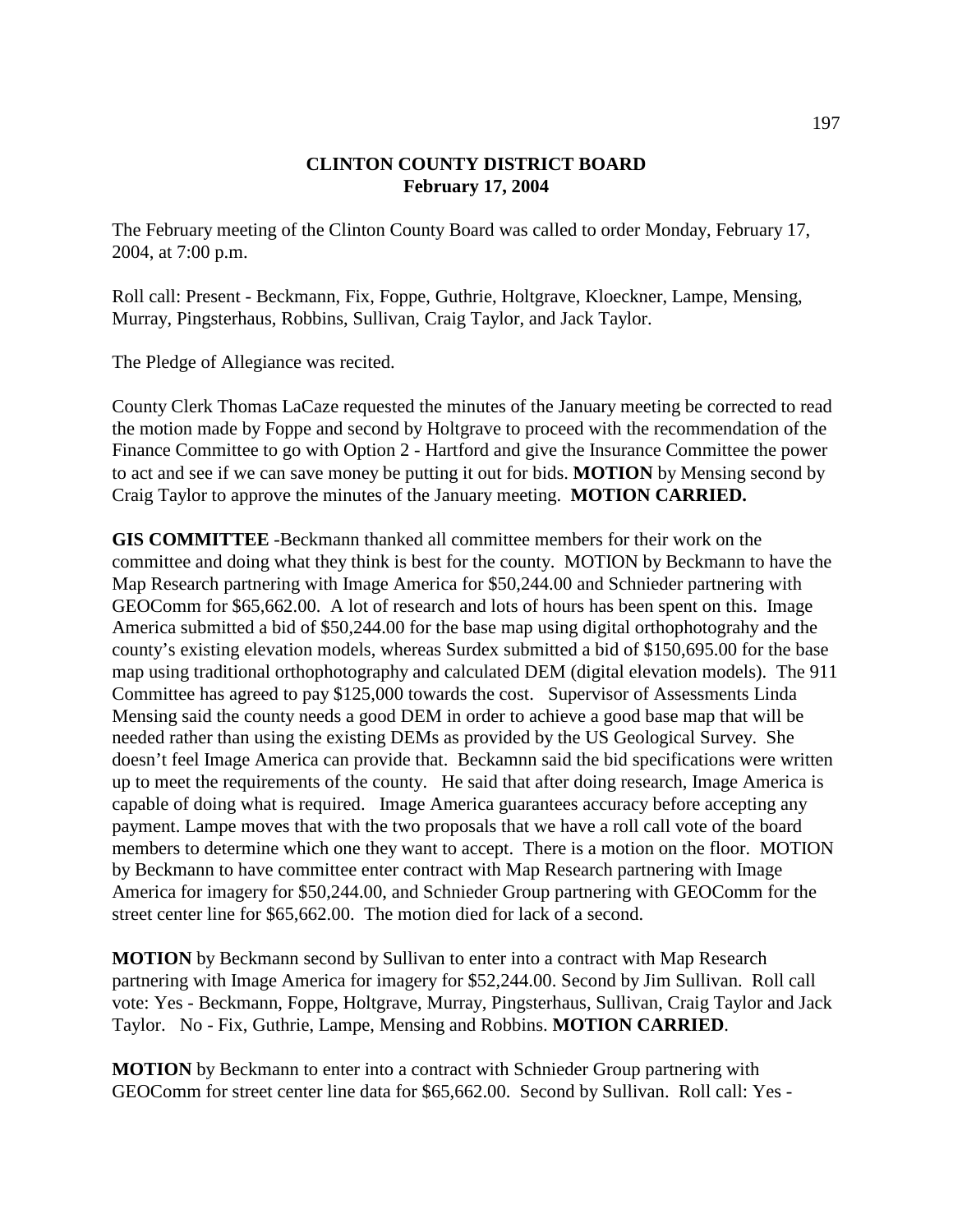Beckmann, Fix, Foppe, Guthrie, Holtgrave, Lampe, Mensing, Murray, Pingsterhaus, Robbins, Sullivan, Craig Taylor and Jack Taylor. **MOTION CARRIED**.

**LAKE TASK FORCE/INDUSTRIAL PARK COMMITTEE** - Chairman Craig Taylor reported KMK Manufacturing had decided not to build on the 6.6 acres they purchased from the county at the Industrial Park. **MOTION** by Craig Taylor second by Pingsterhaus to buy back the property from KMK Manufacturing for \$27,993.00. **MOTION CARRIED**.

**MOTION** by Craig Taylor second by Mensing to approve a record search on the above property at the Industrial Park as a cost of \$90.00. **MOTION CARRIED**.

**MOTION** by Craig Taylor second by Lampe to approve selling the 6.6 acres at the Industrial Park to Steve Wintermann for \$27,933.00. **MOTION CARRIED**.

**INSURANCE TRUST** - At last month's meeting the County Board appointed an Insurance Committee and gave them the power to act on getting bids for a commercial health carrier. The Committee decided to stay with Spectrum for one more month because we couldn't get the commercial insurance bids together in time. The committee met on February  $11<sup>th</sup>$  to go over the bids that the bidders had transferred to spreadsheets that had been provided to them. After reviewing the bids the Committee decided to go with the combination of Blue Cross/Blue Shield and Delta Dental as of March 1, 2004, which would save the county approximately \$147,000.00 this year. The Committee decided to accept the bid of Ronald C. Foppe of Foppe Insurance Agency who had submitted the lowest bid.. (Foppe abstained from the vote because Ronald C. Foppe is his son). The commercial insurance will not be providing the same coverage that our current plan now offers. The County will be absorbing the additional amount over the current co-pays allowed by the union contracts. The question of a possible conflict of interest was raised and Foppe said he had conferred with States Attorney Brandmeyer on this. Brandmeyer stated Foppe has authority to be on the committee and conduct it. Since he has no personal financial interest in the company there is no conflict of interest per se. Dan Imming of Aviston asked the board if Foppe Insurance had bid Delta Dental on their January bid. He was informed that Foppe had done so. Imming said noted two brokers submitted bids for both Blue Cross/Blue Shield and Delta Dental. Both companies assured Imming that both proposals of would be identical in the rates. Imming asked if the difference was with the life insurance amount and was told it was not. Foppe said that in looking over the bids closer, the difference was the two year guarantee on the dental. The contract is for one year. A lot of discussion followed. **MOTION** by Foppe second by Mensing to accept the actions of the committee. **MOTION CARRIED**.

**MOTION** by Guthrie second by Mensing to approve a resolution for Carlyle Community Unit School District Lady Indians basketball team on winning first place in state competition in the Southern Illinois Junior High School Athletic Association Class "L". **MOTION CARRIED**.

**MOTION** by Fix second by Holtgrave to approve a resolution for the Bartelso School District #57 Bartelso Braves girls basketball team on winning first place in state competition in the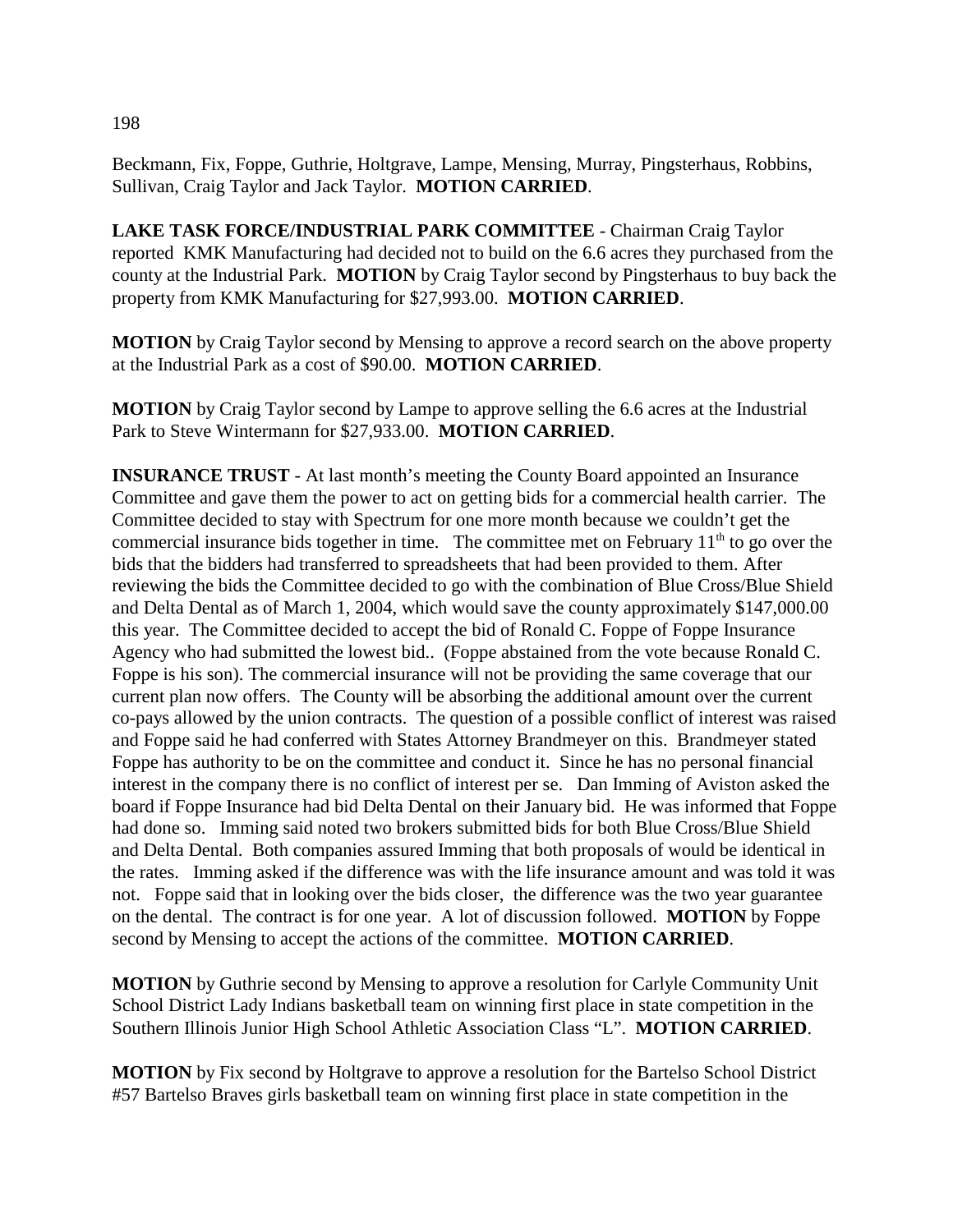Southern Illinois Junior High School athletic Association Class "S". **MOTION CARRIED**.

**MOTION** by Lampe second by Guthrie to have the States Attorney review all the bids submitted for the health insurance. **MOTION CARRIED**.

**UNINCORPORATED AREA IMPROVEMENT COMMITTEE** - a meeting is scheduled for Thursday evening.

The following committees had no reports: Safety, Education, Mental Health, RC&D, Zoning, Personnel, Facilities, Agriculture, General Services, Liquor and Environmental Concerns.

**EDUCATION COMMITTEE** - The Committee changed their meeting from March 4<sup>th</sup> to March  $11^{\text{th}}$ .

**TOURISM COMMITTEE** - the next meeting will be February 27th.

**911 COMMITTEE** - Several people have asked the Committee to amend the ordinance passed last month regarding numbering on houses and mail boxes to require the size of the numbers meet the state regulations. The Committee is working on this with the Zoning Administrator.

**NEGOTIATION COMMITTEE** - a meeting is scheduled for February  $25<sup>th</sup>$  at 7:00 p.m.

**LAW ENFORCEMENT/ESDA/WELFARE COMMITTEE** - Bids are out on the jail extension,16 plans have been picked up. Bids will be opened March  $24<sup>th</sup>$  at 1:00 p.m. Sheriff Kreke asked if the phone system could be moved around. He would like to see all the phone lines compacted in one room instead of being spread out in three different areas. out of the existing room upstairs. The cost would not exceed \$5,000.00. Discussion followed on the extension project. Jack Taylor thought the project was on hold until after the budget process, union contracts, etc., were completed. Lampe asked if the board members could get a copy of the prints. Sullivan will get a copy of the plan for the board members. The Public Building Commission has given their okay for the project. Work will begin March 1, 2004, on repairs to the heating & cooling system at the court house.

**ECONOMIC DEVELOPMENT COMMITTEE** - a meeting is scheduled for March 22<sup>nd</sup> at 7:00 p.m.

Chairman Kloeckner read a letter from Kaskaskia College on the coordination and organization of an Economic Alliance. The Alliance consists of Marion, Clinton, Bond, Fayette and Washington Counties. Sullivan is our member on this committee. A meeting is scheduled for February 24<sup>th</sup> at 5:30 p.m. at the KC Crisp Technology Center in Centralia.

**ROAD & BRIDGE COMMITTEE - MOTION** by Fix second by Holtgrave to adopt a resolution approving the request of the Breese Fire Protection District to increase the width of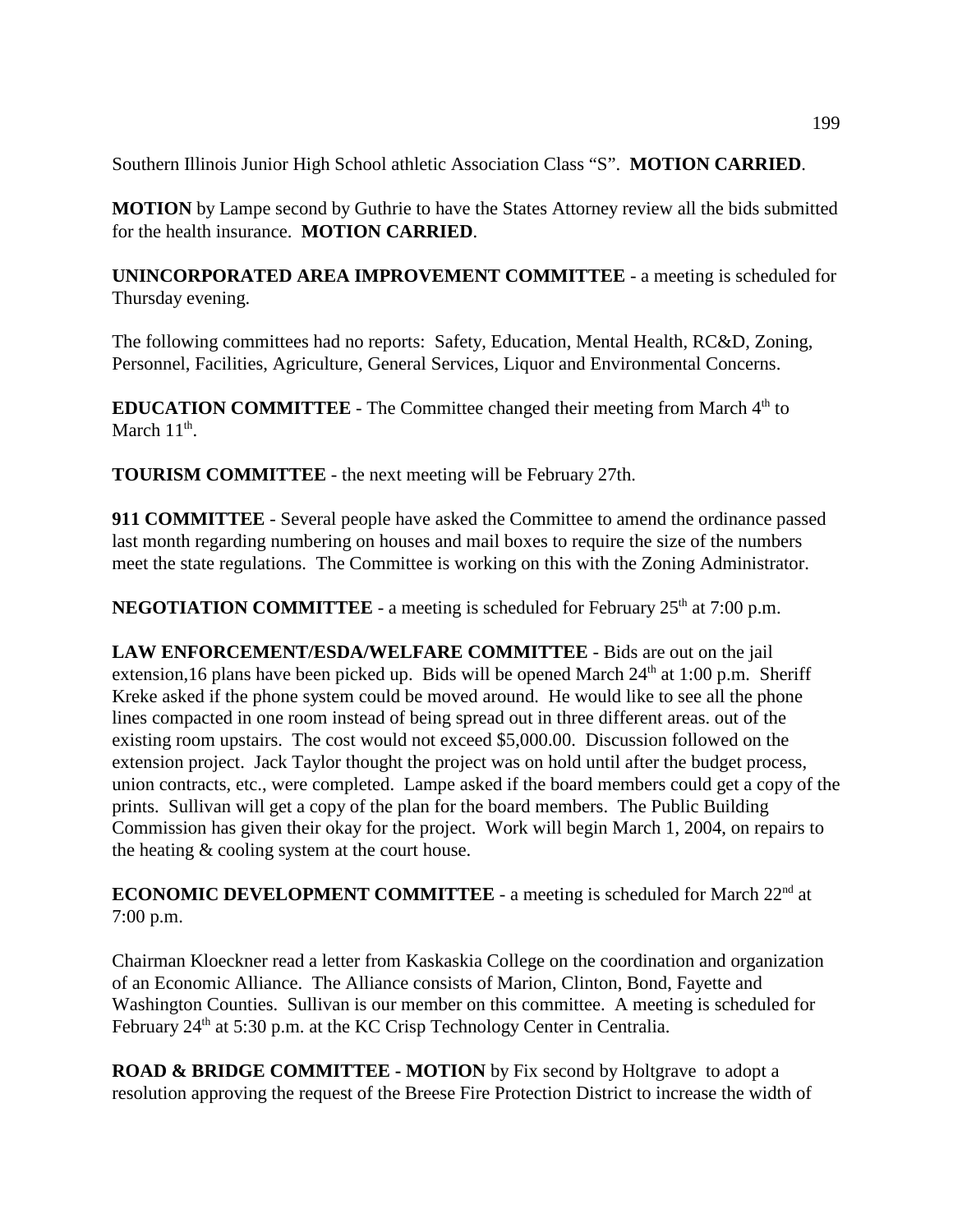their entrance to 100 feet on County Highway #7. **MOTION CARRIED**.

Wiedle Road Project is scheduled for state letting April 23, 2004. **MOTION** by Jack Taylor second by Mensing to adopt a resolution approving an agreement with Clinton County East Public Water District for the relocation of a portion of waterline along Wiedle Road. **MOTION CARRIED.** 

**MOTION** by Holtgrave second by Murray to approve a petition from East Fork Township for 50% of the local match for the township bridge section (double culvert and 800 feet of road), **MOTION CARRIED**.

CH#8, (Aviston Road) resurfacing project from Aviston to Albers has been programmed for FY2007. Engineer Mitchell will include CH#8 (Albers Road) from IL 161 south to Heimann Road in the resurfacing CH#8 project for FY2007.

The GIS Committee will take care of the ground control points at their next meeting. The cost will be between \$5,000.00 and \$7,500.00. **MOTION** by Foppe second by Sullivan to give the GIS Committee the power to proceed with awarding the cost for the ground control points because time is of the essence to have the markers placed as needed. **MOTION CARRIED**.

**FINANCE COMMITTEE** - **MOTION** by Jack Taylor second by Mensing to approve payment of \$123,304.00 to Fidlar Election (will receive reimbursement from the State of Illinois), Bettere Newspapers - 219.28, Breese Journal - 197.51, Centralia Sentinel - 169.20, Datamax - 321,89, Fidlar - 81.40, Puritan Springs - 47.50, Trenton Sun - 290.25 and Office Environments - 1058.00. **MOTION CARRIED**.

**MOTION** by Robbins second by Guthrie to approve the monthly financial and budget report of the County Treasurer's Office. **MOTION CARRIED**.

Treasurer Mueller reported oil checks in the amounts of \$5,955.75 and \$24,111.50 have been received. He also reported he has distributed the 2003 mobile home tax money in the amount of \$100,021.34 to the taxing bodies.

The Pearl Sand Account audit has been completed and set to the Exxon office in Houston, the IL Environmental Protection Agency and Jack Rickner at Albers. States Attorney Stan Brandmeyer told the board he had contacted Exxon's legal department about the surplus funds. Mueller asked for a letter signed by Exxon and Brandmeyer on how to handle the \$68,000.00 that is left in the account.

**MOTION** by Mensing second by Jack Taylor to approve the 2003 Financial Report of the Treasurer's Office for publication. **MOTION CARRIED.**

**MOTION** by Jack Taylor second by Fix to waive thirty day reading of the contract proposal with

200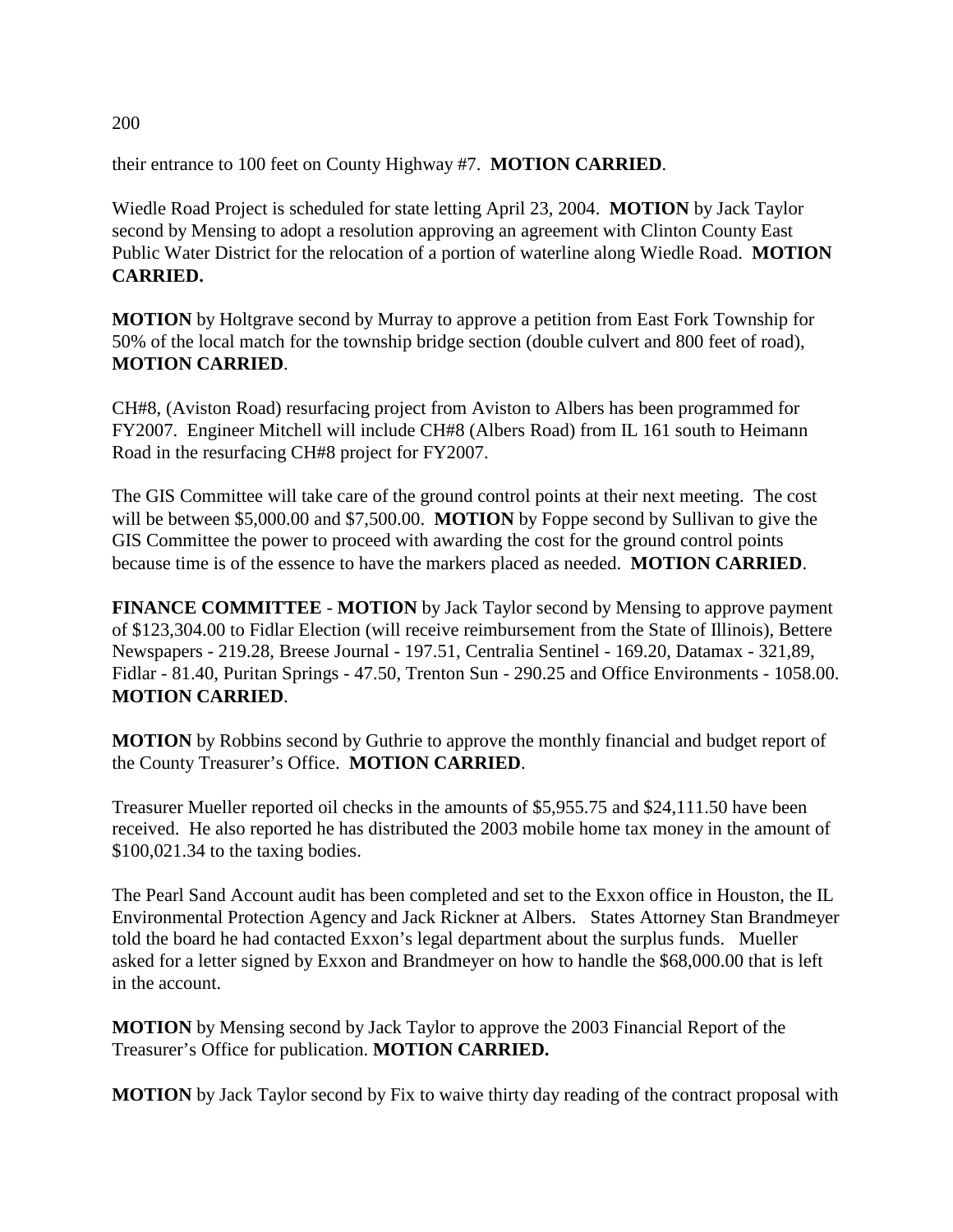Manatron, Inc. **MOTION CARRIED.**

**MOTION** by Jack Taylor second by Lampe to approve the four year contract with Manatron at a cost of \$56,550.00 each year and an initial payment of \$69,071.00. **MOTION CARRIED**. \$70,000 of this cost has been budgeted from the S of A's Office, Zoning, Treasurer and County Clerk's Offices. The remainder of \$55,621.00 will be paid from the 075 Fund.

First reading - Arnold Huegen as Trustee of the Albers Sanitary District.

**MOTION** by Robbins second by Jack Taylor to approve the Accounts Payable Claims. **MOTION CARRIED**.

**MOTION** by Robbins second by Holtgrave to adjourn the meeting. **MOTION CARRIED**.

Ray Kloeckner Board Chairman

Thomas LaCaze, County Clerk

\_\_\_\_\_\_\_\_\_\_\_\_\_\_\_\_\_\_\_\_\_\_\_\_\_\_\_\_\_\_\_\_\_\_\_\_\_\_\_\_

#### **#02-04-01**

**WHEREAS,** the Clinton County Board of Clinton County, Illinois, has a policy of recognizing excellence in any field of endeavor by Clinton County residents; and

**WHEREAS,** the Clinton County Board desires to recognize the athletic achievement of students in Clinton County; and

**WHEREAS**, Carlyle CUSD #1, "Lady Indians" Basketball Team has distinguished itself by winning first place in the state competition of the Southern Illinois Junior High School Athletic Association, Class "L", in the State of Illinois;

**NOW, THEREFORE, BE IT RESOLVED** by the Clinton County Board at their regular meeting, February 17, 2004, that the Carlyle Lady Indians Basketball Team be recognized for its outstanding achievement.

**DATED** this 17<sup>th</sup> day of February, 2004. Attest: S/ Thomas LaCaze, County Clerk S/ Ray Kloeckner, Board Chairman

## **#02-04-03**

**WHEREAS,** the Clinton County Board of Clinton County, Illinois, has a policy of recognizing excellence in any field of endeavor by Clinton County residents; and

**WHEREAS,** the Clinton County Board desires to recognize the athletic achievement of students in Clinton County; and

**WHEREAS**, Bartelso Elementary School District #57 "Bartelso Braves" Girls Basketball Team has distinguished itself by winning first place in the state competition of the Southern Illinois Junior High School Athletic Association, Class "S", in the State of Illinois;

**NOW, THEREFORE, BE IT RESOLVED** by the Clinton County Board at their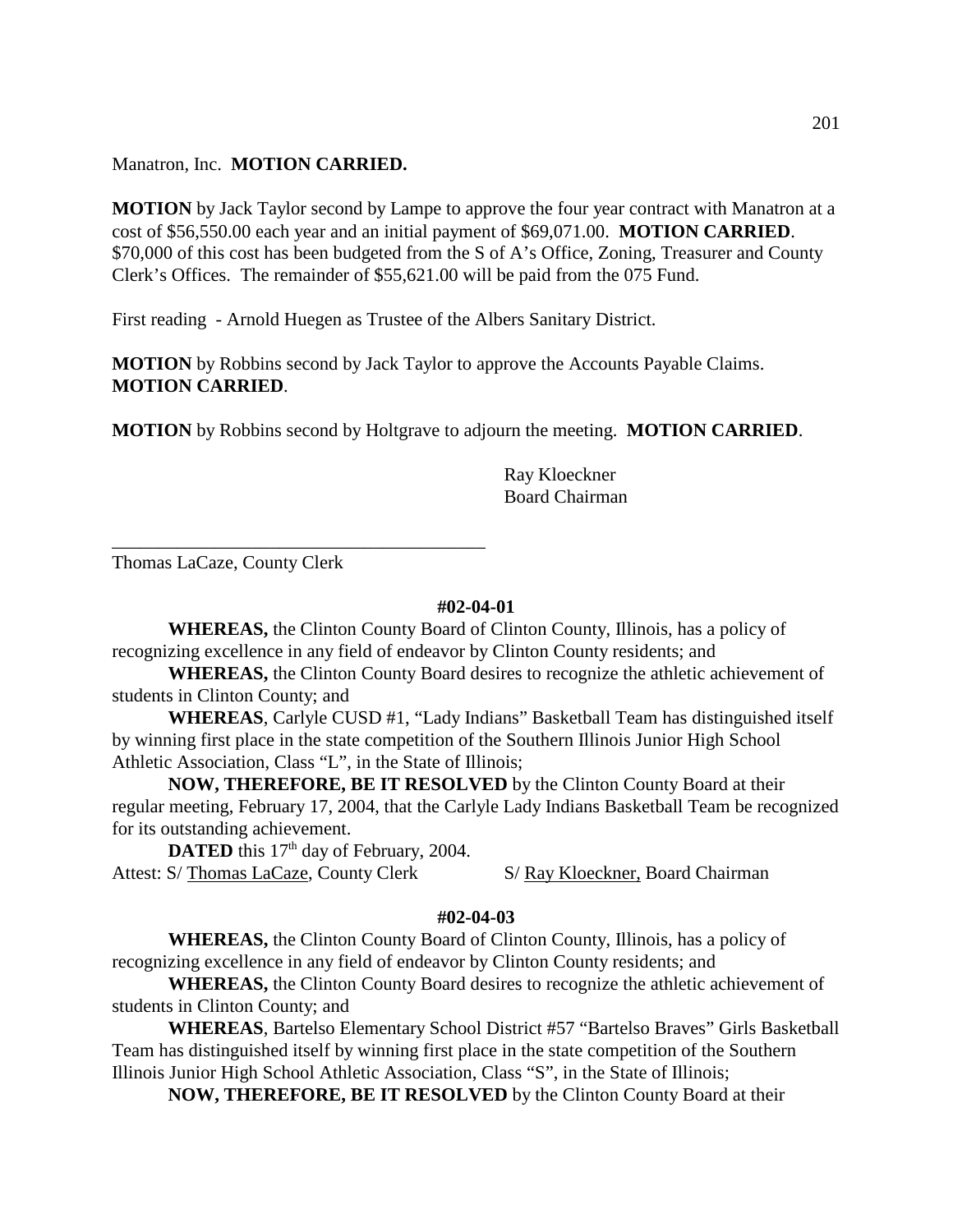regular meeting, February 17, 2004, that the Carlyle Lady Indians Basketball Team be recognized for its outstanding achievement.

**DATED** this 17<sup>th</sup> day of February, 2004. Attest: S/ Thomas LaCaze, County Clerk S/ Ray Kloeckner, Board Chairman

202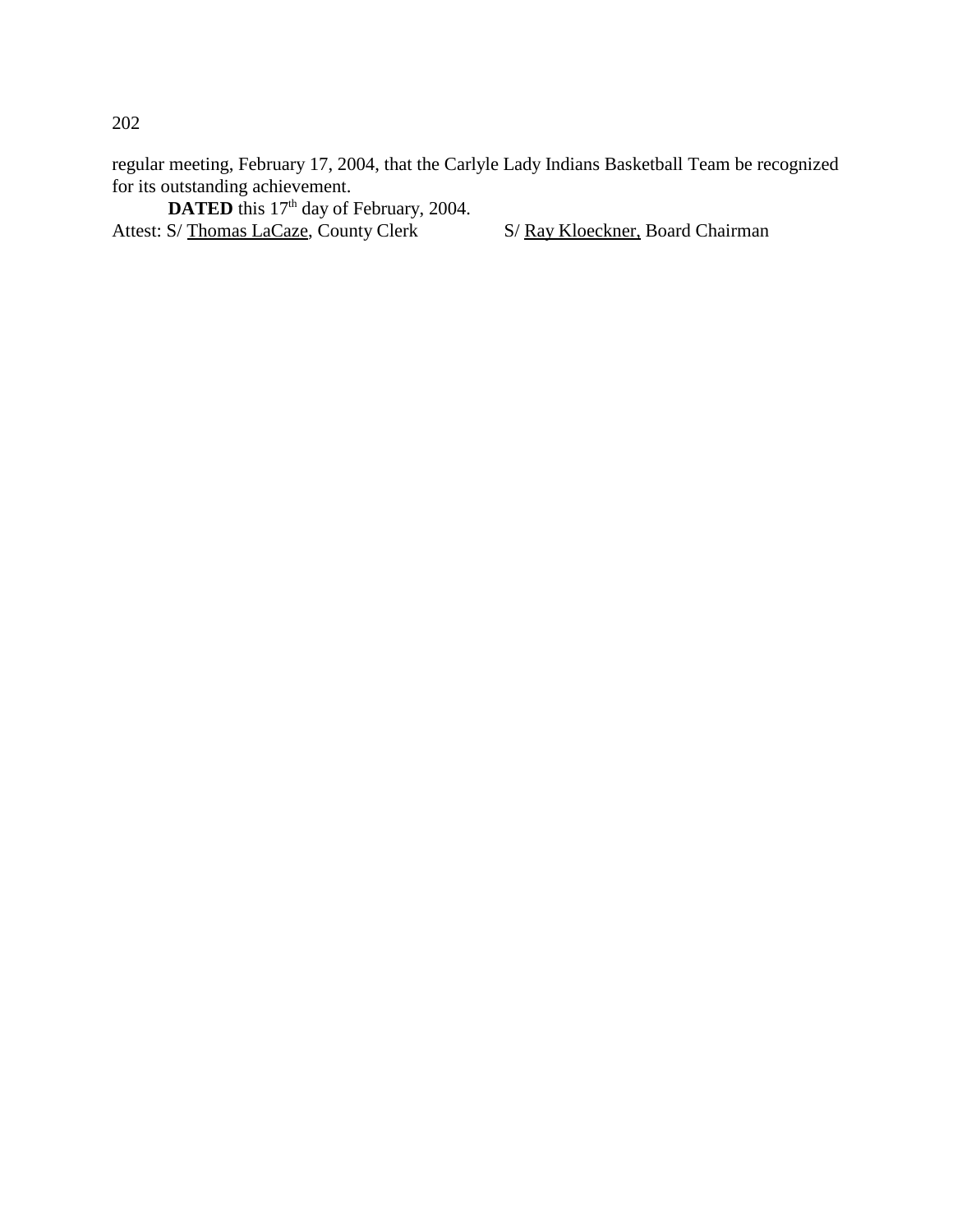## **CLINTON COUNTY BOARD SPECIAL MEETING February 23, 2004**

The Special Meeting of the Clinton County Board was called to order on Monday, February 23, 2004, at 7:00 p.m.

**ROLL CALL**: Present: Beckmann, Foppe, Guthrie, Hitpas, Holtgrave, Kloeckner, Lampe, Mensing, Murray, Pingsterhaus, Robbins, Sullivan, Craig Taylor and Jack Taylor.

The Pledge of Allegiance was recited. All visitors and guests introduced themselves.

Scott Rensing, representing employees of the Vandalia Correctional Center asked the Board for their support in opposing the closing of the Vandalia Correctional Center. **MOTION** Jack Taylor second by Holtgrave to approve the resolution and send copies to the state legislators who represent Clinton County. **MOTION CARRIED**.

There has been some misunderstanding concerning the pay increases approved at the January meeting. The increase did not include part-time employees of the Sheriff's Department which includes the Bailiffs, Court Security and one custodian at the Court House. **MOTION** by Hitpas second by Craig Taylor to approve the above. **MOTION CARRIED**.

Health Insurance - Chairman Kloeckner stated he would have States Attorney Brandmeyer read a memo Brandmeyer had prepared for the County Board concerning a possible conflict of interest concerning the Chairman of the Insurance Committee, Ronald L. Foppe. All insurance brokers who are present will have an opportunity to address the Board after the memo is read..

Brandmeyer said the question asked was if a chairman of an Insurance Committee who recuses himself from the competitive bidding process be involved in the committee that ultimately selects insurance for the county and then the bid goes to a family member. And what is the nature of the relationship between the chairman of the committee and the family member, is there a direct pecuniary interest. Brandmeyer stated that the County Board had approved the Insurance Committee's report given at the last meeting. The report stated that Ronald C. Foppe and the Foppe Insurance Agency was the successful bidder on the health plans and was approved as the Agent of Record for the Blue Cross Blue Shield and Delta Dental plans for the County. At the same meeting a motion was later made and approved to have States Attorney Brandmeyer investigate a possible conflict of interest by the chairman of the committee. Brandmeyer said that Ronald L. Foppe did not bid himself. Ronald C. Foppe appears to be an employee of the Foppe Insurance Agency of which Ronald L. Foppe has divested himself of day to day interest. Ronald L. Foppe does not receive any profit from the agency. At this point there does not appear to be any direct financial or pecuniary benefit to Ronald L. Foppe.

After States Attorney Brandmeyer reviewed the bids, it appears that the bids submitted by Foppe Insurance Agency and Imming Insurance Agency were both flawed. Foppe Insurance Agency on the deductibles and Imming on the dental. The County Board has the right to reconsider and rescind its previous action. The County Board has the option of revisiting the entire issue and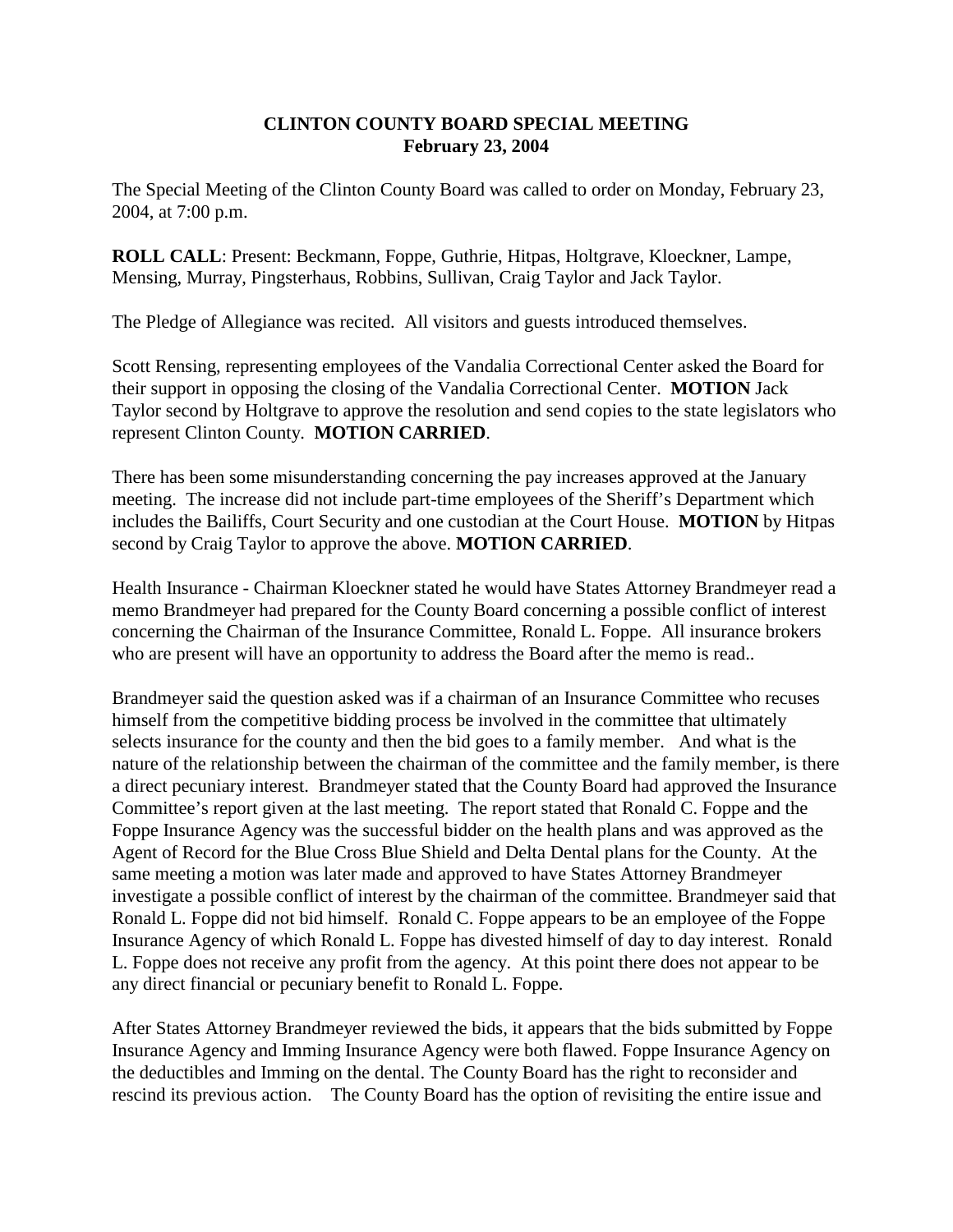completely reopen the bid process, maintain status quo or designate one or more agents of record.

The following insurance agents addressed the board: Dan Imming of Imming Insurance Agency, , Bill Foppe of Foppe Insurance Agency, Christine Johnson-Olster, and Gene Huels of Country Companies.

**MOTION** by Lampe second by Mensing not to accept any of the bids and start the bidding process over. Roll call vote. Yes - Beckmann, Guthrie, Hitpas, Lampe, Mensing, Murray, Pingsterhaus, Robbins, Craig Taylor and Jack Taylor. No - Holtgrave and Sullivan, Abstain - Foppe. Absent - Fix. **MOTION CARRIED**.

**MOTION** by Jack Taylor second by Guthrie to appoint Mark Robbins as a member of the Insurance Committee. **MOTION CARRIED**.

**MOTION** by Robbins second by Lampe to advertise for bids to be submitted by March 11, 2004, and with the bids that are equal and responsible, draw the name of the successful bidder out of a hat. **MOTION CARRIED**.

**MOTION** by Mensing second by Sullivan to have the two lowest bidders (Imming and Foppe) spilt the split the agent of record for next month or until this is resolved. **MOTION CARRIED.** Foppe abstains.

**MOTION** by Lampe to rescind his first motion and Robbins to rescind the second on the motion not to accept any of the bids and start the process over. Second by Mensing. **MOTION CARRIED.**

**MOTION** by Robbons to go with two responsible lowest bidders that we have and split for one year second by Mensing. Imming & Foppe Insurance. **MOTION CARRIED**.

**MOTION** by Robbins second by Holtgrave to adjourn the meeting. **MOTION CARRIED**.

Ray Kloeckner Board Chairman

Thomas LaCaze, County Clerk & Recorder

\_\_\_\_\_\_\_\_\_\_\_\_\_\_\_\_\_\_\_\_\_\_\_\_\_\_\_\_\_\_\_\_\_\_\_\_\_\_\_\_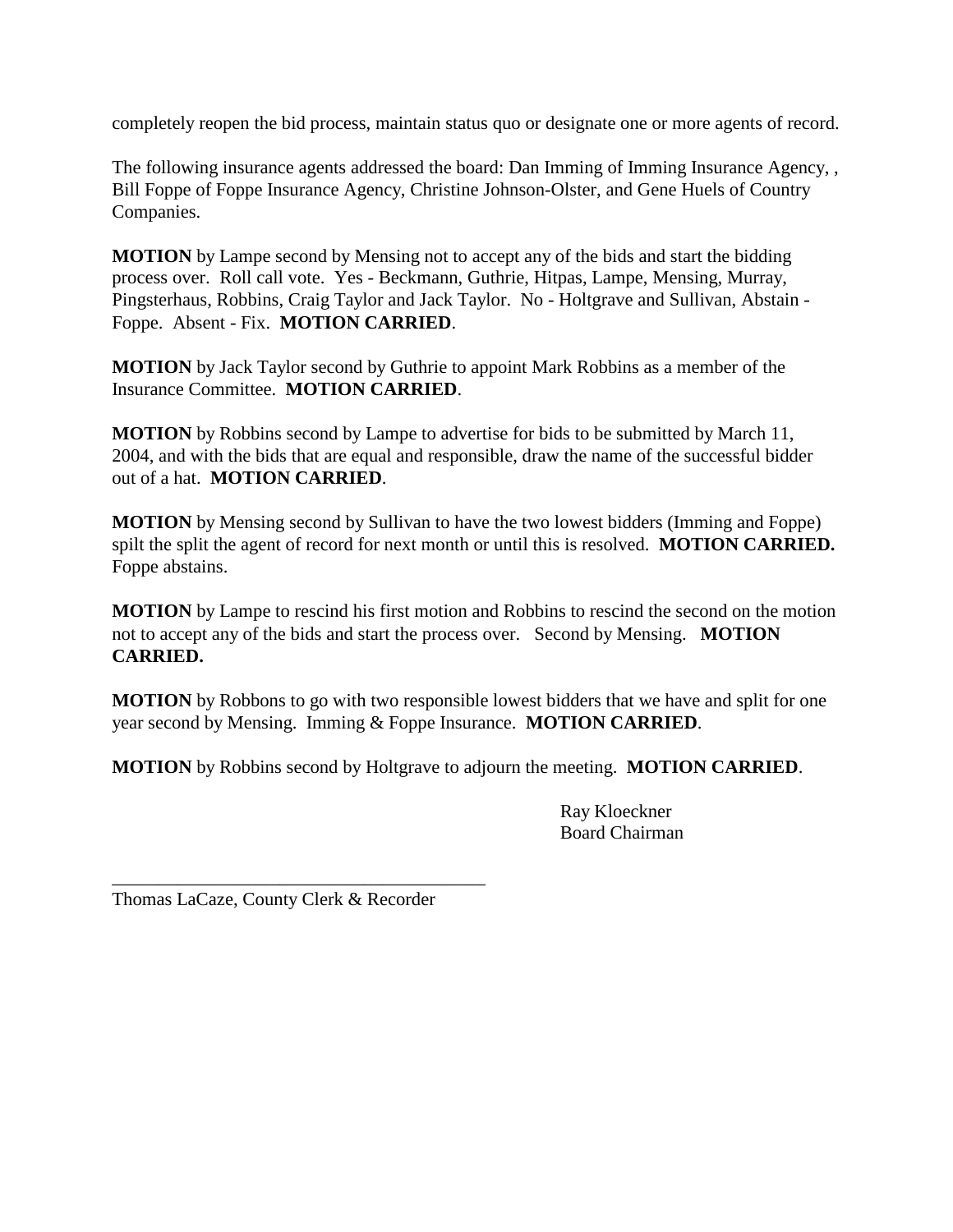## **CLINTON COUNTY BOARD March 15, 2004**

The March meeting of the Clinton County District Board was called to order by Sheriff Mike Kreke on Monday, March 15, 2004, at 7:00 p.m.

**Roll call**: Present: Beckmann, Fix, Foppe, Guthrie, Hitpas, Holtgrave, Kloeckner, Lampe, Mensing, Murray, Pingsterhaus, Robbins, Sullivan, Craig Taylor and Jack Taylor.

The Pledge of Allegiance was recited. All visitors and guests were asked to introduce themselves.

**MOTION** by Lampe second by Mensing to approve the minutes of the February 17, 2004 meeting. **MOTION CARRIED**.

**MOTION** by Lampe second by Mensing to approve the minutes of the special meeting held February 23, 2004. **MOTION CARRIED**.

First reading of appointments: Ron Rolfingsmeyer - Carlyle Fire Protection District; Larry Hanke and John White - Clinton County East Public Water District; and Steve Tonnies - Clin-Clair Fire Protection District.

**MOTION** by Lampe second by Beckmann to approve the appointment of Arnold Huegen as Trustee of the Albers Sanitary District for a three year term. **MOTION CARRIED**.

Wade Township sent a letter notifying the Board of the appointment of Virgil Holthaus as Trustee of the Wade Township Fire Protection District for a three year term.

**MOTION** by Robbins second by Holtgrave to approve the annual report of the Coroner's Office. **MOTION CARRIED**

**MOTION** by Robbins second by Hitpas to approve the annual report of the Probation Office. **MOTION CARRIED**.

**MOTION** by Foppe second by Robbins to allow the Carlyle Street Fair use of the court house lawn and parking lot on September 10 & 11<sup>th</sup>. The County should be named on the certificate of insurance and the grounds will need to be returned to the same condition they were in before the fair. **MOTION CARRIED**.

**MOTION** by Jack Taylor second by Hitpas to approve the monthly report of the Clinton County Health Department. This monthly report is a state law requirement. **MOTION CARRIED.**

Chairman Kloeckner reported the county received an answer on the law suit involving Ruth Collard. States Attorney Brandmeyer reported the county is not held in contempt of court for not following the order. There was no requirement in the order to place her back in a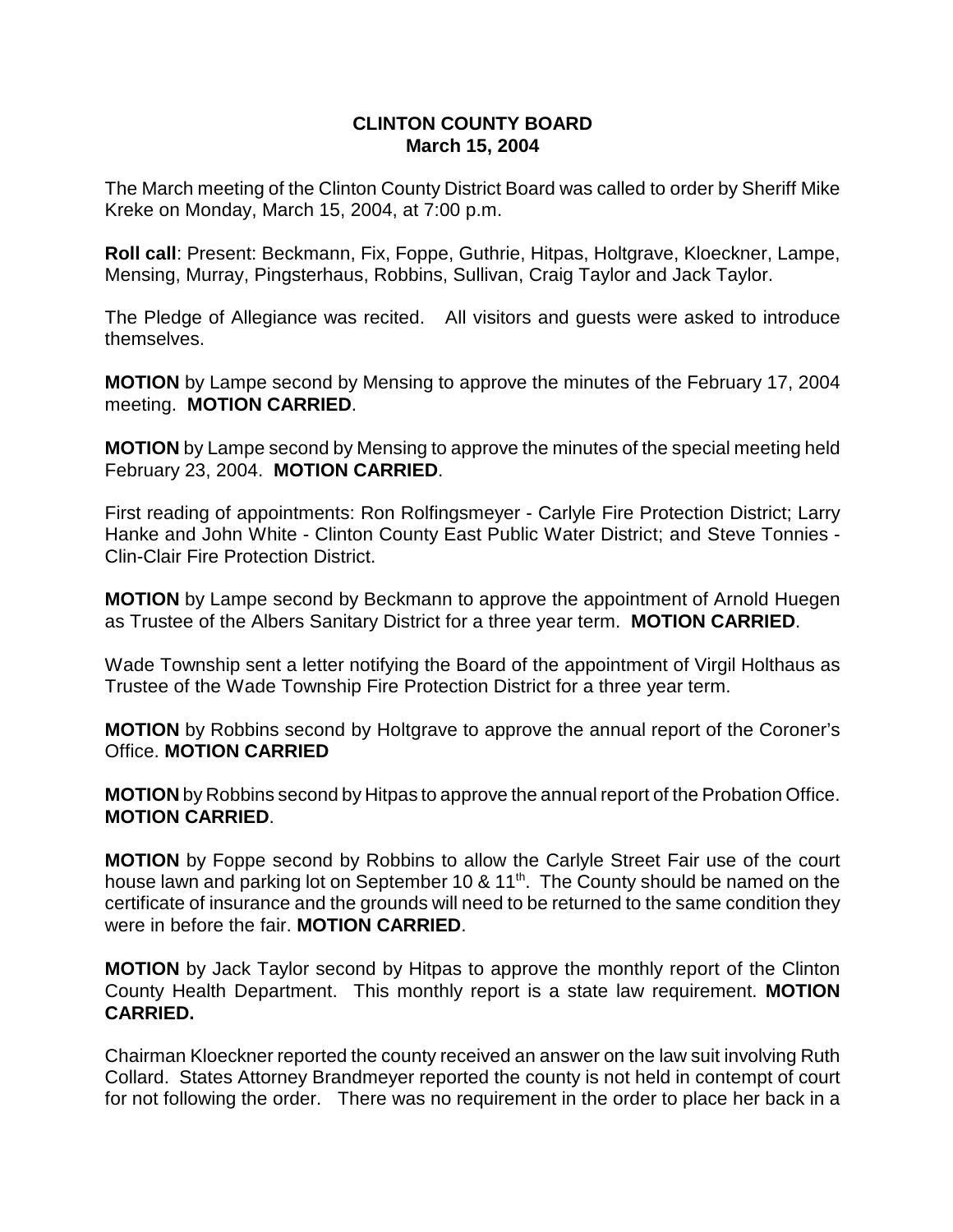union position with the county. The County had requested the order be set aside in its entirety, but the court did not order that to be so. Now the county can go ahead with the malpractice suit. The cost of the malpractice suit will be on a contingency basis. The attorney would receive 40% of anything the county would receive. **MOTION** by Hitpas second by Sullivan to move forward with the malpractice suit with Ripplinger & Associates at no cost to the county. **MOTION CARRIED**.

**MOTION** by Craig Taylor second by Sullivan to approve a resolution from the Public Building Commission allowing the county to hire an engineer for the jail expansion and to hold the PBC harmless for any construction costs, claims, etc., involved with the expansion. **MOTION CARRIED**.

The following committees had no report: Lake Task Force, Safety, Education, Solid Waste, 911, Agriculture, Environmental Concerns, Liquor, and General Services.

**IL COUNTY INSURANCE TRUST**- The ICIT audit for last year has been received. The next meeting will be Wednesday @ 10:00 a.m.

**INSURANCE COMMITTEE** - The Committee held an emergency meeting on March 10, 2004, to sign off on the contractual rates with Blue Cross/Blue Shield. Hitpas reported that employees have been paying 100% of the prescription drug costs because they are not in the Blue Cross/Blue Shield system yet. He asked if the county would be willing to reimburse the employees for that cost until they would receive payment from the company. Dan Imming reported that by tomorrow the entire alphabet should be on-line. The employees could go back to the pharmacy to see if they could get reimbursed for their costs. For those who have already paid, the only option is to file a claim form for reimbursement from Blue Cross/Blue Shield. The County has to maintain the level of benefits that the employees have had. After the special meeting the county had, the rates came in a little less that initially quoted.

**MOTION** by Hitpas second by Robbins to approve a bill from Spectrum Group for administration of the three month claim run out in the amount of \$4,725.00. **MOTION CARRIED.** 

Hitpas reported an employee is wanting clarification on the increased cost of the dental insurance per month. The family cost of coverage is not under the union contract. The county is obligated to pay the employees cost, not the dependent coverage.

Ron C. Foppe asked about the life insurance portion of the coverage. Blue Cross/Blue Shield wants clarificaton on coverage for persons over age 65. The current life insurance contract we have reduces death benefits at 65. Hitpas said we need to match up what we currently have and will check if there would be an additional cost to maintain the 100% level.

**MOTION** by Hitpas second by Holtgrave to reimburse the county employees for the difference in their cost of prescription drug co-pays. **MOTION CARRIED**. The employees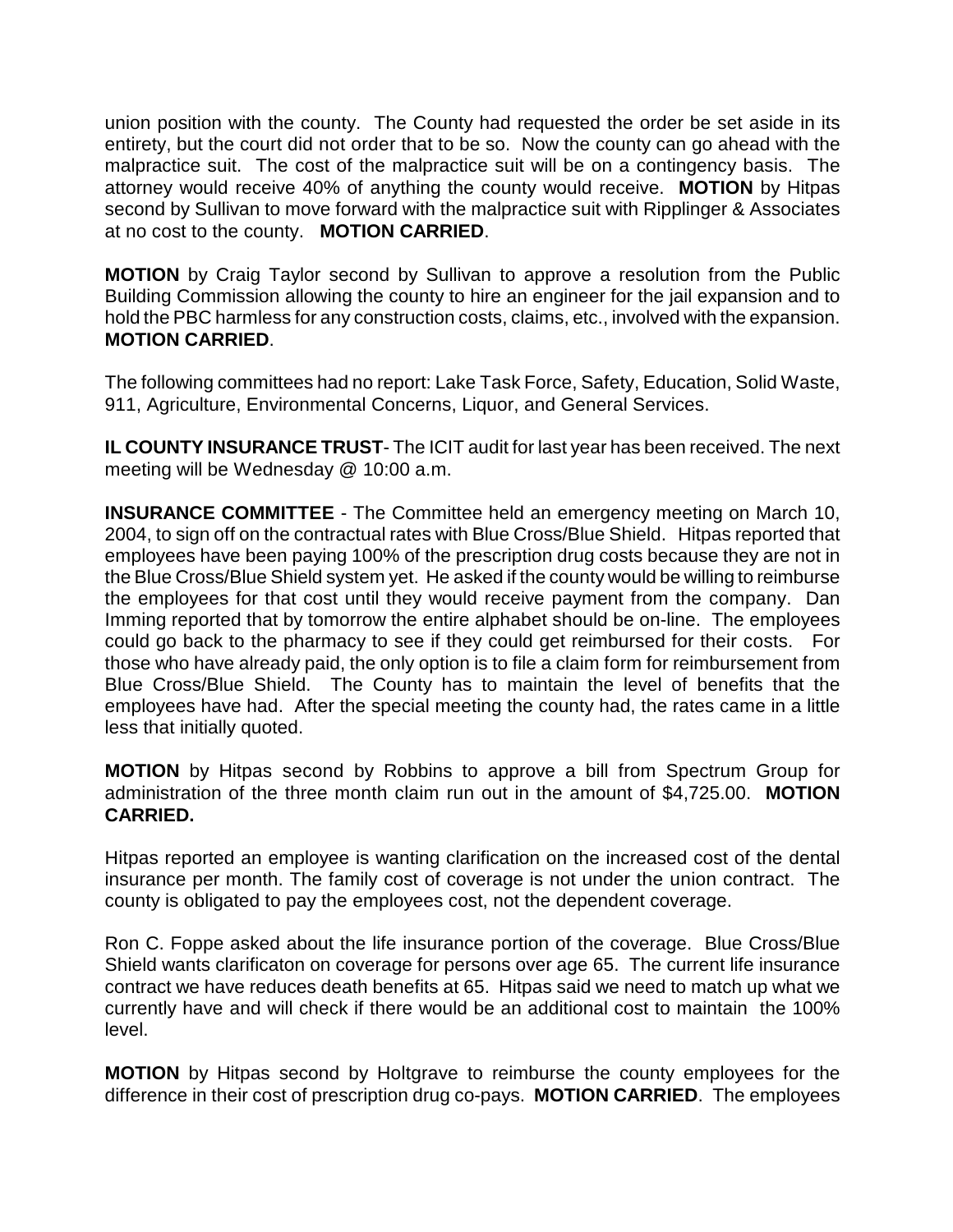will need to submit their receipts for payment to the County Clerk's Office. Payments will be made once a month after approval from the County Board.

**UNINCORPORATED AREA IMPROVEMENT COMMITTEE** - Monthly meetings will be held on the third Thursday of each month at 6:00 p.m. beginning this month

**708 MENTAL HEALTH BOARD** - The committee's first meeting of this year will be held on April 27, 2004.

Southwestern IL Area Agency on Aging - Public hearings regarding the three year plan will be held March 18, 2004, at 1:00 p.m. at Shiloh and March 23, 2004, at 1:00 p.m. at Chester.

**GIS COMMITTEE** – Finalized contract with Image-America. A meeting is scheduled for March 16, 2004 at 7:00 p.m.

**RC&D COUNCIL** - A meeting is scheduled for tomorrow night in Mascoutah.

**TOURISM COMMITTEE** - A letter was received from Jo Kaufman requesting the county continue to recognize the Southwestern Illinois Tourism Bureau as the county's representative for tourism.

**MOTION** by Craig Taylor second by Jack Taylor to approve the Teamsters Union Local #50 contract with the Jail employees with a \$.65 an hour increase retroactive to December 1, 2003. It is a one year contract. **MOTION CARRIED**.

**MOTION** by Jack Taylor second by Mensing to have Chairman Kloeckner set up a meeting with the Clinton County Farm Bureau. Chairman Kloeckner will notify the board members of the time and location. **MOTION CARRIED**.

**ZONING/SUBDIVISION COMMITTEE** - **MOTION** Craig Taylor second by Mensing to waive the first reading of Frank Santel's Subdivision. **MOTION CARRIED**.

**MOTION** by Mensing second by Pingsterhaus to approve the subdivision plat of Frank Santel's Subdivision. **MOTION CARRIED.**

The county has been included in a law suit with the City of Centralia concerning an adult entertainment location in Centralia. States Attorney Brandmeyer passed around two sample ordinances the board can consider action on regarding nudity and unlawful entertainment. The county can regulate these types of business. **MOTION** by Jack Taylor second by Holtgrave to put this on the agenda for the meeting with Farm Bureau. **MOTION CARRIED**.

**LAW ENFORCEMENT/ESDA/WELFARE COMMITTEE** - The opening of bids on the jail expansion will be March 24,2004, at 1:00 p.m.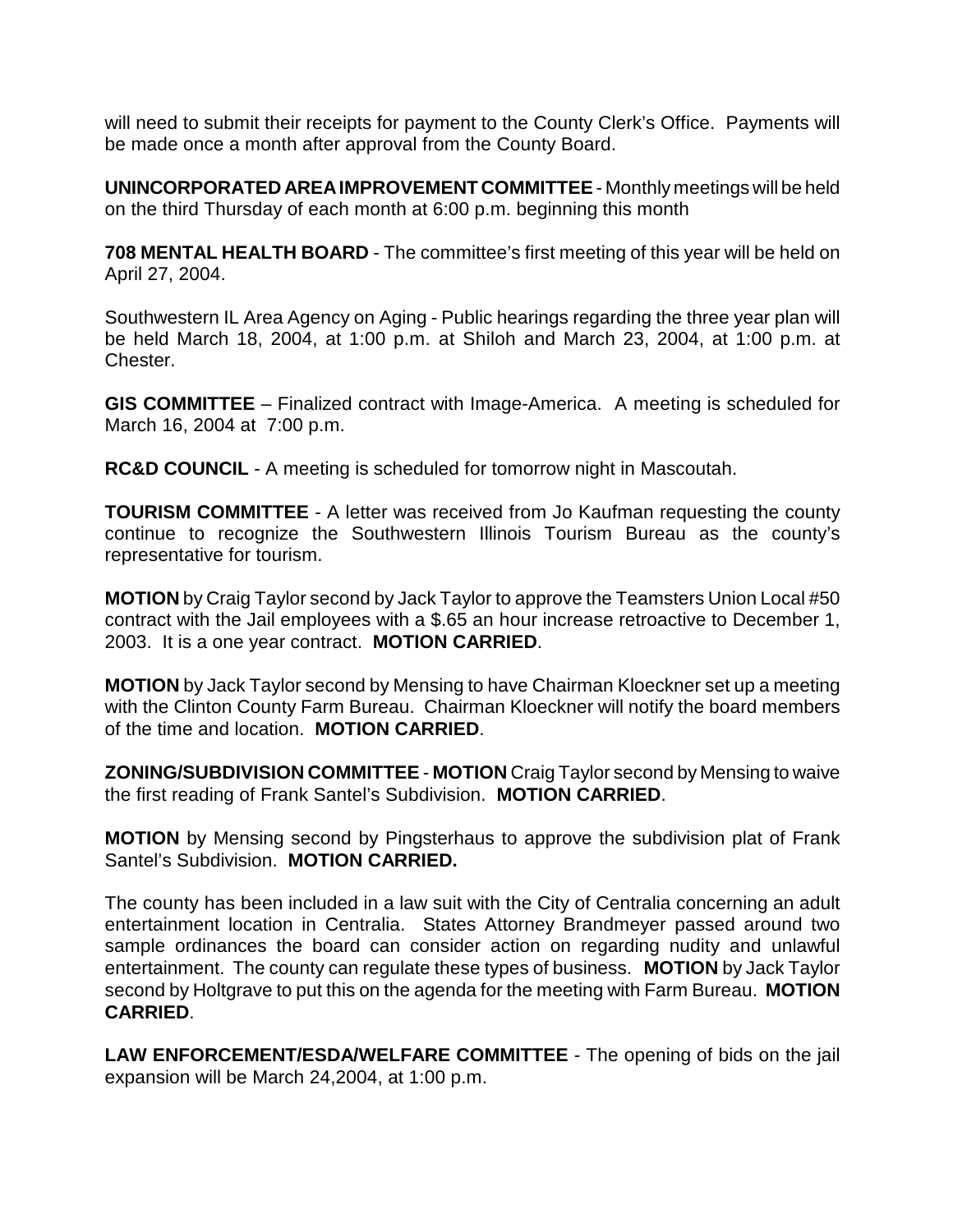**ECONOMIC DEVELOPMENT COMMITTEE** - The next meeting is scheduled for March 22 at 7:00 p.m.

**PERSONNEL COMMITTEE** - A meeting is scheduled for March 17, 2004, at 7:00 p.m.

**ROAD & BRIDGE COMMITTEE** - **MOTION** by Murray second by Jack Taylor to approve a resolution awarding the bid for the county's metal culverts to Energy Culvert Co. for \$17,627.67. **MOTION CARRIED**.

**MOTION** by Mensing second by Craig Taylor to approve a resolution awarding the bid for township metal culverts to Energy Culver Co. for \$47,022.10. **MOTION CARRIED.**

**MOTION** by Sullivan second by Pingsterhaus to approve a permit for the Village of Damiansville to bore under CH#8 (Albers Road). **MOTION CARRIED**.

The Village of Damiansville has submitted a resolution requesting storm sewers and curb and gutter on CH#8 (Damiansville Road).

The IL Department of Transportation opened bids on March 5 for resurfacing CH#8 from Albers to I-64 (Albers Road). The low bid of \$420,023.88 was submitted by Howell Paving & General Contractors of Centralia.

Engineer Mitchell reported he is working on plans for resurfacing CH#7 from Breese to Germantown (Germantown Road). The Wiedle Road project in on the April 23, 2004 letting in Springfield.

**FINANCE/HEALTH SERVICES** - Fred Becker of Glass & Shuffet presented the annual audit of Clinton County and the Circuit Clerk's office. He presented a Management Discussion and Analysis report as well as a Statement of Net Assets. **MOTION** by Holtgrave second by Guthrie to approve the annual audit reports. **MOTION CARRIED.**

**MOTION** by Jack Taylor second by Robbins to approve payment of \$2,628.60 to Trenton Sun for assessment notices. **MOTION CARRIED**.

**MOTION** by Mensing second by Craig Taylor to approve the monthly Budget and Financial Report of the Treasurer's Office. **MOTION CARRIED**.

**MOTION** by Hitpas second by Murray to approve the annual Animal Control report. **MOTION CARRIED**. There were no claims this past year.

**MOTION** by Jack Taylor second by Guthrie to approve the Coroner's salary be set at 60% of the salary of the elected officials (County Clerk, Treasurer, etc.). The Coroner will also receive an annual increase equivalent to 60% of the increase the elected officials receive. **MOTION CARRIED.**

**MOTION** by Craig Taylor second by Sullivan to approve requests from Western Clinton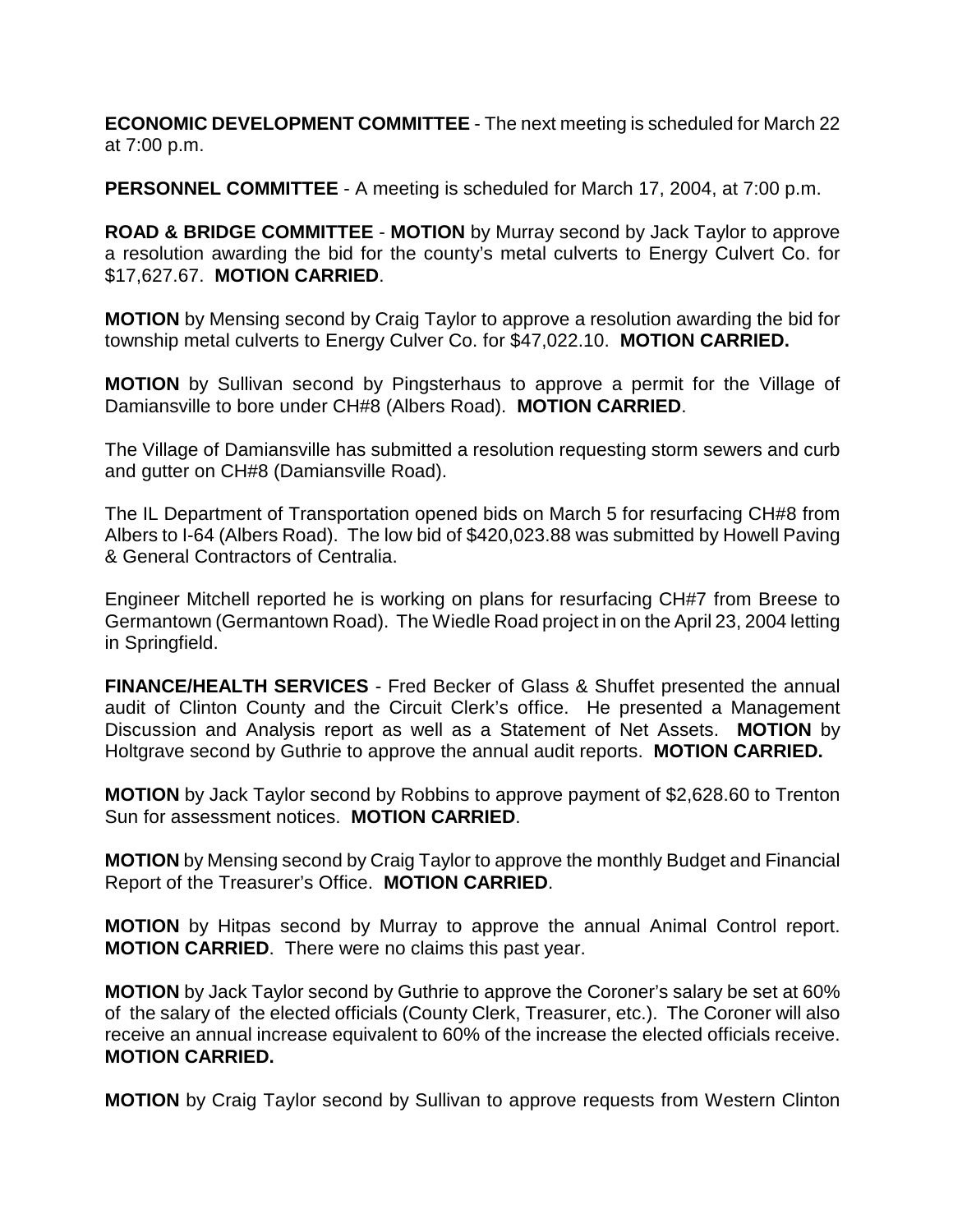County Senior Services (Trenton Center) and Clinton County Senior Services (Carlyle Center) for a donation of \$1500.00 each for this fiscal year. **MOTION CARRIED**.

**FACILITIES** - The Public Building Commission is getting an engineering firm to take care of the heating & cooling problems at the court house.

**MOTION** by Guthrie second by Sullivan to send a letter to our representatives asking them to oppose SB3954 which would remove snack & soda machines from schools. **MOTION CARRIED**.

**MOTION** by Mensing second by Craig Taylor to approve payment of Accounts Payable Claims. **MOTION CARRIED**.

Sullivan gave a report on the meeting he attended regarding legislation pertaining to county government.

**MOTION** by Robbins second by Holtgrave to adjourn the meeting. **MOTION CARRIED**.

Ray Kloeckner Board Chairman

\_\_\_\_\_\_\_\_\_\_\_\_\_\_\_\_\_\_\_\_\_\_\_\_\_\_\_\_\_\_\_\_\_\_ Thomas LaCaze, County Clerk & Recorder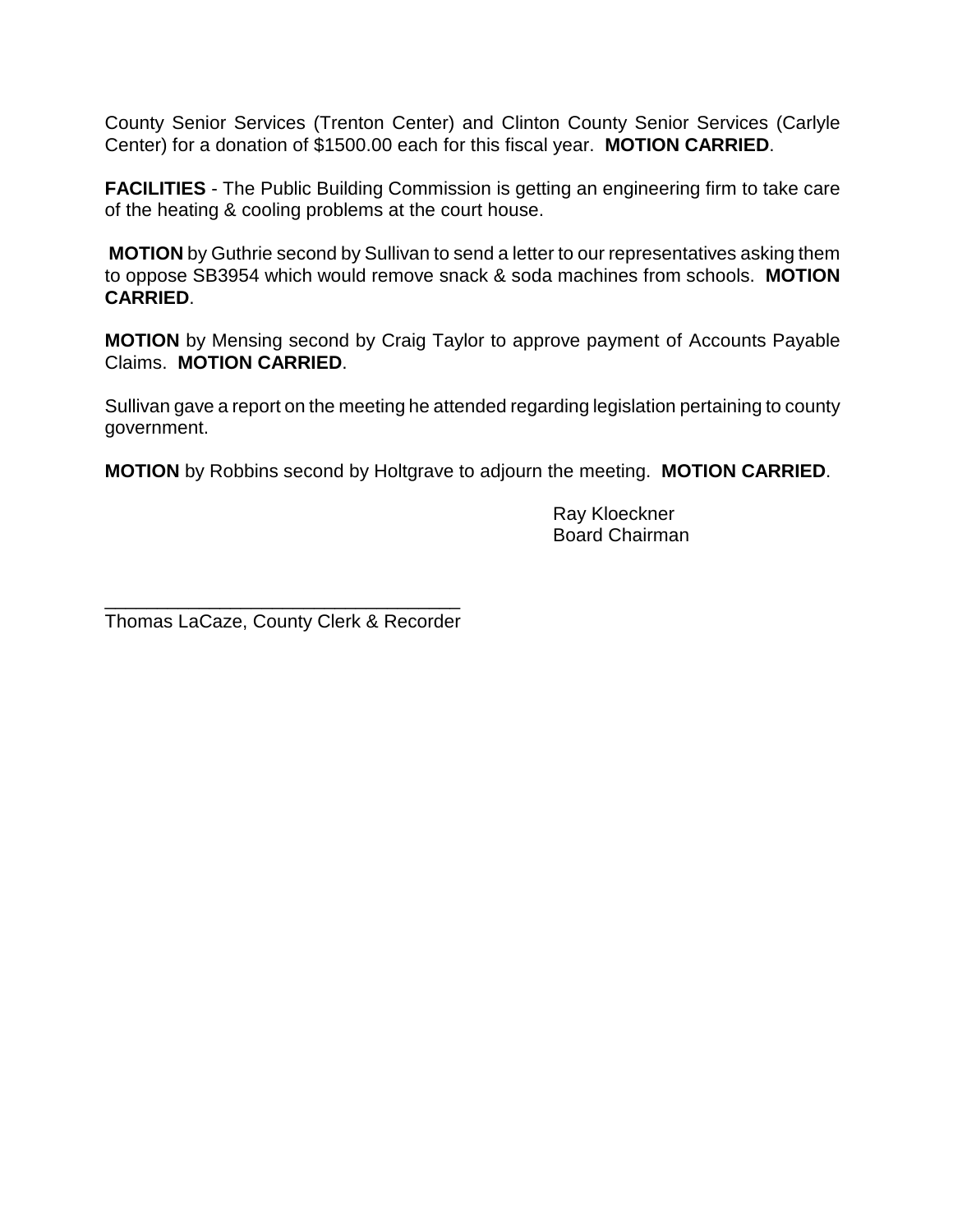## **CLINTON COUNTY BOARD April 19, 2004**

The April meeting of the Clinton County Board was called to order on Monday, April 19, 2004, at 7:00 p.m.

**Roll call:** Present - Beckmann, Fix, Foppe, Guthrie, Hitpas, Holtgrave, Kloeckner, Lampe, Murray, Pingsterhaus, Robbins, Sullivan, and Craig Taylor.

**MOTION** by Lampe second by Holtgrave to approve the minutes of the previous meeting. **MOTION CARRIED**.

The Pledge of Allegiance was recited. All visitors and guests introduced themselves.

**MOTION** by Fix second by Holtgrave to approve a resolution recognizing the All Saints Academy Girls Basketball Team on winning first place in Southern IL Junior High School Athletic Association Class "M" Division. **MOTION CARRIED**.

**MOTION** by Guthrie second by Pingsterhaus to approve a resolution recognizing the Bartelso Elementary S/D #57 Girls Volleyball Team on winning first place in Southern IL Junior High School Athletic Association Class "S" Division. **MOTION CARRIED**.

Chairman Kloeckner read a letter from the City of Trenton thanking the County for the \$1,500.00 donation for the Western Clinton County Senior Services.

First readings of appointments: Jeff Schulte - Carlyle S/W Public Water District, Michael Gall and Greg Rehkemper - St. Rose Public Water District, Maurice Spihlmann - Germantown Fire Protection District, Kevin Litteken - Aviston Fire Protection District, Gary Prosise - Hoffman Fire Protection District, Neil Nothaus - Huey-Ferrin-Boulder Fire Protection District, Al Brueggemann- Clinton County Board of Review.

Wheatfield Township has informed the county that Robert Beckemeyer has been appointed Trustee of the Wheatfield Township Fire Protection District for a three year term.

**MOTION** by Guthrie second by Pingsterhuas to approve the appointment of Ron Rolfingsmeyer as Trustee of the Carlyle Fire Protection District for a three year term. **MOTION CARRIED**.

**MOTION** by Guthrie second by Pingsterhaus to approve the appointment of Larry Hanke as Trustee of the Clinton County East Public Water District for a five year term. **MOTION CARRIED.**

**MOTION** by Sullivan second by Lampe to approve the appointment of John White as Trustee of the Clinton County East Public Water District for a five year term. **MOTION CARRIED**.

**MOTION** by Lampe second by Craig Taylor to approve the appointment of Steve Tonnies as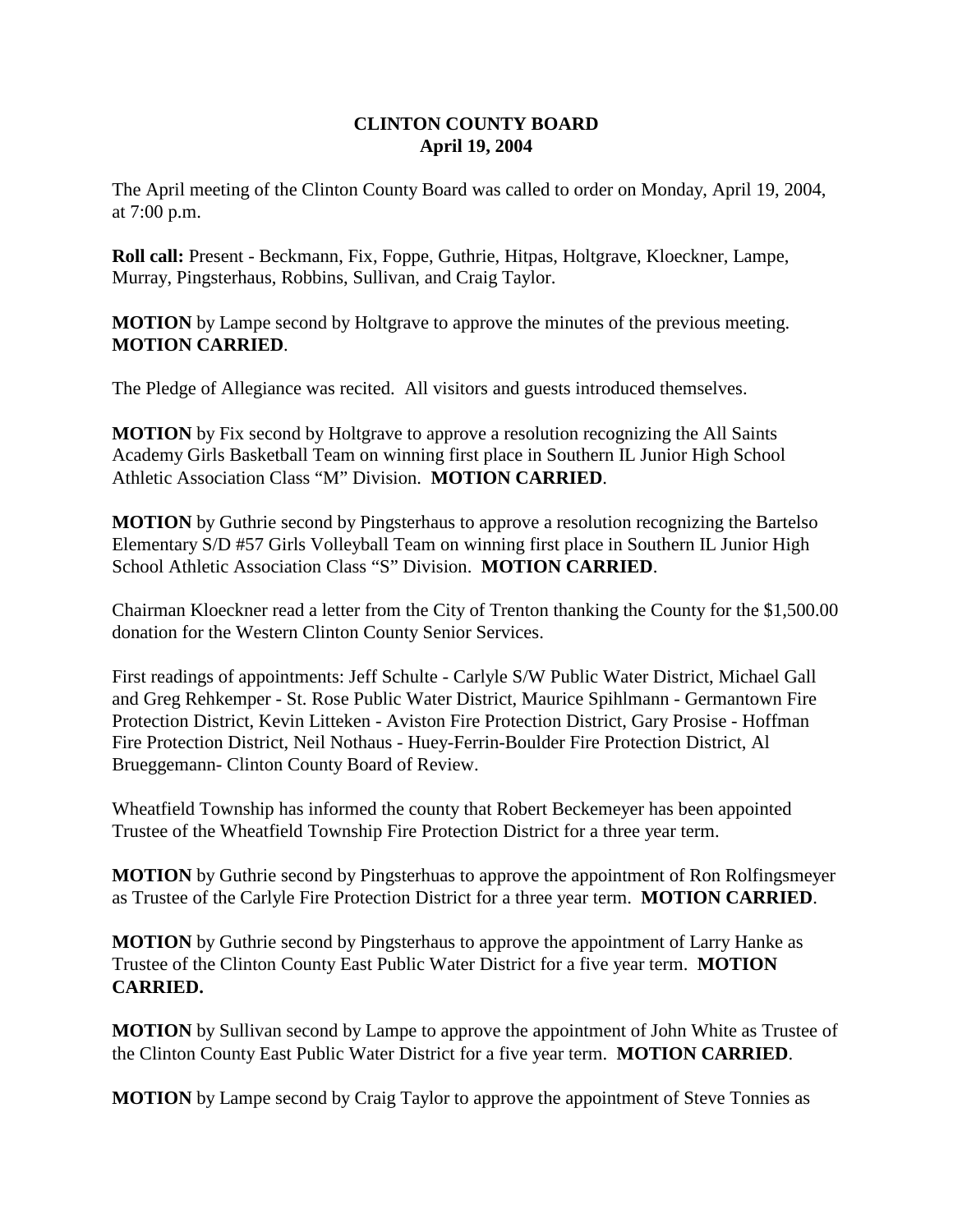Trustee of the Clin-Clair Fire Protection District for a three year term. **MOTION CARRIED.**

LaDean Sheurer and Catherine Barkley of the Clinton Co Extension Service gave a report on the various services provided to county residents. A copy of the 2004/05 budget was passed out to all board members.

County Clerk Thomas LaCaze informed the Board that the State of IL has reimbursed the county \$121,304.36 for costs to replace the punch card voting equipment in the County.

**MOTION** by Sullivan second by Craig Taylor to approve a resolution opposing the Governor's War on Agriculture. **MOTION CARRIED**.

**MOTION** by Craig Taylor second by Holtgrave to approve payment of \$175.00 to Lawrence and Marie Ward for cleaning up property in Harbor Light Bay. **MOTION CARRIED**.

An Ordinance to License Public Accommodations which would amend Chapter 7 of the Revised Code of Ordinances was read. After discussion of possible changes it was decided to give it back to the Committee. **MOTION** by Craig Taylor second by Lampe to have the Committee review the ordinance and bring it back at next month's meeting with their recommendation. **MOTION CARRIED.** 

**MOTION** by Sullivan second by Craig Taylor to approve a Map Change Ordinance amending the Clinton County Zoning Code to classify 10 acres in Section 4, Santa Fe Township as "AR" (minimum 3 acre lot size). Roll call vote: Yes - Hitpas, Murray, Robbins, Guthrie, Pingsterhaus, Fix, Holtgrave, Foppe, Sullivan, Craig Taylor, Beckmann, and Lampe. Absent - Jack Taylor and Mensing. **MOTION CARRIED**.

**MOTION** by Holtgrave second by Sullivan to approve a resolution urging State Senators and Representatives to vote against any measure which would decrease funding for the tourism industry in southern Illinois. **MOTION CARRIED**.

Chairman Kloeckner reported Joseph Heiligenstein submitted his resignation from the Mid America Investment Board and Brian Hitpas has agreed to replace him. **MOTION** by Lampe second by Sullivan to approve the appointment of Hitpas. **MOTION CARRIED**. Hitpas abstained.

**LAKE TASK FORCE COMMITTEE - MOTION** by Craig Taylor second by Hitpas to keep the money the county has for development at the County Farm/Industrial Park in that account. The money is to be used for improvements such as infrastructure, etc. **MOTION** by Foppe second by Fix to have a roll call vote. Voting yes: Beckmann, Guthrie, Hitpas, Holtgrave, Murray, Pingsterhaus, Robbins and Craig Taylor. Voting no: Fix, Foppe, Lampe and Sullivan. Absent: Mensing and Jack Taylor. **MOTION CARRIED.**

**INSURANCE TRUST** - Foppe reported ICIT has a library of safety tapes that the Safety Committee would be interested in. ICIT is also setting up a web site that can be used for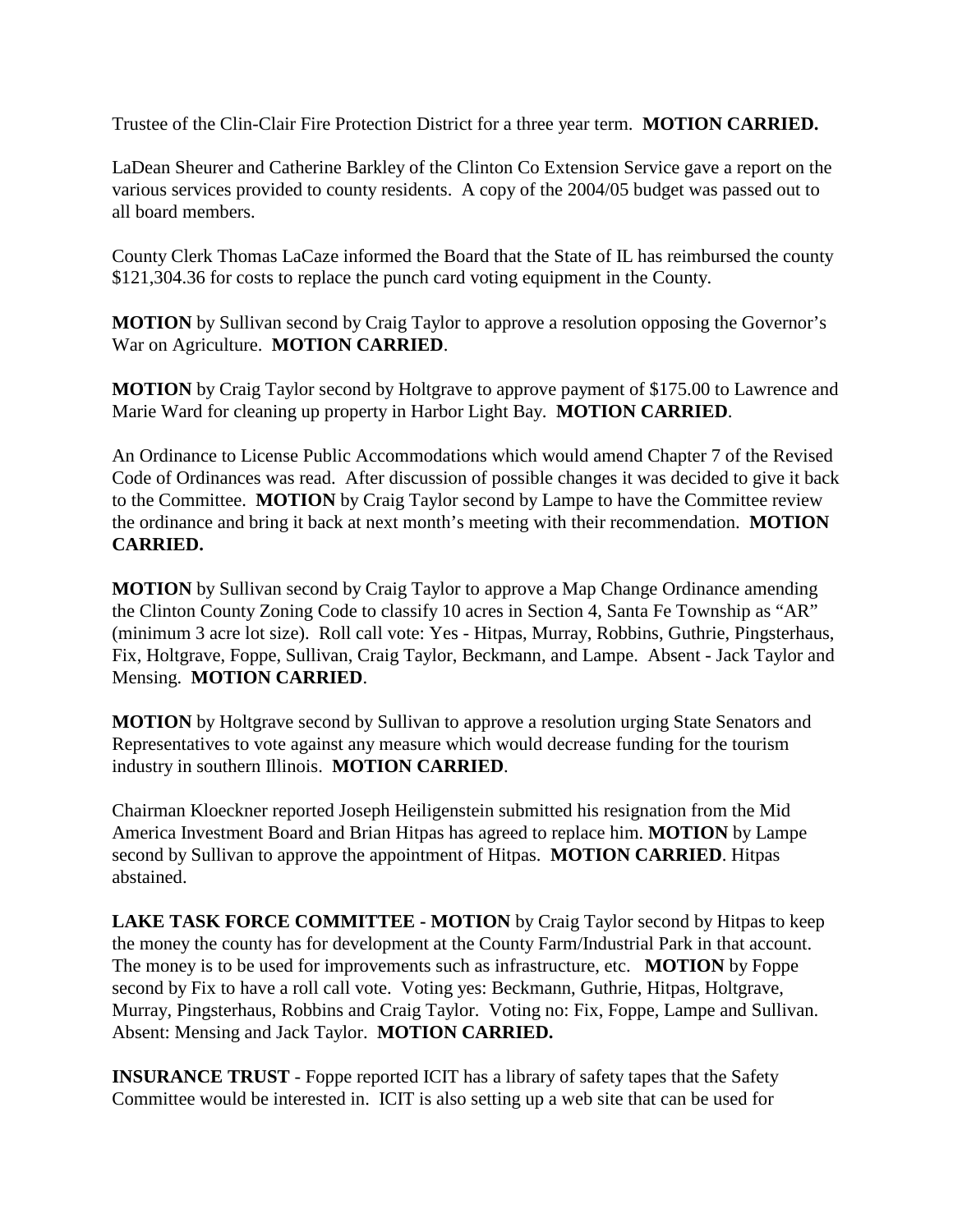reporting claims.

**INSURANCE COMMITTEE** - The Committee met with Dan Imming on coverages for retirees. Retirees are not included in reimbursement on prescription drugs. **MOTION** by Hitpas second by Fix to approve payments of \$1,202.00 to county employees for the difference in the co-pay for prescription drugs. **MOTION CARRIED.** 

The Insurance Committee was asked to look into the possibility of reimbursing employees for the differences in co-pays as they submit their claims. The Committee will take it under advisement.

**UNINCORPORATED AREA IMPROVEMENT COMMITTEE** - A meeting is scheduled for Thursday, April 22, at 7:00 p.m.

**SAFETY COMMITTEE** - A meeting will be set in May at which time they will look over the safety tapes from the IL County Insurance Trust.

**EDUCATION COMMITTEE** - The next meeting is scheduled for May 6, at 4:30 p.m.

**708 MENTAL HEALTH BOARD** - The meetings for this year are scheduled as follows: April 27, and May 25 in the county board room, and June 22 at the Health department. The grants will be awarded at the June meeting.

Southwestern Illinois Area Agency on Aging - The Advisory Committee has approved the fiscal year plan for 2005/07 and have recommended the plan to their Finance Committee.

**GIS COMMITTEE** - The committee selected 30 points around the county that will be used for ground control. The Committee has contracted with Shawnee Survey to do the reading of these points.

**RC&D COUNCIL** - The Council is looking for donors for the land conservancy. The next meeting will be May 18, 2004.

The following committees had no report: Solid Waste, Negotiation, Zoning, Personnel, Facilities, Agriculture and Environmental Concerns.

**TOURISM COMMITTEE** - The Committee is going to Springfield to lobby for the petition that was passed earlier concerning funding cuts for tourism. The Committee has scheduled a meeting for Thursday, April 22 at 5:30 p.m. with the county mayors and village presidents.

Germantown Business Professionals will hold a meeting May 5 at 7:30 p.m. at the Germantown Legion in regard to keeping Scott Air Force Base open. The meeting is open to the public.

**911 COMMITTEE** - The committee has been working on house numbers in New Memphis.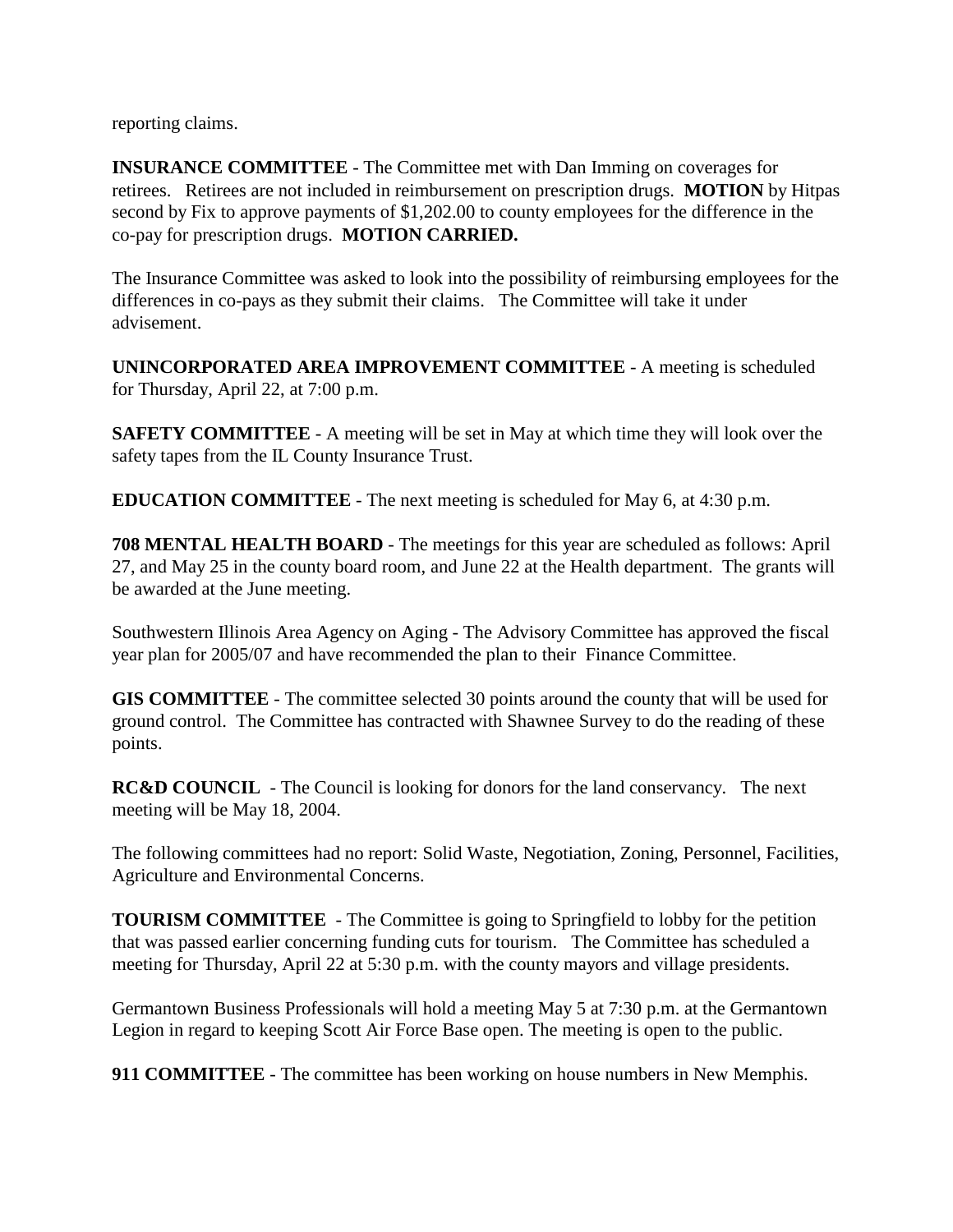**LAW ENFORCEMENT COMMITTEE** - Sullivan reported the bids were opened for the Jail expansion project. The bid price is for the base floor plan and does not include flooring, furniture and other items. **MOTION** by Sullivan second by Fix to accept the low bid of \$618,617.00. **MOTION CARRIED**. Robbins and Craig Taylor voted no.

**ECONOMIC DEVELOPMENT COMMITTEE** - Meeting at Fairview Heights and will be meeting with Mary Lamie of IL Department of Transportation on Route 409..

**ROAD & BRIDGE COMMITTEE - MOTION** by Craig Taylor second by Murray to award the low bids for townships for materials to be purchased with Motor Fuel Tax funds. **MOTION CARRIED**.

**MOTION** by Hitpas second by Beckmann to award the low bids for materials for the County to be purchased with County funds. **MOTION CARRIED**.

**MOTION** by Robbins second by Guthrie to approve a petition from Meridian Township for 50% county match to replace a culvert on Sand Ridge Road. **MOTION CARRIED.**

**MOTION** by Hitpas second by Robbins to approve a petition from Lake Township for 50% county match to replace a culvert on Vogel Road. **MOTION CARRIED.**

**MOTION** by Craig Taylor second by Beckmann to pay salary of County Engineer out of Motor Fuel Tax Funds. **MOTION CARRIED.**

**MOTION** by Craig Taylor second by Sullivan to approve a permit for St Rose Water District to bore under CH#18 for a new water line crossing. **MOTION CARRIED**.

Engineer Mitchell gave reports on the following projects: CH#7 (Germantown Road) working on plans from Henry Street in Germantown to Old Route 50 south; Wiedle Road Project - State will open bids on Friday; Albers south to I-64 - IDOT has awarded the bid and work should begin in May; CH#8 (Damiansville Road) the contractor has resumed work.

**FINANCE COMMITTEE** - **MOTION** by Holtgrave second by Fix to pay Jim Hummert, Public Administrator, \$75.00 a month to cover his expenses. This will be handled through paayroll and will be retroactive to June, 2003. **MOTION CARRIED**.

**MOTION** by Hitpas second by Robbins to approve the Monthly Budget and Financial Report of the Treasurer's Office. **MOTION CARRIED**.

**MOTION** by Lampe second by Beckmann to approve Germantown Egg Company collateral releases (1986 S-10 pick-up and 1993 Ford LN8000). **MOTION CARRIED**.

**MOTION** by Craig Taylor second by Beckmann to approve Germantown Egg Company paying off the loan they have through the County's Revolving Loan Fund. **MOTION CARRIED**.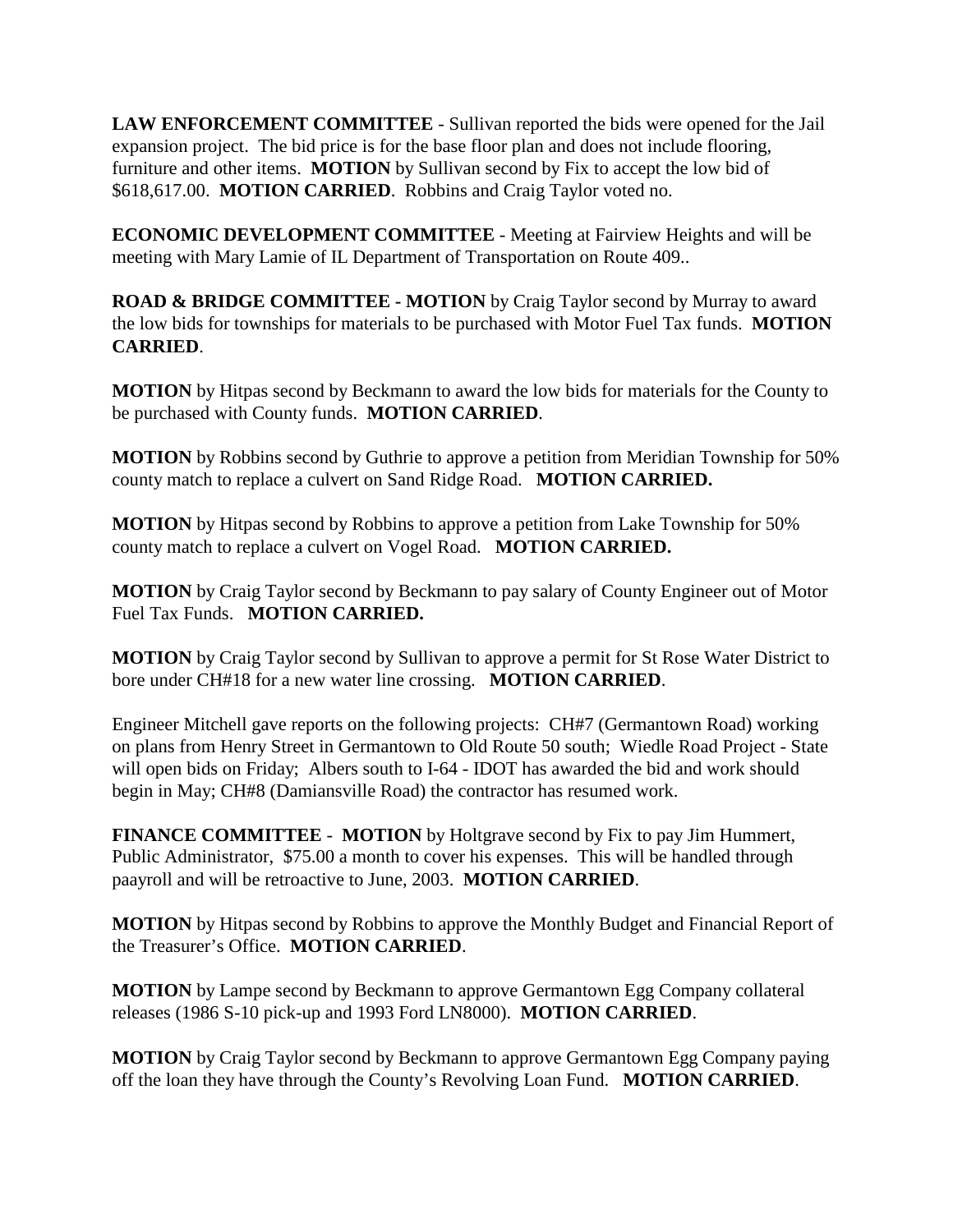**GENERAL SERVICES COMMITTEE** - A meeting is scheduled for May 13 at Centralia concerning the Greater Centralia Enterprise Zone.

**LIQUOR COMMITTEE** - The next meeting will be May  $5<sup>th</sup>$  at  $5:30$  p.m. at Hoffman House in Hoffman.

Don Murray gave a report on the Southern Central Illinois Growth Alliance. The Alliance, which consists of Bond, Fayette, Marion, Clinton and Washington Counties, is working through Kaskaskia College. The next meeting is April 28, 2004 at the college.

**MOTION** by Craig Taylor second by Foppe to approve payment of the Accounts Payable Claims. **MOTION CARRIED.**

**MOTION** by Robbins second by Pingsterhaus to adjourn the meeting. **MOTION CARRIED.**

Ray Kloeckner Board Chairman

Thomas LaCaze, County Clerk

\_\_\_\_\_\_\_\_\_\_\_\_\_\_\_\_\_\_\_\_\_\_\_\_\_\_\_\_\_\_\_\_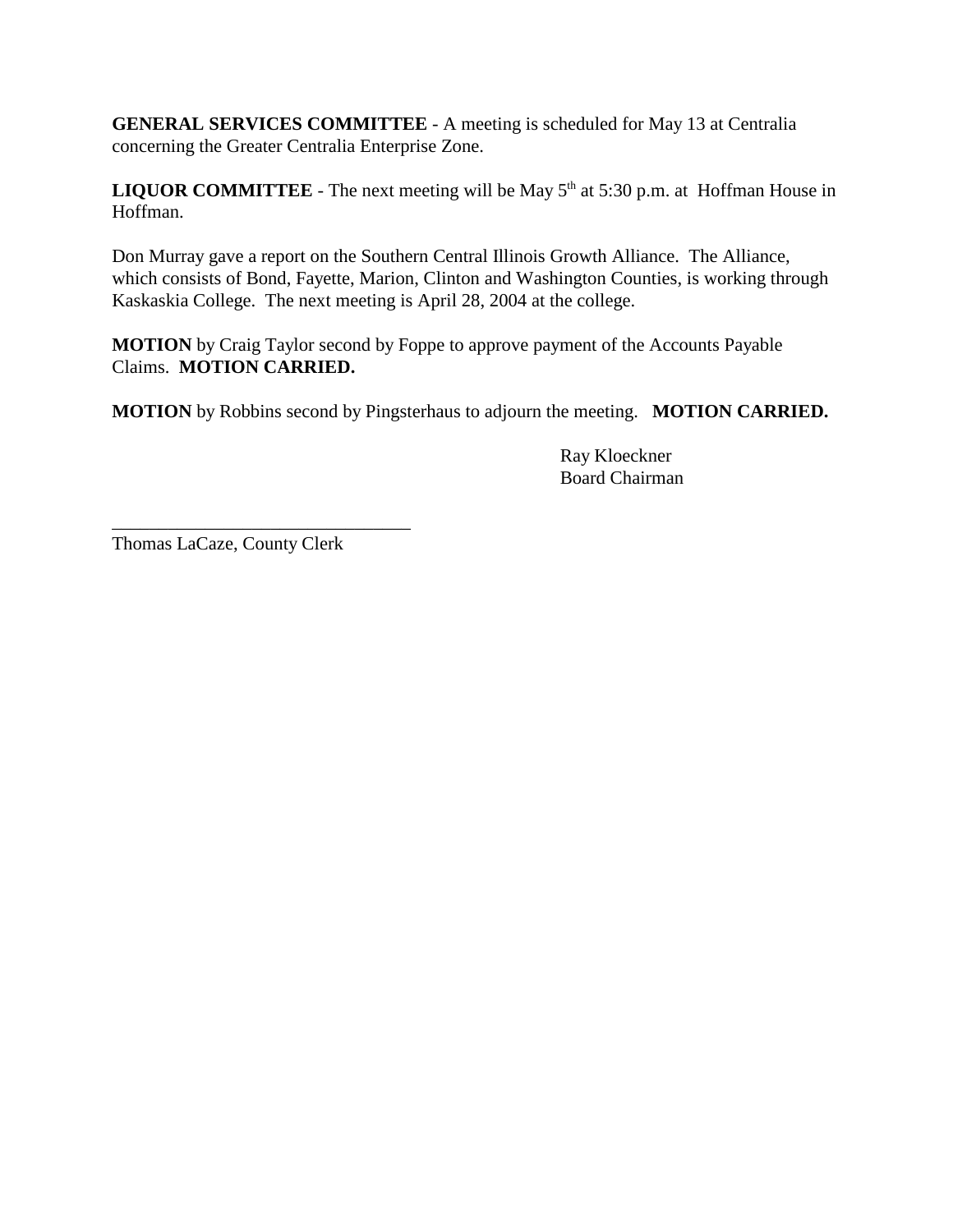## **CLINTON COUNTY BOARD JUNE 21, 2004**

The June meeting of the Clinton County Board was called to order by Sheriff Mike Kreke on Monday, June 21, 2004, at 7:00 p.m.

**Roll call**: Present - Beckmann, Fix, Foppe, Hitpas, Holtgrave, Kloeckner, Lampe, Murray , Pingsterhaus, Robbiins, Sullivan, Craig Taylor and Jack Taylor.

The Pledge of Allegiance was recited. Recognition of visitors and guests. First reading of appointments: Andrew Flood, Trustee for New Memphis Sanitary District; William Simonton, Lester Thouvenin, David Cahoon and James Taylor, Members for Posey Cemetery Association.

**MOTION** by Lampe second by Sullivan to approve the appointment of Ray Westpahl as Trustee of the Sugar Creek Township Fire Protection District. **MOTION CARRIED**.

**MOTION** by Lampe second by Holtgrave to approve the appointment of Maurice Diekemper as Trustee of the Tri-Township Water District. **MOTION CARRIED**.

**MOTION** by Beckmann second by Fix to approve the appointments of Chris Rivera, Steven Stone and Chris Dixon to the Clinton County Health Board. **MOTION CARRIED**.

**MOTION** by Hitpas second by Lampe to approve the appointment of Dan Gilbreth as Trustee of the Santa Fe Fire Protection District. **MOTION CARRIED**.

**MOTION** by Jack Taylor second by Beckmann to approved the minutes of the previous meeting. **MOTION CARRIED.** 

**MOTION** by Jack Taylor second by Sullivan to accept an ordinance, as presented, which amends the Clinton County Code of Ordinances regulating the ethical conduct, political activities, solicitation and acceptance of gifts by employees. **MOTION CARRIED**.

**MOTION** by Craig Taylor second by Beckmann to adopt an ordinance amending the Clinton County Zoning Code classifying 1.99 acres of real estate in Wade Township as "Commercial" Roll call vote: Yes - Hitpas, Murray, Robbins, Pingsterhaus, Jack Taylor, Fix, Holtgrave, Foppe, Sullivan, Craig Taylor, Beckmann, and Lampe. Absent - Mensing and Guthrie. **MOTION CARRIED**.

**MOTION** by Jack Taylor second by Holtgrave to accept the two ordinances as requested by the Sheriff's Office. The first ordinance amends the Clinton County Motor Vehicle Code to include (M) Schedule "G" listing "No Parking" areas; the second ordinance amends Schedule "G" to include Walcott Road to Emerald Road on IL Rte127. **MOTION CARRIED**.

Chairman Kloeckner gave a coal bed methane update. BPI Industries reached an agreement with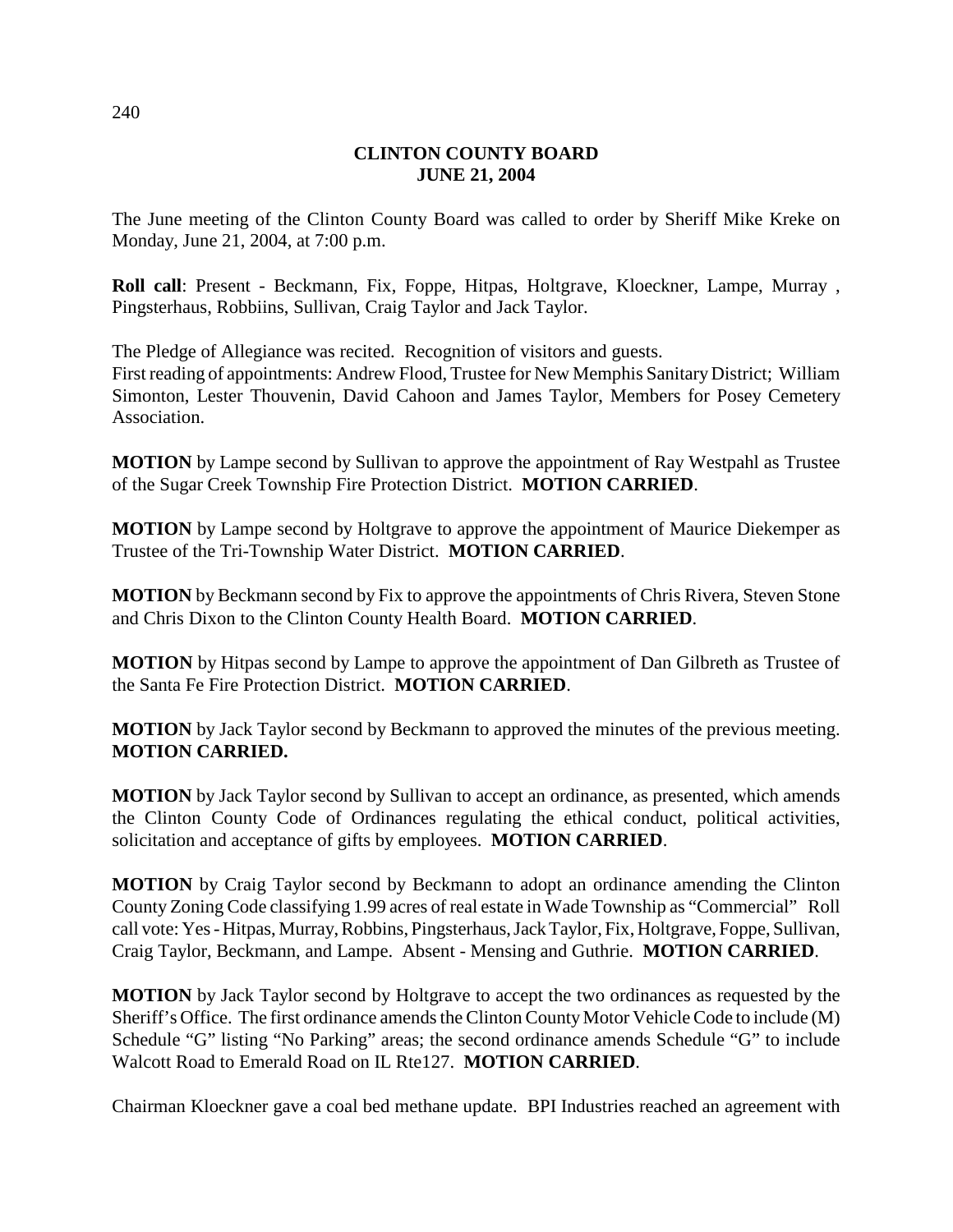Christian County similar to ours. All the information is being sent to the 15 companies that had responded to the original advertisement. A company from Australia has spent three days at BPI's office in Marian evaluating the project.

The following committees had no reports: Lake Task Force, General Services and Agriculture.

**INSURANCE TRUST** - Foppe reported the Insurance Trust is in the process of reviewing the contracts for property and casualty insurance and are expecting to save quite a bit on money. Foppe mentioned he was supposed to have received a letter concerning the old Health Insurance Trust but it hasn't come in yet.

**HEALTH INSURANCE COMMITTEE** - Hitpas stated the committee had met and reviewed the claims and they were accepted.

**UNINCORPORATED AREA IMPROVEMENT COMMITTEE** - Robbins reported the property in New Memphis has been cleaned up. The next meeting is Thursday evening.

**SAFETY COMMITTEE** - Pingsterhaus reported the committee had met on June  $7<sup>th</sup>$  with some o the department heads and J. P. Penet of the Insurance Trust and went through safety issues.

**EDUCATION COMMITTEE** - Beckmann reported the next meeting will be July 1, 2004, at 4:30p.m.

**708 MENTAL HEALTH BOARD/SWIAAA COMMITTEE** - Foppe stated the next meeting will be June 30, 2004, to award the grants and will give a full report at next month's meeting..

**GIS COMMITTEE** - Beckmann reported the committee is working on finalizing a certified photogramitist. The Committee is also trying to negotiate payment terms for the street centerline data.

**RC&D COUNCIL** - Lampe informed the board that Evansville is the proposed site for a 30 million gallon ethanol plant. The next meeting is scheduled for July 20th.

**SOLID WASTE COMMITTEE** - Holtgrave said all the county mayors have been invited to next week's meeting at which there will be a guest speaker.

**TOURISM COMMITTEE** - Holtgrave reported "Show Me St. Louis" program aired on June 9<sup>th</sup> and the towns were happy with it.

**9-1-1 COMMITTEE** - Jack Taylor announced they are waiting for the construction to begin on the jail extension.

**NEGOTIATION COMMITTEE** - Craig Taylor reported the committee went over the contract with the Supervisor of Assessments which is due July 1, 2004. The contract will be for a 4 year term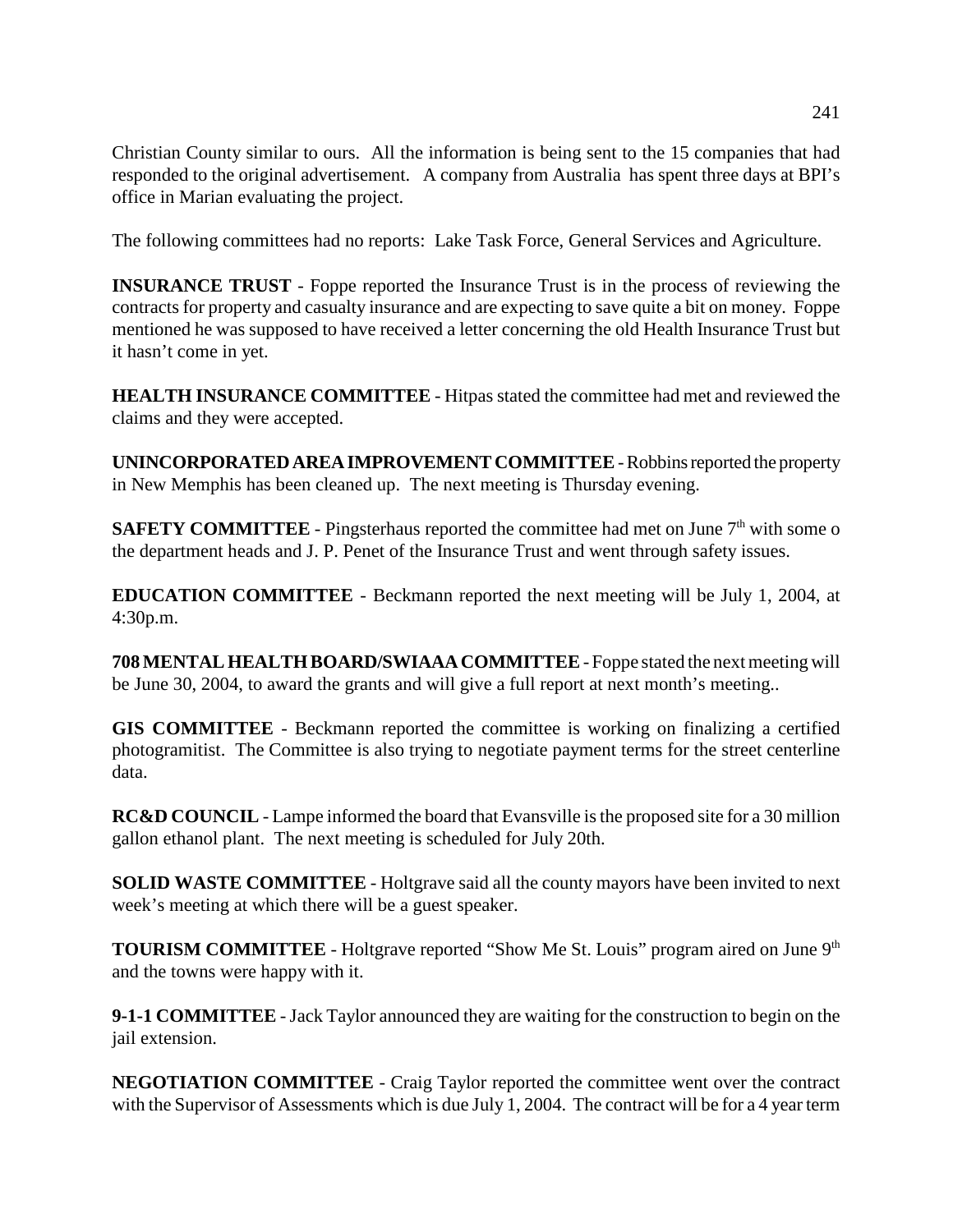with a \$2,500.00 increase each year for 4 years. **MOTION** by Craig Taylor second by Lampe to accept the contract. **MOTION CARRIED**.

**ZONING/SUBDIVISION COMMITTEE - MOTION** by Sullivan second by Hitpas to approve "The Lakes" Subdivision located in Section 22, Sugar Creek Township. **MOTION CARRIED**.

**LAW ENFORCEMENT COMMITTEE** - Sullivan reported they started preliminary work on the jail extension. Sheriff Kreke said the line was marked from the Court House to the Jail. Hitpas reported ESDA will receive a \$62,085.00 grant for radio equipment.

**ECONOMIC DEVELOPMENT/SWIDA** - Sullivan reported SWIDA is trying to find a replacement for their Board Chairman. The new director will be spending 25% of his time on Clinton County business.

**PERSONNEL COMMITTEE -** Holtgrave reported there is a discrepancy with Pam Sheathelm wages and Mike McMillan was advised to wait until the contract is up.

**ROAD & BRIDGE COMMITTEE** - Engineer Mitchell reported the bridge over new US Route 50 on CH14 St. Rose Road is an IDOT project and the letting will be July 30th.

**MOTION** by Jack Taylor second by Sullivan to approve a petition from Santa Fe Township for 50% county match to replace a drainage structure at the intersection of Pelican and Pollman Roads. **MOTION CARRIED.**

**MOTION** by Holtgrave second by Fix to accept a resolution to approve an 80,000 lb. Truck Access Road Program with IDOT on CH#7 (Germantown Road). **MOTION CARRIED**.

Wiedle Road project has been awarded and work should begin the first week of July. CH#8 (Albers Road) project is almost completed. The subcontractors have not yet finished the work on CH#8 (Damiansville Road) from Damiansville west across Sugar Creek. Mitchell reported one of his trucks was involved in an accident.

**FINANCE/HEALTH SERVICES COMMITTEE** - Jack Taylor passed around the monthly report of the Health Department.

Fred Becker of Glass & Shuffett was present with the budget amendments. The amendments include the Jail addition transfers, the Teamsters salary increases and health insurances. A copy of the amended budget is available for inspection at the County Clerk's Office. The public hearing on the amended budget will be held at  $6:00$  p.m. on July  $13<sup>th</sup>$  and the budget approval will be at the July board meeting.

**MOTION** by Craig Taylor second by Robbins to approve the Six Month's and the Monthly Budget and Financial Report of the County Treasurer. **MOTION CARRIED.**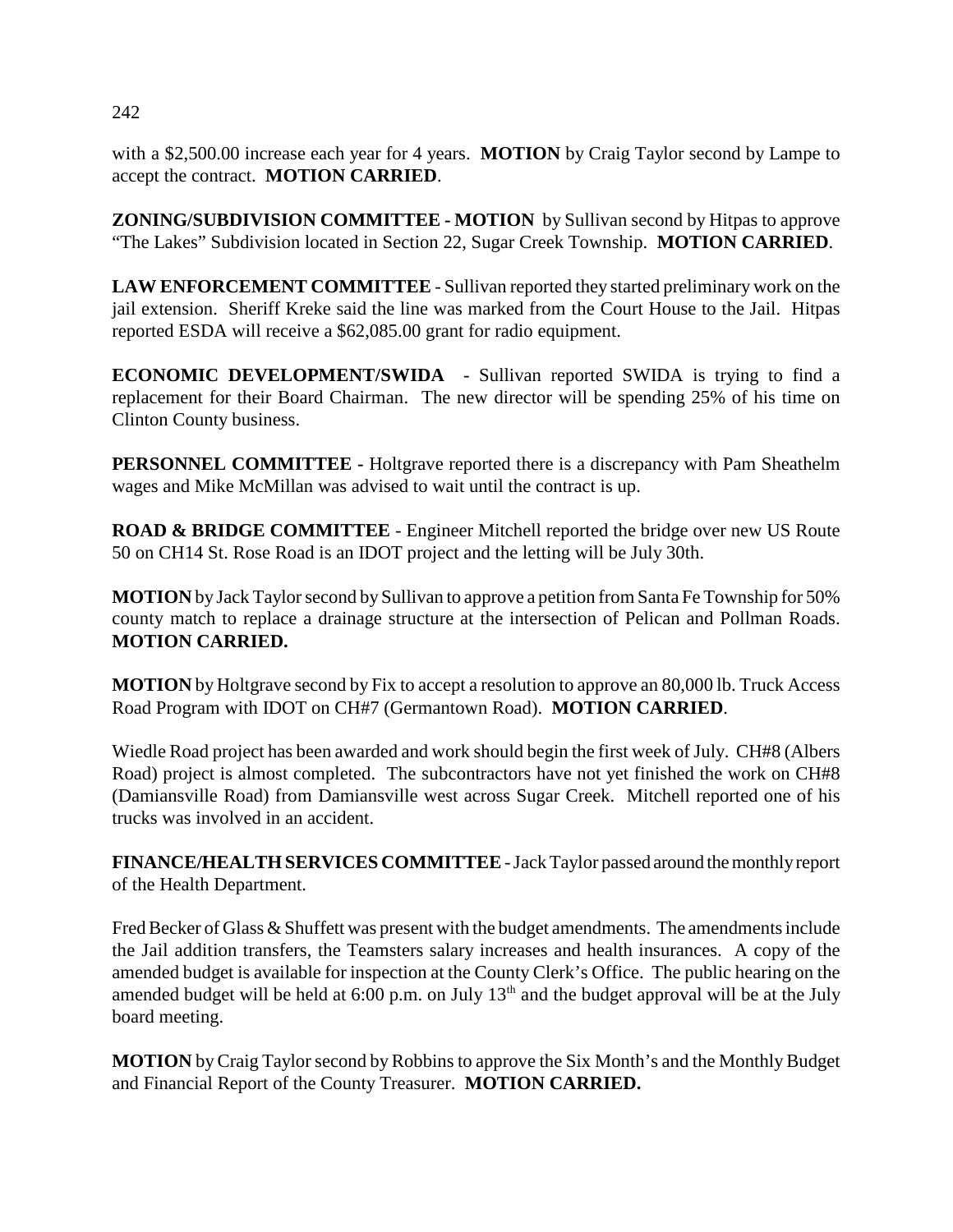The oil check received was for \$12,449.81. Treasurer Mueller reported the State Treasurer will be in his office on June 23rd with the Dash for Cash program.

**MOTION** by Jack Taylor second by Holtgrave to change the county board meeting from Monday night to Tuesday night, July 20<sup>th</sup> because of the Clinton County Fair Parade. **MOTION CARRIED**.

The Supervisor of Assessment's turned over the real estate books to the County Clerk's Office today and she requests that the board approve the Board of Review adjournment. **MOTION** by Foppe second by Lampe to approve the adjournment of the Board of Review. **MOTION CARRIED.**

**FACILITIES COMMITTEE** - Last month a motion was made to pay Netemeyer Engineering as per his contract for work on the jail extension. We have a bill for \$9,500.00 for payment that was referred to the Law Enforcement Committee, who in turn sent it to the Facilities Committee. Jack Taylor presented a bill for \$5,268.00 from John Brooks of Breese to clean up the property at New Memphis. **MOTION** by Robbins second by Jack Taylor to approve payment to John Brooks. **MOTION CARRIED.**

**MOTION** by Jack Taylor second by Foppe to approve payment of Jim Sullivan's per diem- \$2,400.00 and mileage-\$736.56. **MOTION CARRIED**.

**LIQUOR COMMITTEE** - Holtgrave reported the committee will meet July  $5<sup>th</sup>$  at the Crossroads Restaurant near Keyesport..

**ENVIRONMENTAL CONCERNS COMMITTEE** - Lampe reported he had gone to Springfield to attend a pre-hearing meeting with the Department of Mines and Minerals. The meeting was canceled because the hearing officer was in another hearing. It would have been on the final permit concerning the slag pile.

**MOTION** by Robbins second by Craig Taylor to approve payment of the Accounts Payable Claims. **MOTION CARRIED**.

**MOTION** by Hitpas second by Beckmann to approve semi-annual report of the County Clerk and Recorder's Office. **MOTION CARRIED**.

Sullivan asked about the bill from Netemeyer Engineering. According to the contract he needs to bill in increments as the work progresses. Netemeyer needs to resubmit a billing that will reflect that.

**MOTION** by Robbins second by Holtgrave to adjourn the meeting. **MOTION CARRIED**.

\_\_\_\_\_\_\_\_\_\_\_\_\_\_\_\_\_\_\_\_\_\_\_\_\_\_\_\_\_\_\_\_\_\_\_\_

Ray Kloeckner Board Chairman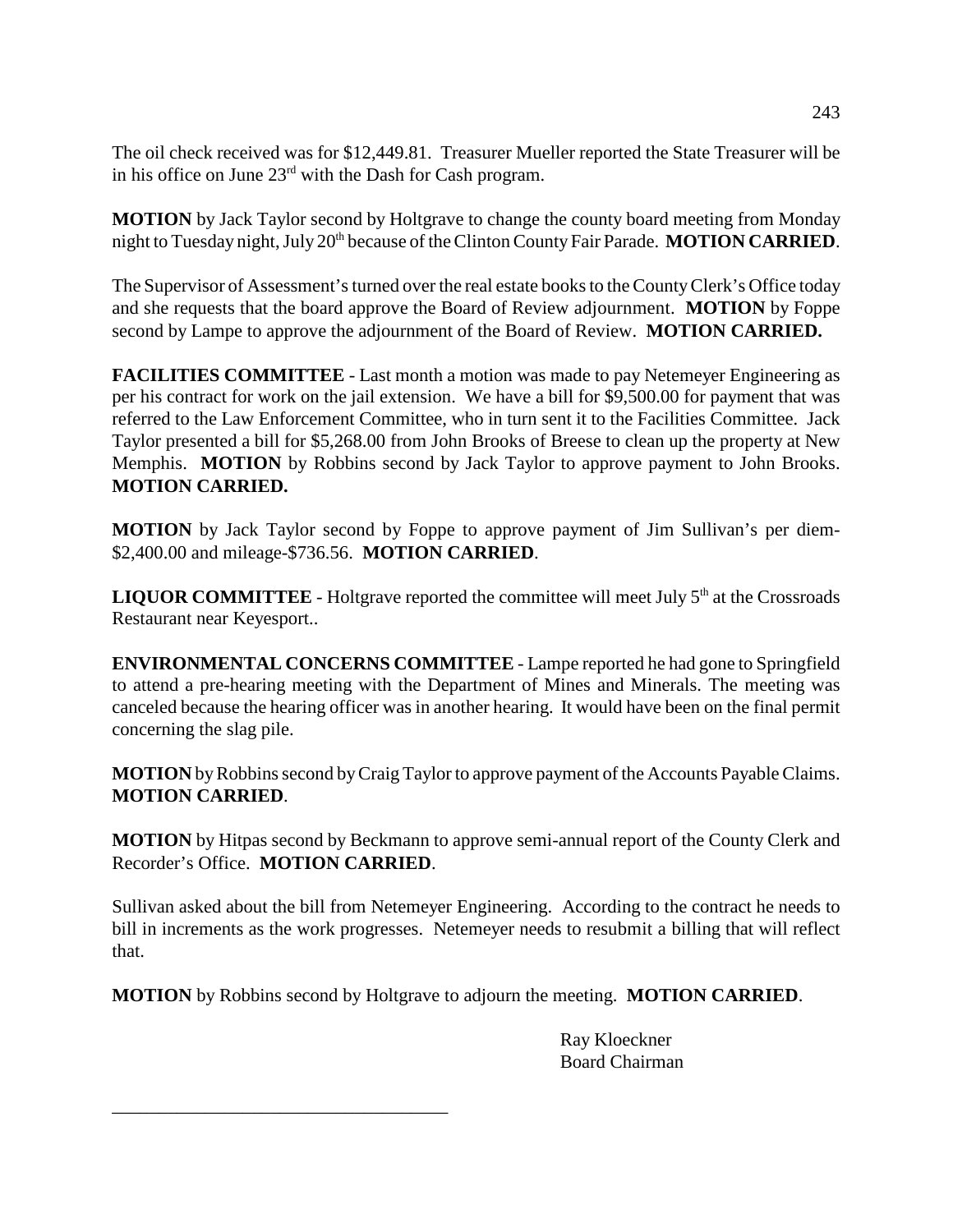Thomas LaCaze, County Clerk & Recorder

#### **#06-04-01**

**WHEREAS,** the Illinois General Assembly has enacted the State Officials and Employees Ethics Act (Public Act 93-615, effective November 19, 2003, as amended by Public Act 93-617, effective December 9, 2003), which is a comprehensive revision of State statutes regulating ethical conduct, political activities and the solicitation and acceptance of gifts by State officials and employees; and

**WHEREAS,** the Act requires all units of local government and school districts, within six months after the effective date of Public Act 93-615, to adopt ordinances or resolutions regulating the political activities of, and the solicitation and acceptance of gifts by, the officers and employees of such units "in a manner no less restrictive" than the provisions of the Act; and

**WHEREAS,** it is the clear intention of the Act to require units of local government and school districts to implement regulations that are at least as restrictive as those contained in the Act, and to impose penalties for violations of those regulations that are equivalent to those imposed by the Act, notwithstanding that such penalties may exceed the general authority granted to units of local government to penalize ordinance violations; and

**WHEREAS,** it is the clear intention of the Act to provide units of local government with all authority necessary to implement its requirements on the local level regardless of any general limitations on the power to define and punish ordinance violations that might otherwise be applicable; and

**WHEREAS,** because the Act provides for the imposition of significant penalties for violations of said local regulations, it is necessary to adopt the required regulations by Ordinance rather than by Resolution;

**NOW, THEREFORE, BE IT ORDAINED BY THE COUNTY OF CLINTON AS FOLLOWS:**

**SECTION 1:** The Code of Ordinances of Clinton County is hereby amended by the addition of the following provisions:

## **1 ARTICLE 1 DEFINITIONS**

Section 1-1. For purposes of this ordinance, the following terms shall be given these definitions:

"Campaign for elective office" means any activity in furtherance of an effort to influence the selection, nomination, election, or appointment of any individual to any federal, State, or local public office or office in a political organization, or the selection, nomination, or election of Presidential or Vice-Presidential electors, but does not include activities (I) relating to the support or opposition of any executive, legislative, or administrative action, (ii) relating to collective bargaining, or (iii) that are otherwise in furtherance of the person's official duties.

"Candidate" means a person who has filed nominating papers or petitions for nomination or election to an elected office, or who has been appointed to fill a vacancy in nomination, and who remains eligible for placement on the ballot at a regular election, as defined in section 1-3 of the Election Code (10 ILCS 5/1-3).

"Collective bargaining" has the same meaning as that term is defined in Section 3 of the Illinois Public Labor Relations Act (5 ILCS 315/3).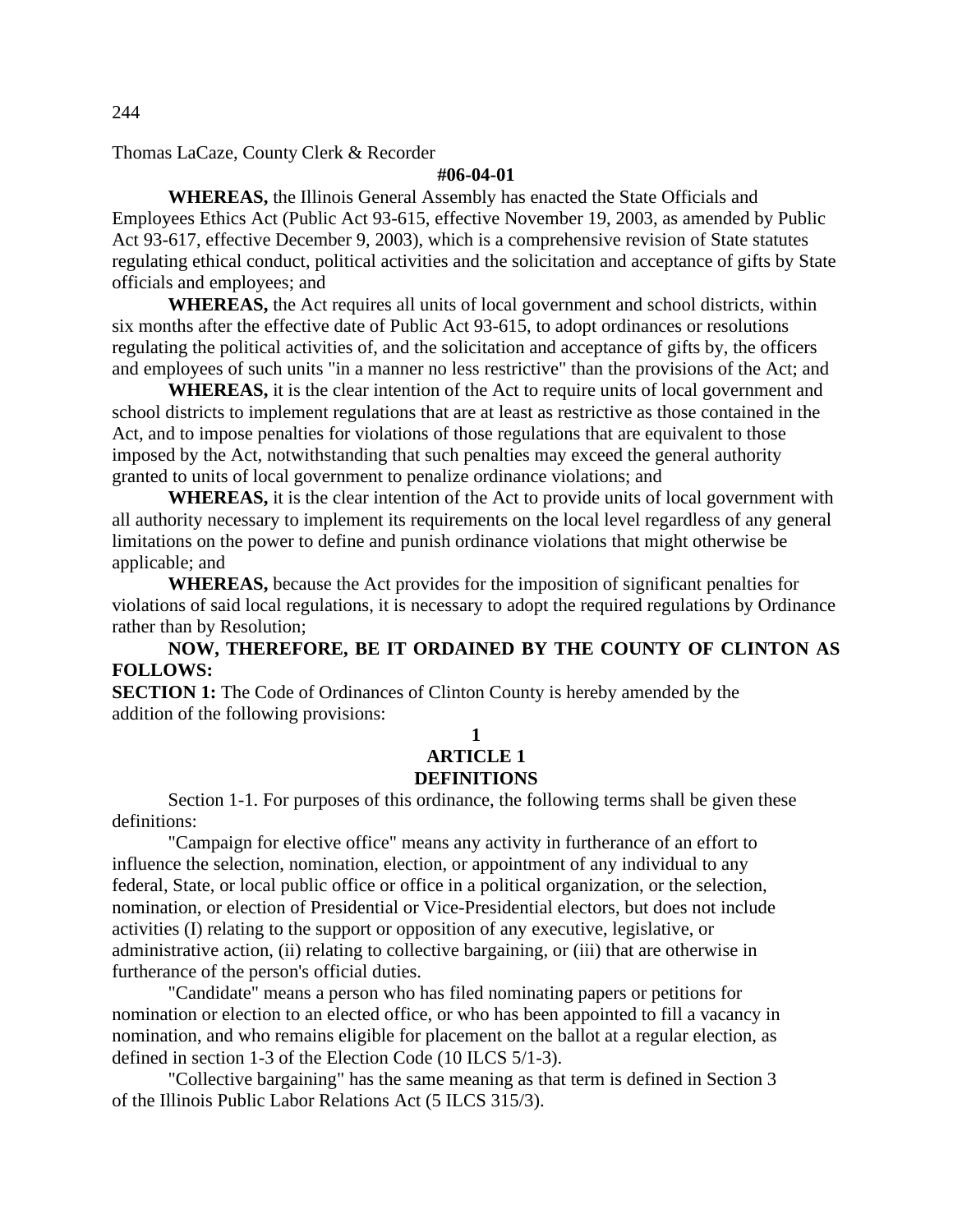"Compensated time" means, with respect to an employee, any time worked by or credited to the employee that counts toward any minimum work time requirement imposed as a condition of his or her employment, but for purposes of this Ordinance, does not include any designated holidays, vacation periods, personal time, compensatory time off or any period when the employee is on a leave of absence. With respect to officers or employees whose hours are not fixed, "compensated time" includes any period of time when the officer is on premises under the control of the employer and any other time when the officer or employee is executing his or her official duties, regardless of location.

"Compensatory time off" means authorized time off earned by or awarded to an employee to compensate in whole or in part for time worked in excess of the minimum work time required of that employee as a condition of his or her employment.

"Contribution" has the same meaning as that term is defined in section 9-1.4 of the Election Code (10 ILCS 5/9-1.4).

"Employee" means a person employed by Clinton County, whether on a full-time or part-time basis or pursuant to a contract, whose duties are subject to the direction and control of an employer with regard to the material details of how the work is to be performed, but does not include an independent contractor.

"Employer" means the County of Clinton.

"Gift" means any gratuity, discount, entertainment, hospitality, loan, forbearance, or other tangible or intangible item having monetary value including, but not limited to, cash, food and drink, and honoraria for speaking engagements related to or attributable to government employment or the official position of an officer or employee.

"Leave of absence" means any period during which an employee does not receive (I) compensation for employment, (ii) service credit towards pension benefits, and (iii) health insurance benefits paid for by the employer.

"Officer" means a person who holds, by election or appointment, an office created by statute or ordinance, regardless of whether the officer is compensated for service in his or her official capacity.

"Political activity" means any activity in support of or in connection with any campaign for elective office or any political organization, but does not include activities (I) relating to the support or opposition of any executive, legislative, or administrative action, (ii) relating to collective bargaining, or (iii) that are otherwise in furtherance of the person's official duties.

"Political organization" means a party, committee, association, fund, or other organization (whether or not incorporated) that is required to file a statement of organization with the State Board of Elections or a county clerk under Section 9-3 of the Election Code (10 ILCS 5/9-3), but only with regard to those activities that require filing with the State Board of Elections or a county clerk.

"Prohibited political activity" means:

(1) Preparing for, organizing, or participating in any political meeting, political rally, political demonstration, or other political event.

(2) Soliciting contributions, including but not limited to the purchase of, selling, distributing, or receiving payment for tickets for any political fund-raiser, political meeting, or other political event.

(3) Soliciting, planning the solicitation of, or preparing any document or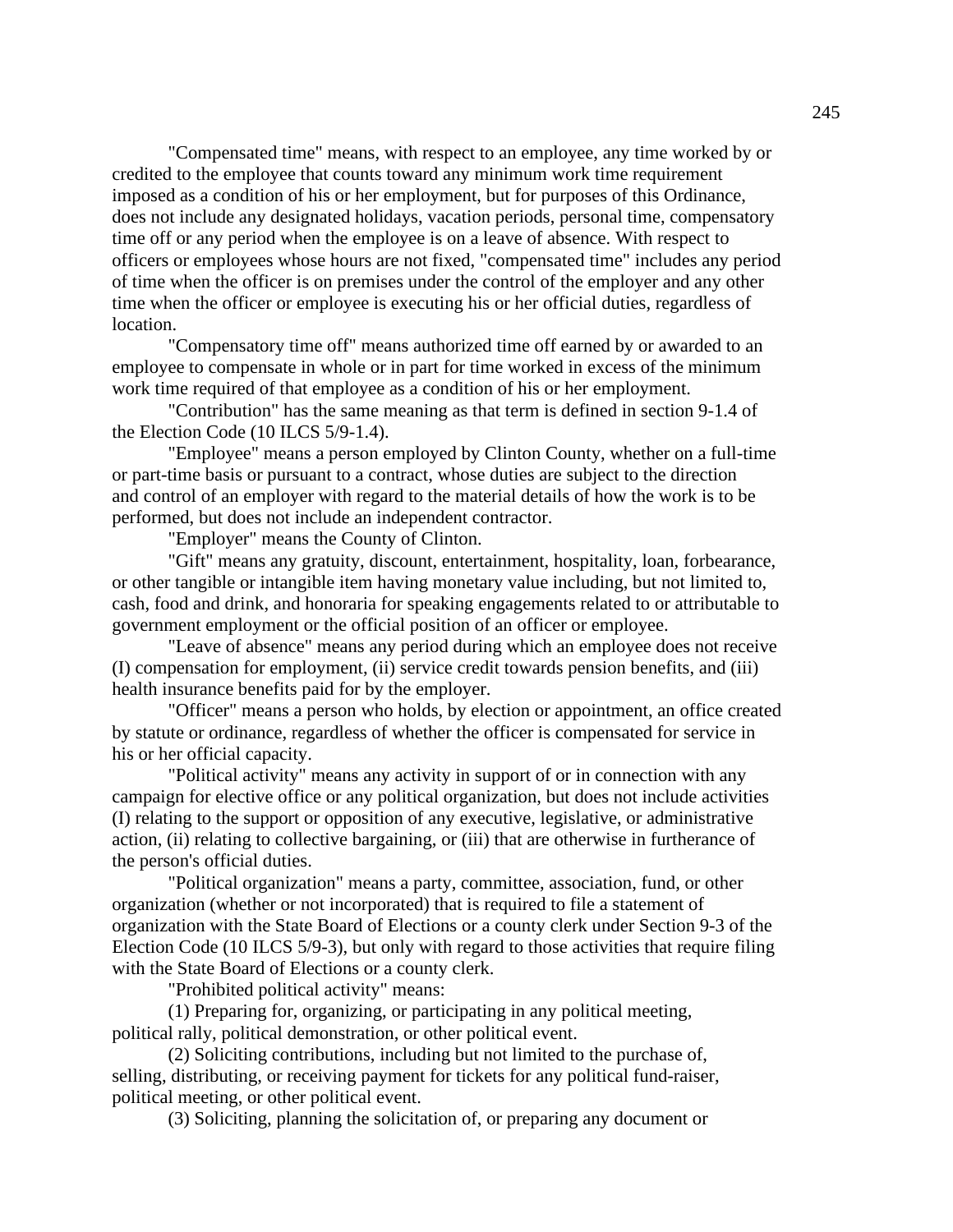report regarding anything of value intended as a campaign contribution.

(4) Planning, conducting, or participating in a public opinion poll in connection with a campaign for elective office or on behalf of a political organization for political purposes or for or against any referendum question.

(5) Surveying or gathering information from potential or actual voters in an election to determine probable vote outcome in connection with a campaign for elective office or on behalf of a political organization for political purposes or for or against any referendum question.

(6) Assisting at the polls on election day on behalf of any political organization or candidate for elective office or for or against any referendum question.

(7) Soliciting votes on behalf of a candidate for elective office or a political organization or for or against any referendum question or helping in an effort to get voters to the polls.

(8) Initiating for circulation, preparing, circulating, reviewing, or filing any petition on behalf of a candidate for elective office or for or against any referendum question.

(9) Making contributions on behalf of any candidate for elective office in that capacity or in connection with a campaign for elective office.

(10) Preparing or reviewing responses to candidate questionnaires.

(11) Distributing, preparing for distribution, or mailing campaign

literature, campaign signs, or other campaign material on behalf of any candidate for elective office or for or against any referendum question.

(12) Campaigning for any elective office or for or against any referendum question.

(13) Managing or working on a campaign for elective office or for or against any referendum question.

(14) Serving as a delegate, alternate, or proxy to a political party convention.

(15) Participating in any recount or challenge to the outcome of any election. "Prohibited source" means any person or entity who:

(1) is seeking official action (I) by an officer or (ii) by an employee, or by the officer or another employee directing that employee;

(2) does business or seeks to do business (I) with the officer or (ii) with an employee, or with the officer or another employee directing that employee;

(3) conducts activities regulated (I) by the officer or (ii) by an employee, or by the officer or another employee directing that employee; or

(4) has interests that may be substantially affected by the performance or non-performance of the official duties of the officer or employee.

## **ARTICLE 5**

## **PROHIBITED POLITICAL ACTIVITIES**

Section 5-1. Prohibited political activities. (a) No officer or employee shall intentionally perform any prohibited political activity during any compensated time, as defined herein. No officer or employee shall intentionally use any property or resources of Clinton County in connection with any prohibited political activity.

(b) At no time shall any officer or employee intentionally require any other officer or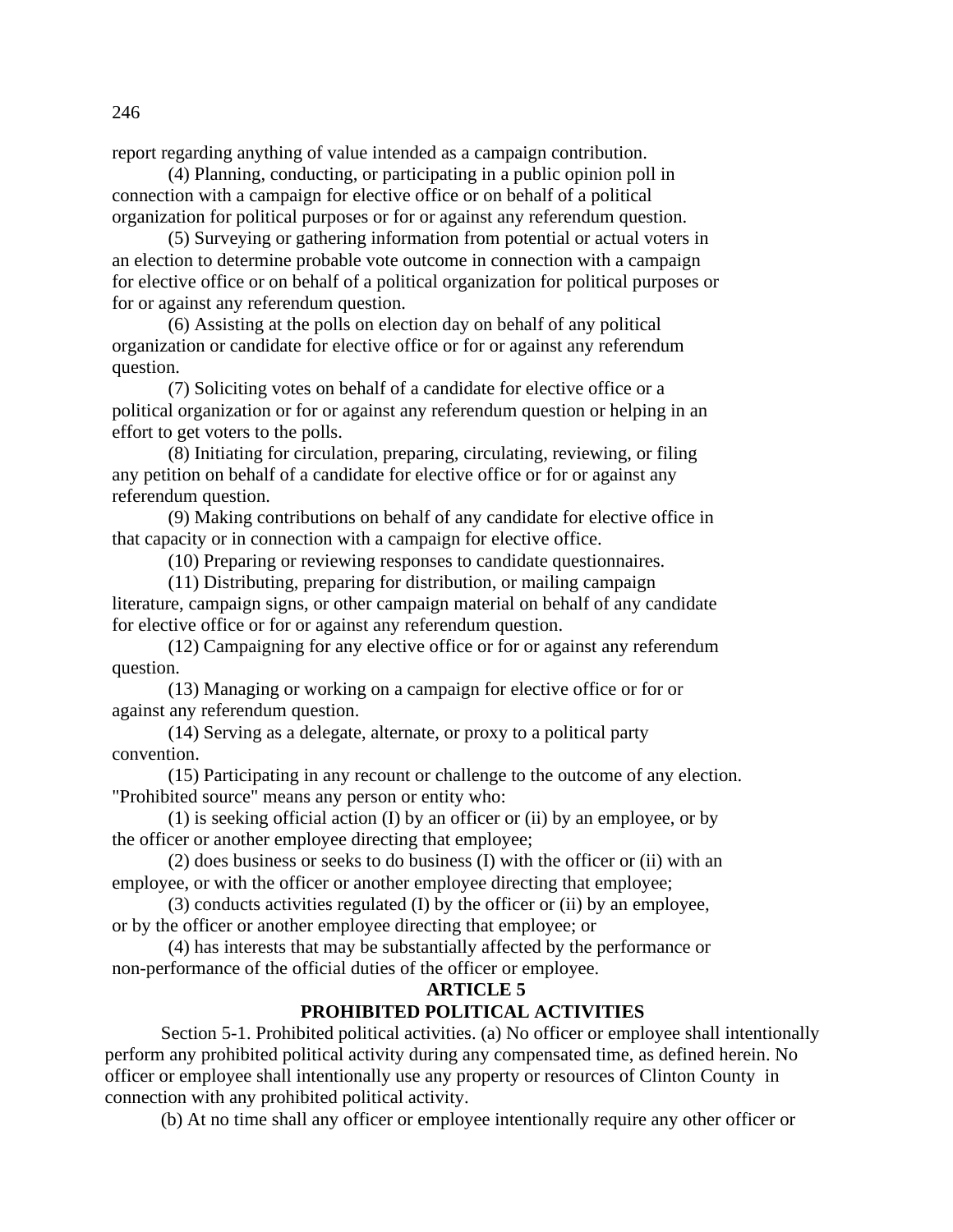employee to perform any prohibited political activity (I) as part of that officer or employee's duties, (ii) as a condition of employment, or (iii) during any compensated time off (such as holidays, vacation or personal time off).

(c) No officer or employee shall be required at any time to participate in any prohibited political activity in consideration for that officer or employee being awarded additional compensation or any benefit, whether in the form of a salary adjustment, bonus, compensatory time off, continued employment or otherwise, nor shall any officer or employee be awarded additional compensation or any benefit in consideration for his or her participation in any prohibited political activity.

(d) Nothing in this Section prohibits activities that are permissible for an officer or employee to engage in as part of his or her official duties, or activities that are undertaken by an officer or employee on a voluntary basis which are not prohibited by this Ordinance.

(e) No person either (I) in a position that is subject to recognized merit principles of public employment or (ii) in a position the salary for which is paid in whole or in part by federal funds and that is subject to the Federal Standards for a Merit System of Personnel Administration applicable to grant-in-aid programs, shall be denied or deprived of employment or tenure solely because he or she is a member or an officer of a political committee, of a political party, or of a political organization or club.

**5**

## **ARTICLE 10 GIFT BAN**

Section 10-1. Gift ban. Except as permitted by this Article, no officer or employee, and no spouse of or immediate family member living with any officer or employee (collectively referred to herein as "recipients"), shall intentionally solicit or accept any gift from any prohibited source, as defined herein, or which is otherwise prohibited by law or ordinance. No prohibited source shall intentionally offer or make a gift that violates this Section.

Section 10-2. Exceptions. Section 10-1 is not applicable to the following:

(1) Opportunities, benefits, and services that are available on the same conditions as for the general public.

(2) Anything for which the officer or employee, or his or her spouse or immediate family member, pays the fair market value.

(3) Any (I) contribution that is lawfully made under the Election Code or (ii) activities associated with a fund-raising event in support of a political organization or candidate.

(4) Educational materials and missions.

(5) Travel expenses for a meeting to discuss business.

(6) A gift from a relative, meaning those people related to the individual as father, mother, son, daughter, brother, sister, uncle, aunt, great aunt, great uncle, first cousin, nephew, niece, husband, wife, grandfather, grandmother, grandson, granddaughter, father-in-law, motherin-law, son-in-law, daughter-in-law, brother-in-law, sister-in-law, stepfather, stepmother, stepson, stepdaughter, stepbrother, stepsister, half brother, half sister, and including the father, mother, grandfather, or grandmother of the individual's spouse and the individual's fiancé or fiancee.

(7) Anything provided by an individual on the basis of a personal friendship unless the recipient has reason to believe that, under the circumstances, the gift was provided because of the official position or employment of the recipient or his or her spouse or immediate family member and not because of the personal friendship. In determining whether a gift is provided on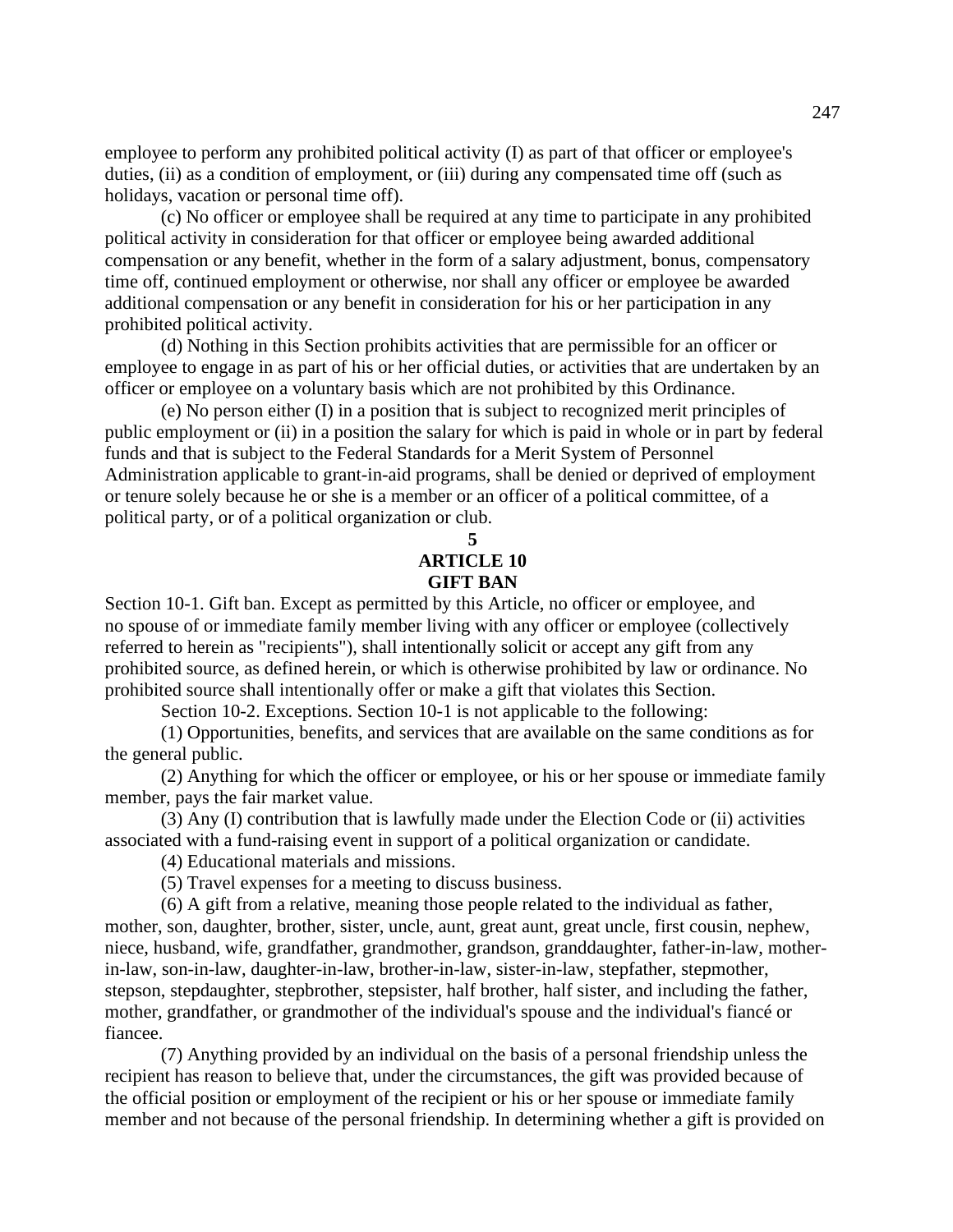the basis of personal friendship, the recipient shall consider the circumstances under which the gift was offered, such as: (I) the history of the relationship between the individual giving the gift and the recipient of the gift, including any previous exchange of gifts between those individuals; (ii) whether to the actual knowledge of the recipient the individual who gave the gift personally paid for the gift or sought a tax deduction or business reimbursement for the gift; and (iii) whether to the actual knowledge of the recipient the individual who gave the gift also at the same time gave the same or similar gifts to other officers or employees, or their spouses or immediate family members.

(8) Food or refreshments not exceeding \$75 per person in value on a single calendar day; provided that the food or refreshments are (I) consumed on the premises from which they were purchased or prepared or (ii) catered. For the purposes of this Section, "catered" means food or refreshments that are purchased ready to consume which are delivered by any means.

(9) Food, refreshments, lodging, transportation, and other benefits resulting from outside business or employment activities (or outside activities that are not connected to the official duties of an officer or employee), if the benefits have not been offered or enhanced because of the official position or employment of the officer or employee, and are customarily provided to others in similar circumstances.

(10) Intra-governmental and inter-governmental gifts. For the purpose of this Act, "intragovernmental gift" means any gift given to an officer or employee from another officer or employee, and "inter-governmental gift" means any gift given to an officer or employee by an officer or employee of another governmental entity.

(11) Bequests, inheritances, and other transfers at death.

(12) Any item or items from any one prohibited source during any calendar year having a cumulative total value of less than \$100.

Each of the exceptions listed in this Section is mutually exclusive and independent of every other.

Section 10-3. Disposition of gifts. An officer or employee, his or her spouse or an immediate family member living with the officer or employee, does not violate this Ordinance if the recipient promptly takes reasonable action to return a gift from a prohibited source to its source or gives the gift or an amount equal to its value to an appropriate charity that is exempt from income taxation under Section 501 (c)(3) of the Internal Revenue Code of 1986, as now or hereafter amended, renumbered, or succeeded.

## **ARTICLE 15 ETHICS ADVISOR**

Section 15-1. The County Board Chairman, with the advice and consent of the Clinton County Board shall designate an Ethics Advisor for the County of Clinton. The duties of the Ethics Advisor may be delegated to an officer or employee of the County of Clinton unless the position has been created as an office by the County of Clinton.

Section 15-2. The Ethics Advisor shall provide guidance to the officers and employees of Clinton County concerning the interpretation of and compliance with the provisions of this Ordinance and State ethics laws. The Ethics Advisor shall perform such other duties as may be delegated by the Clinton County Board.

## **ARTICLE 20 ETHICS COMMISSION**

Section 20-1. There is hereby created a commission to be known as the Ethics Commission of Clinton County. The Commission shall be comprised of three members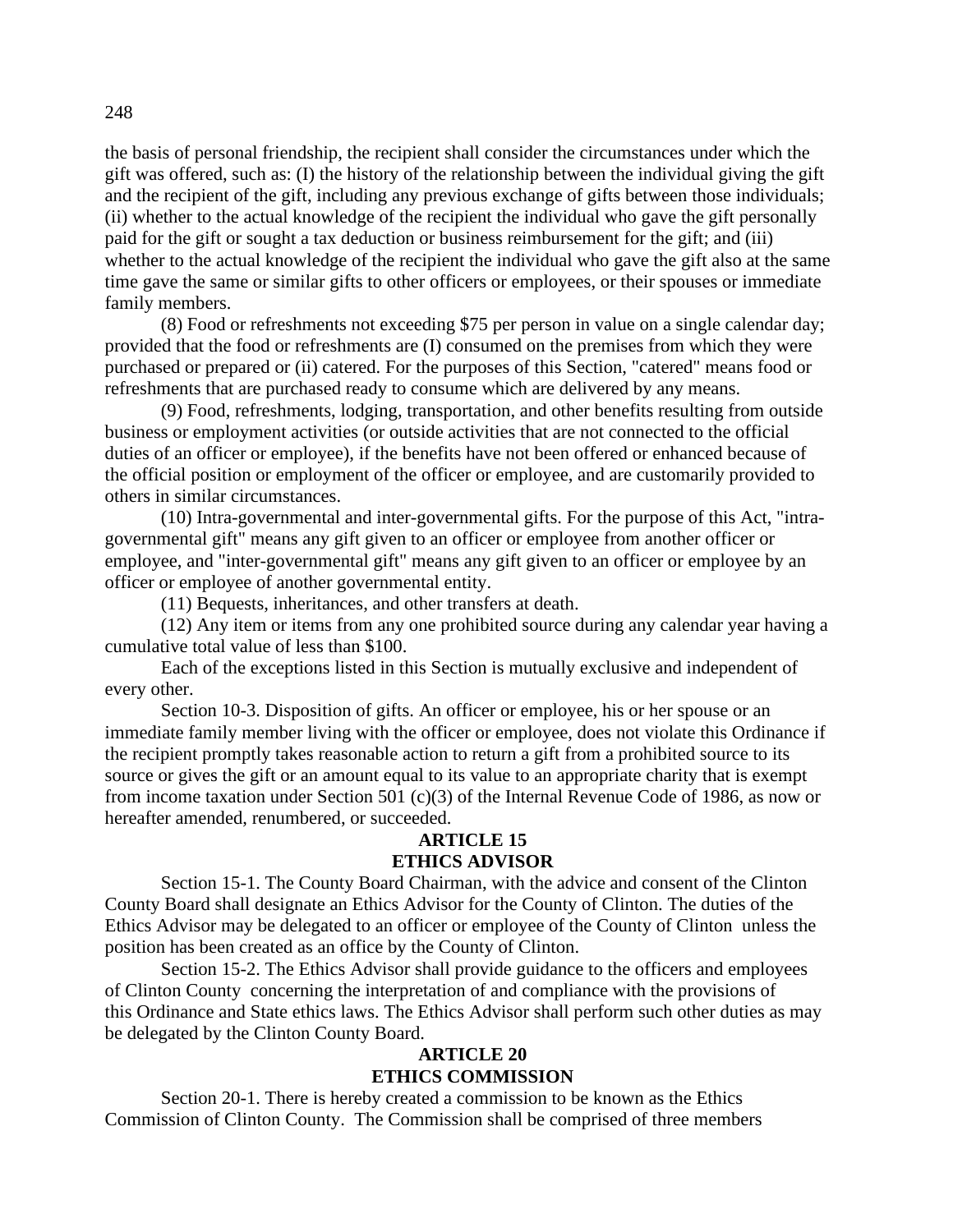appointed by the County Board Chairman with the advice and consent of the Clinton County Board. No person shall be appointed as a member of the Commission who is related, either by blood or by marriage up to the degree of first cousin, to any elected officer of Clinton County. No more than two members of the Commission shall belong to the same political party at the time such appointments are made. Party affiliation shall be determined by affidavit of the person appointed.

Section 20-2. At the first meeting of the Commission, the initial appointees shall draw lots to determine their initial terms. Two commissioners shall serve 2-year terms, and the third commissioner shall serve a one-year term. Thereafter, all commissioners shall be appointed to 2 year terms. Commissioners may be reappointed to serve subsequent terms.

At the first meeting of the Commission, the commissioners shall choose a chairperson from their number. Meetings shall be held at the call of the chairperson or any 2 commissioners. A quorum shall consist two commissioners, and official action by the commission shall require the affirmative vote of two members.

Section 20-3. The County Board Chairman, with the advice and consent of the Clinton County Board, may remove a commissioner in case of incompetency, neglect of duty or malfeasance in office after service on the commissioner by certified mail, return receipt requested, of a copy of the written charges against the commissioner and after providing an opportunity to be heard in person or by counsel upon not less than 10 days' notice. Vacancies shall be filled in the same manner as original appointments.

Section 20-4. The Commission shall have the following powers and duties:

(1) To promulgate procedures and rules governing the performance of its duties and the exercise of its powers.

(2) Upon receipt of a signed, notarized, written complaint, to investigate, conduct hearings and deliberations, issue recommendations for disciplinary actions, impose fines in accordance with Section 25-1(c) of this Ordinance and refer violations of Article 5 or Article 10 of this Ordinance to the appropriate attorney for prosecution. The Commission shall, however act only upon the receipt of a written complaint alleging a violation of this Ordinance and not upon its own prerogative.

(3) To receive information from the public pertaining to its investigations and to require additional information and documents from persons who may have violated the provisions of this Ordinance.

(4) To compel the attendance of witnesses and to compel the production of books and papers pertinent to an investigation. It is the obligation of all officers and employees of Clinton County to cooperate with the Commission during the course of its investigations. Failure or refusal to cooperate with requests by the Commission shall constitute grounds for discipline or discharge.

(5) The powers and duties of the Commission are limited to matters clearly within the purview of this Ordinance.

Section 20-5. (a) Complaints alleging a violation of this Ordinance shall be filed with the Ethics Commission.

(b) Within 3 business days after the receipt of a complaint, the Commission shall send by certified mail, return receipt requested, a notice to the respondent that a complaint has been filed against him or her and a copy of the complaint. The Commission shall send by certified mail, return receipt requested, a confirmation of the receipt of the complaint to the complainant within 3 business days after receipt by the commission. The notices to the respondent and the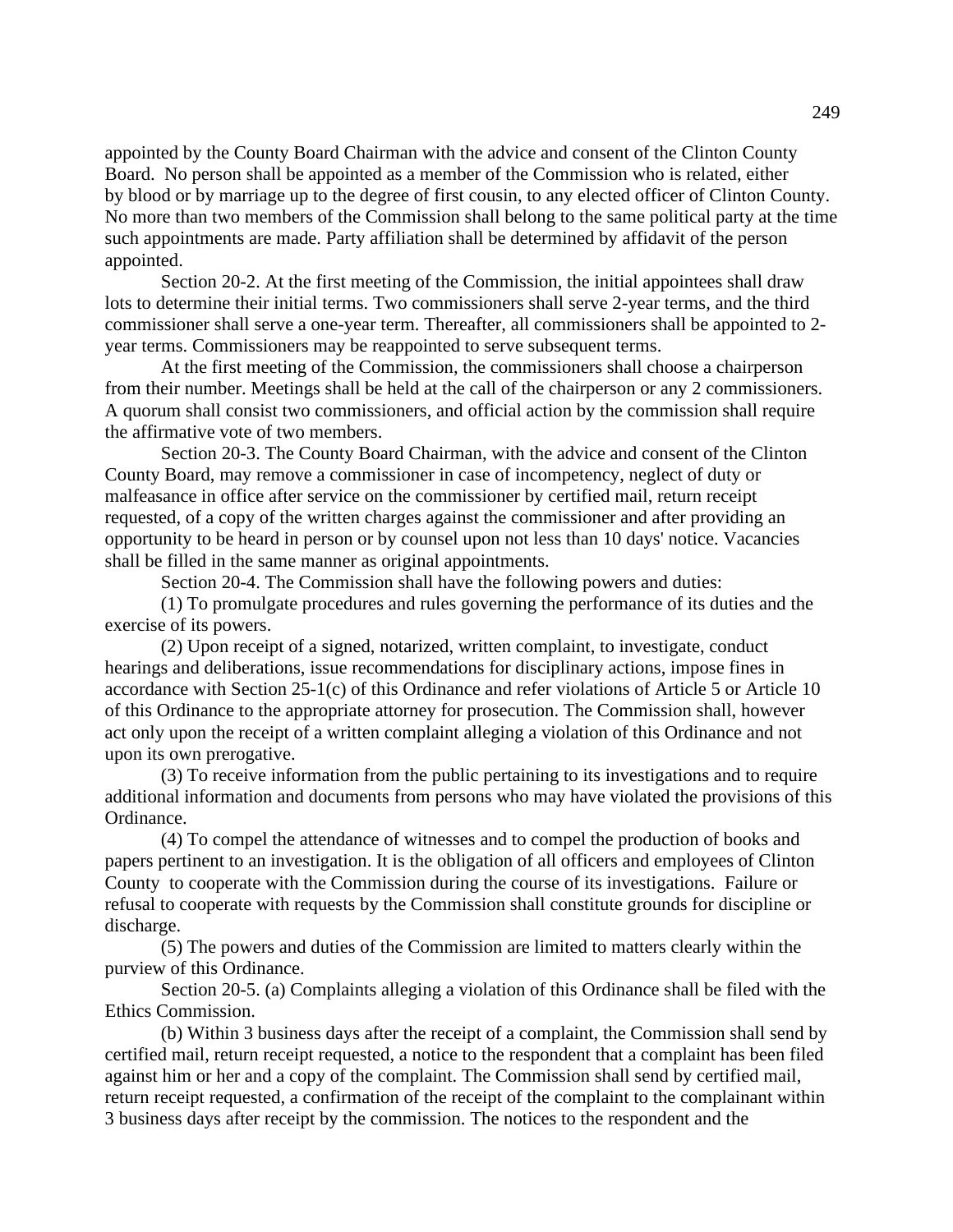complainant shall also advise them of the date, time, and place of the meeting to determine the sufficiency of the complaint and to establish whether probable cause exists to proceed.

(c) Upon not less than 48 hours' public notice, the Commission shall meet to review the sufficiency of the complaint and, if the complaint is deemed sufficient to allege a violation of this Ordinance, to determine whether there is probable cause, based on the evidence presented by the complainant, to proceed. The meeting may be closed to the public to the extent authorized by the Open Meetings Act. The Commission shall issue notice to the complainant and the respondent of the Commission's ruling on the sufficiency of the complaint and, if necessary, on probable cause to proceed within 7 business days after receiving the complaint.

If the complaint is deemed sufficient to allege a violation of Article 10 of this Ordinance and there is a determination of probable cause, then the Commission's notice to the parties shall include a hearing date scheduled within 4 weeks after the complaint's receipt. Alternatively, the Commission may elect to notify in writing the attorney designated by the corporate authorities to prosecute such actions and request that the complaint be adjudicated judicially. If the complaint is deemed not sufficient to allege a violation or if there is no determination of probable cause, then the Commission shall send by certified mail, return receipt requested, a notice to the parties of the decision to dismiss the complaint, and that notice shall be made public.

If the complaint is deemed sufficient to allege a violation of Article 5 of this Ordinance, then the Commission shall notify in writing the attorney designated by the corporate authorities to prosecute such actions and shall transmit to the attorney the complaint and all additional documents in the custody of the Commission concerning the alleged violation.

(d) On the scheduled date and upon at least 48 hours' public notice of the meeting, the Commission shall conduct a hearing on the complaint and shall allow both parties the opportunity to present testimony and evidence. The hearing may be closed to the public only if authorized by the Open Meetings Act.

(e) Within 30 days after the date the hearing or any recessed hearing is concluded, the Commission shall either (I) dismiss the complaint or (ii) issue a recommendation for discipline to the alleged violator and to the County Board Chairman, or impose a fine upon the violator, or both. The particular findings in the case, any recommendation for discipline, and any fine imposed shall be a matter of public information.

(f) If the hearing was closed to the public, the respondent may file a written demand for a public hearing on the complaint within 7 business days after the issuance of the recommendation for discipline or imposition of a fine, or both. The filing of the demand shall stay the enforcement of the recommendation or fine. Within 14 days after receiving the demand, the Commission shall conduct a public hearing on the complaint upon at least 48 hours' public notice of the hearing and allow both parties the opportunity to present testimony and evidence. Within 7 days thereafter, the Commission shall publicly issue a final recommendation to the alleged violator and to the County Board Chairman or impose a fine upon the violator, or both.

(g) If a complaint is filed during the 60 days preceding the date of any election at which the respondent is a candidate, the Commission shall render its decision as required under subsection (e) within 7 days after the complaint is filed, and during the 7 days preceding that election, the Commission shall render such decision before the date of that election, if possible.

(h) The Commission may fine any person who intentionally violates any provision of Article 10 of this Ordinance in an amount of not less than \$1,001 and not more than \$5,000. The Commission may fine any person who knowingly files a frivolous complaint alleging a violation of this Ordinance in an amount of not less than \$1,001 and not more than \$5,000. The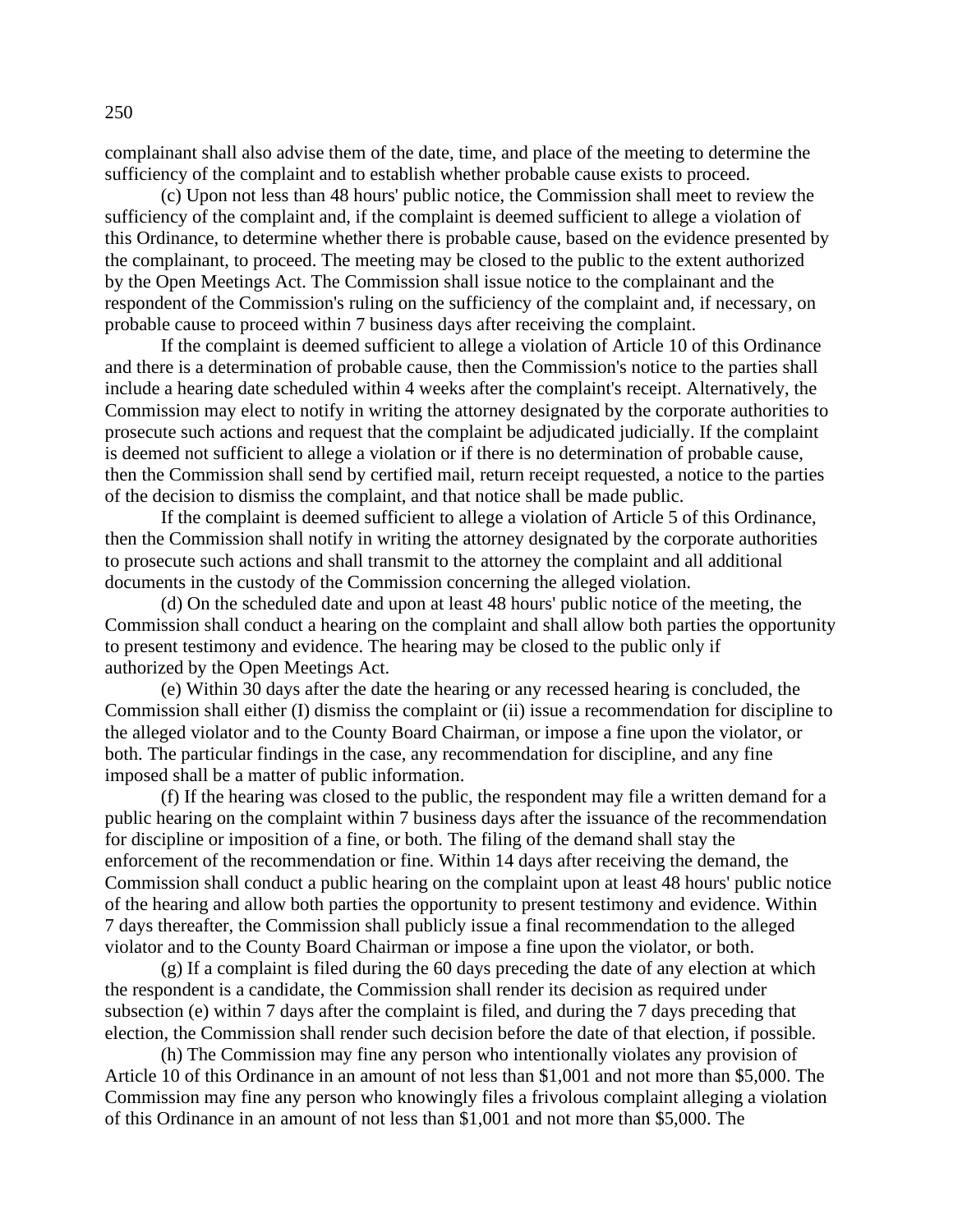Commission may recommend any appropriate discipline up to and including discharge.

(I) A complaint alleging the violation of this Act must be filed within one year after the alleged violation.

## **ARTICLE 25 PENALTIES**

Section 25-1. Penalties. (a) A person who intentionally violates any provision of Article 5 of this Ordinance may be punished by a term of incarceration in a penal institution other than a penitentiary for a period of not more than 364 days, and may be fined in an amount not to exceed \$2,500.

(b) A person who intentionally violates any provision of Article 10 of this Ordinance is subject to a fine in an amount of not less than \$1,001 and not more than \$5,000.

(c) Any person who intentionally makes a false report alleging a violation of any provision of this Ordinance to the local enforcement authorities, the State's Attorney or any other law enforcement official may be punished by a term of incarceration in a penal institution other than a penitentiary for a period of not more than 364 days, and may be fined in an amount not to exceed \$2,500.

(d) A violation of Article 5 of this Ordinance shall be prosecuted as a criminal offense by an attorney for the County of Clinton by filing in the circuit court an information, or sworn complaint, charging such offense. The prosecution shall be under and conform to the rules of criminal procedure. Conviction shall require the establishment of the guilt of the defendant beyond a reasonable doubt.

A violation of Article 10 of this Ordinance may be prosecuted as a quasi-criminal offense by an attorney for the County of Clinton, or, if an Ethics Commission has been created, by the Commission through the designated administrative procedure.

(e) In addition to any other penalty that may be applicable, whether criminal or civil, an officer or employee who intentionally violates any provision of Article 5 or Article 10 of this Ordinance is subject to discipline or discharge.

**SECTION 2:** This Ordinance shall be in effect upon its passage and approval and publication as provided by law.

#### **#06-04-02**

**BE IT ORDAINED** by the County of Clinton, Illinois as follows:

Pursuant to Article 40-3-2 of the Clinton County Zoning Code, as amended the following described real estate shall be classified as "Commercial":

Property location: Wade Township, commencing at the northwest corner of said Quarter; thence easterly along the north line of said Quarter having an assumed bearing of North 88 degrees 38 minutes 46 seconds East 679.76 feet; thence South 01 degrees 49 minutes 19 seconds East 22.66 feet to a point on the southerly right-of-way line of Old U.S. Route 50 being the point of beginning; thence North 89 degrees 24 minutes 41 seconds East along said right-of-way line 255.00 feet to the northwest corner of an existing 2.04 Acre Tract; thence South 01 degrees 49 minutes 19 seconds East along the west line of said 2.04 acre tract 275.00 feet to the southwest corner of said Tract; thence North 89 degrees 24 minutes 41 seconds East along the south line of said Tract 100.00 feet; thence South 60 degrees 19 minutes 02 seconds West 113.09 feet; thence South 89 degrees 24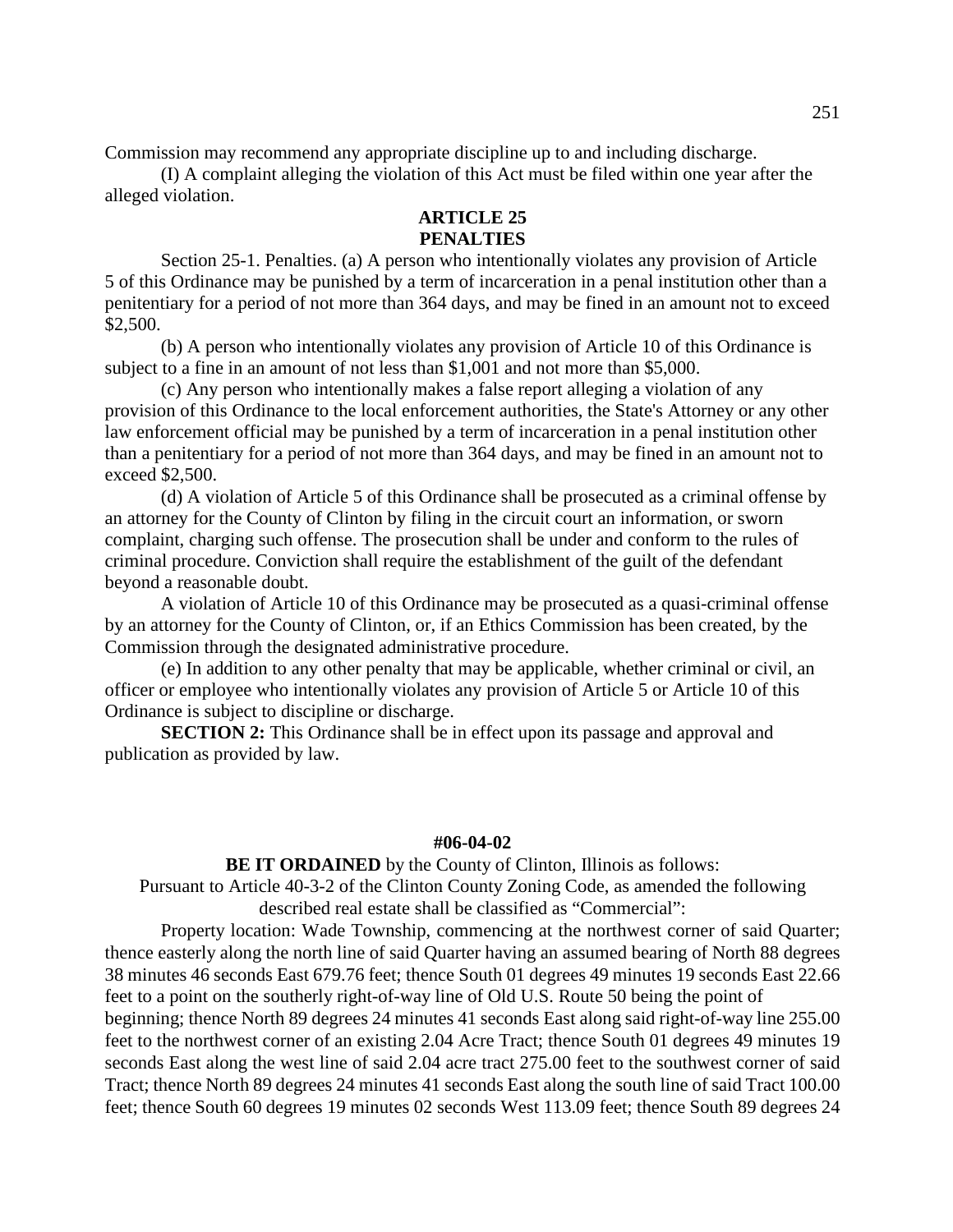minutes 41 seconds West 255.00; thence North 01 degrees 49 minutes 19 seconds West 330.00 feet to the point of beginning. Containing 1.99 acre, more or less and is contiguous to an existing commercial property.

**ADOPTED, ORDAINED AND APPROVED** June 21, 2004, by a roll call vote of the Corporate Authorities of the County of Clinton, Illinois this  $21<sup>st</sup>$  day of June, 2004.

Voting yes: Hitpas, Murray, Robbins, Pingsterhaus, Taylor, Fix, Holtgrave, Foppe, Sullivan, Taylor, Beckmann, and Lampe. Absent: Guthrie and Mensing.

**DATED** at Carlyle this 21<sup>st</sup> day of June, 2004. S/ Thomas LaCaze, County Clerk S/ Ray Kloeckner, Board Chairman

**#06-04-03**

**BE IT ORDAINED** by the County of Clinton, Illinois, as follows:

Article 24-6-3 of the Clinton County Motor Vehicle Code, as amended, shall be amended to include as follows:

(M) Schedule "G" shall list specifically, but without limitation to the remainder of this section, all "NO PARKING" areas.

**ADOPTED, ORDAINED, AND APPROVED** June 21, 2004, by a roll call vote of the Corporate Authorities of the County of Clinton, this  $21<sup>st</sup>$  day of June, 2004.

Voting yes: Hitpas, Murray, Robbins, Pingsterhaus, Taylor, Fix, Holtgrave, Foppe, Sullivan, Taylor, Beckmann and Lampe.

**DATED** at Carlyle this 21<sup>st</sup> day of June, 2004.

S/ Thomas LaCaze, County Clerk S/ Ray Kloeckner, Board Chairman

## **#06-04-04**

## **BE IT ORDAINED BY THE COUNTY OF CLINTON, ILLINOIS, AS FOLLOWS:**

Article Schedule "G" of the Clinton County Motor Vehicle Code, as amended, shall be amended to include as follows:

Walcott Road to Emerald Road on IL Rte 127, east and west sides of roadway.

**ADOPTED, ORDAINED and APPROVED** June 21, 2004, by a roll call vote of the Corporate Authorities of the County of Clinton, Illinois, this  $21<sup>st</sup>$  day of June, 2004.

Voting yes: Hitpas, Murray, Robbins, Pingsterhaus, Taylor, Fix, Holtgrave, Foppe, Sullivan, Taylor, Beckmann, Lampe. Voting no: none. Absent: Guthrie and Mensiing.

## **#06-04-05**

This **AGREEMENT** is entered into by and between the State of Illinois, acting through its Department of Transportation, hereinafter referred to as the STATE, and Clinton County of the State of Illinois, hereinafter referred to as the LOCAL AGENCY.

## **WITNESSETH**

**WHEREAS**, the parties hereto, in order to provide locally designated truck routes capable of sustaining increased load limits of 80,000 pounds, are desirous of improving County Highway 7 (Germantown Road) from Old US Route 50 in Breese to IL Route 161 in Germantown by resurfacing the rural section with bituminous concrete and constructing Portland cement concrete pavement in the urban section. Said improvement is to be identified as Sections 03-00083-00-RS & 03-00083-01- PV and STATE Job Number C-98-359-04 for construction and construction engineering, and

252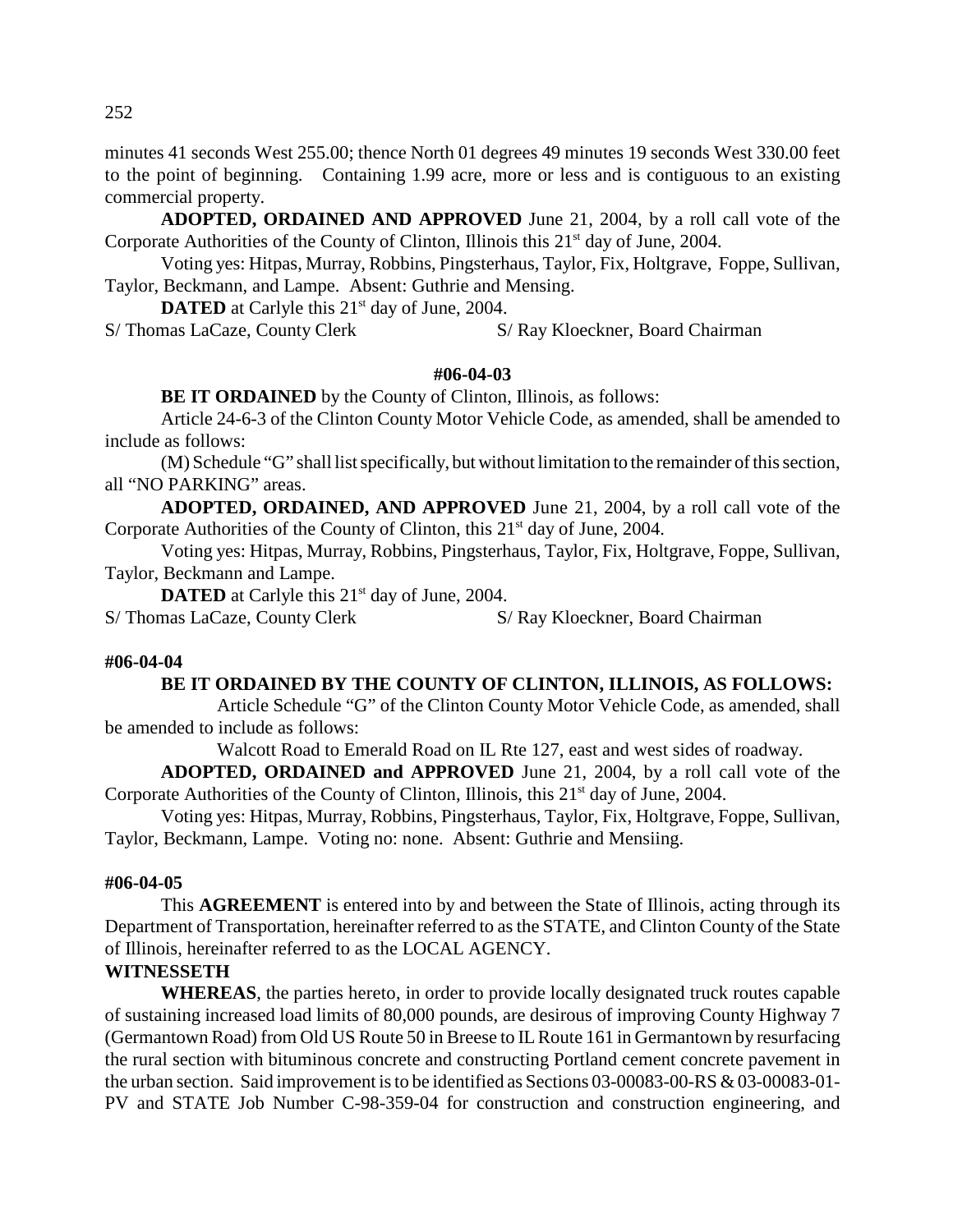hereinafter referred to as the PROJECT.

**WHEREAS,** the parties hereto are desirous of said PROJECT in that the same will be immediate benefit to the residents of the LOCAL AGENCY and permanent in nature; and

**WHEREAS,** the STATE and LOCAL AGENCY wish to avail themselves of certain funds made available by the 80,000 Pound Truck Access Route Program for this PROJECT.

**THEREFORE,** in consideration of the mutual covenants contained herein, the parties hereto agree as follows:

1) It is mutually agreed by and between the parties hereto that the estimated cost of the improvement is as follows:

| Section                         | 03-00083-00-RS |            | 03-00083-01-PV |            |
|---------------------------------|----------------|------------|----------------|------------|
| Construction                    |                | 500,000.00 |                | 250,000.00 |
| <b>Construction Engineering</b> |                | 35,000.00  |                | 17,500.00  |
| Total                           |                | 535,000.00 |                | 267,000.00 |

Total Estimated  $Cost = $802,500,00$ 

2) It is mutually agreed the Project will be processed, let, and constructed in accordance with Motor Fuel Tax standards, policies and procedures.

3) The Local Agency will certify to the State that all necessary right-of-way has been obtained (if right of way is required) or that no additional right-of-way is required prior to the Local Agency advertising for bids for the Project.

4) The Project will be let and awarded by the Local Agency upon approval of the plans and specifications by the State.

5) The Local Agency agrees to retain jurisdiction and to maintain or cause to be maintained in a manner satisfactory to the State, the completed Project.

6) The Local Agency agrees to pass an ordinance/resolution clearly defining the limits of the proposed 80,000 pound truck route along with identifying the class of truck route. A copy of said ordinance/resolution is attached hereto and made a part hereof. Such truck route shall be properly signed in accordance with the Illinois Manual on Uniform Traffic Control Devices. Cost of signing to be included in estimated cost of the Project.

7) The parties hereto agree the Local Agency's Engineer's Estimate for this Project is \$802,500.00 which includes 3.68 lane miles of roadway improvement that are eligible for funding under the Truck Access Road Program. Based on the Engineer's Estimate, it is mutually agreed that the State's share of the Project cost under the Truck Access Road Program shall be a lump sum amount of \$220,800.00 not to exceed 50% of the final construction cost, whichever is the lesser, payable upon completion of the Project and receipt of a request for payment from the Local Agency.

8) The Local Agency agrees to maintain, for a minimum of 3 years after the completion of the contract, adequate books, records, and supporting documents to verify the amounts, recipients, and uses of all disbursements of funds passing in conjunction with the contract; the contract and all books, records, and supporting documents related to the contract shall be available for review and audit by the Auditor General and the department; and the Local Agency agrees to cooperate fully with any audit conducted by the Auditor General and the Department and to provide full access to all relevant materials. Failure to maintain the books, records, and supporting documents required by this section shall establish a presumption in favor of the State for recovery of any funds paid by the State under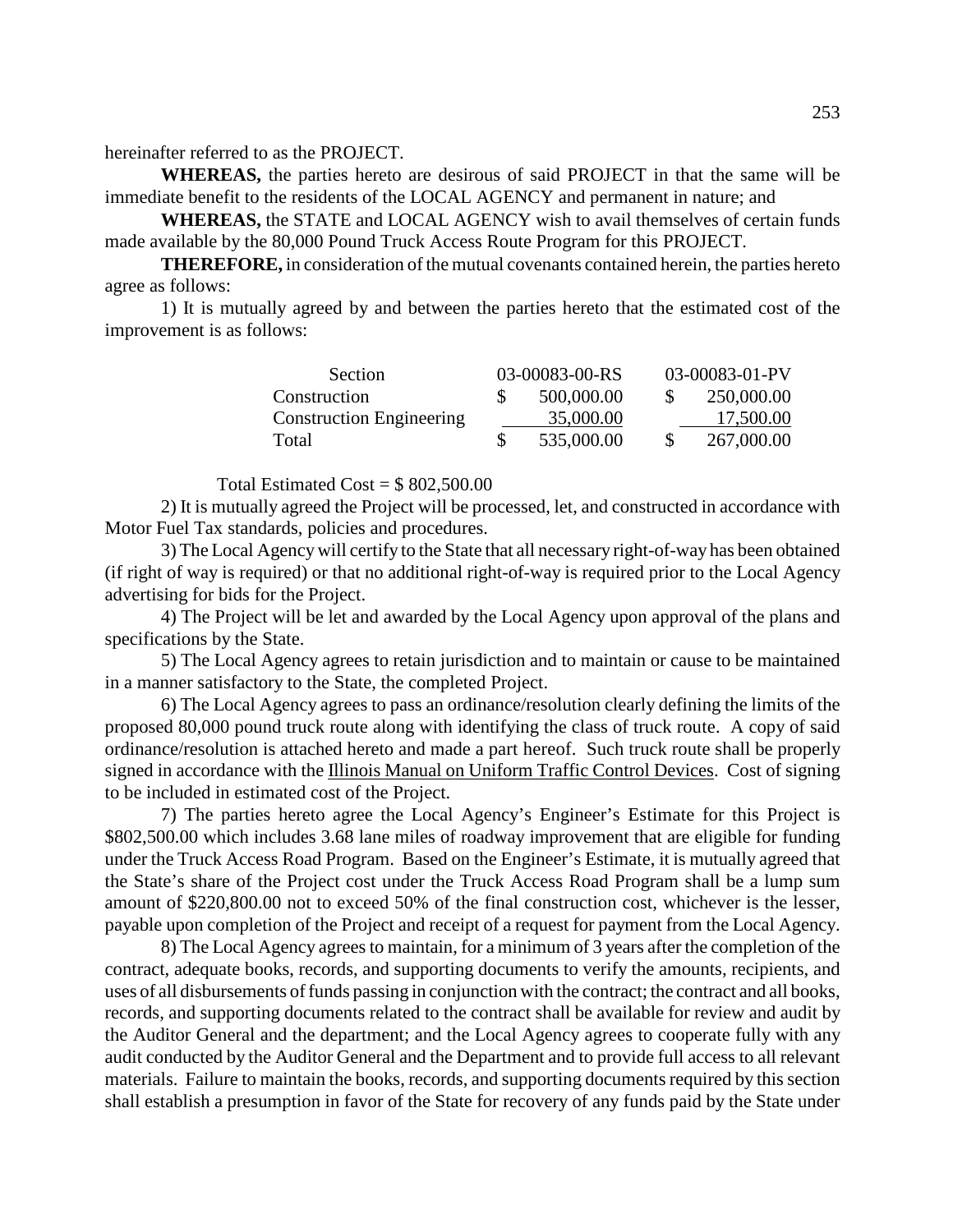the contract for which adequate books, records, and supporting documentation are not available to support their purported disbursement. Obligations of the State shall cease immediately without penalty or further payment being required if, in any fiscal year, the IL General Assembly or applicable Federal Funding source fails to appropriate or otherwise make available funds for the work contemplated herein.

9) The Local Agency will not discriminate on the basis of race, color, national origin or sex in the award and performance of any USDOT-assisted contract or in the administration of its DBE Program or the requirements of 49 CFR part 26. The Local Agency shall take all necessary and reasonable steps under 49 CFR part 26 to ensure nondiscrimination in the award and administration of USDOT-assisted contracts. The Local Agency's DBE Program, as required by 49 CFR part 26 and as approved by USDOT, is incorporated by reference in this Agreement. Upon notification to the recipient of its failure to carry out its approved program, the department may impose sanctions as provided for under part 26 and may, in appropriate cases, refer the matter for enforcement under 18 U.S.C. 1001 and/or the Program Fraud Civil Remedies Act of 1986 (31 U.S.C. 3801 et seq). In the absence of a USDOT-approved Local Agency DBE Program or on State awarded contracts, this Agreement shall be administered under the provisions of the State USDOT approved Disadvantaged Business Enterprise Program.

10) All projects for the construction of fixed works which are financed in whole or in part with funds provided by this agreement or amendment shall be subject to the Prevailing Wage Act (820 ILCS 130/0.01 et seq.) Unless the provisions of that Act exempt its application."

11) This Agreement shall be binding upon and inure to the benefits of the parties hereto, their successors, and assigns.

June 21, 2005 S/ Ray Kloeckner, Chairman Clinton County Board.

S/ Director of Highways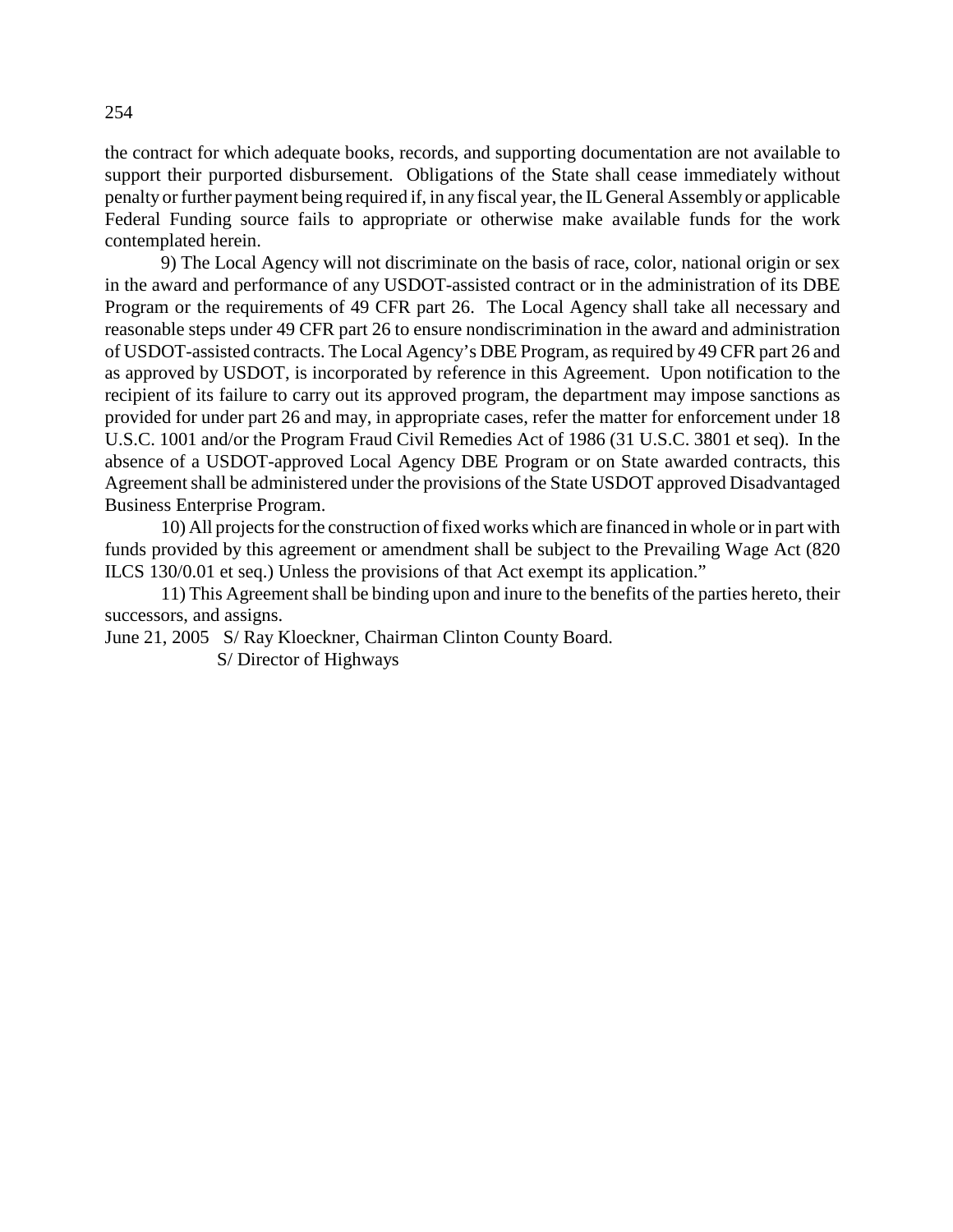## **CLINTON COUNTY BOARD August 16, 2004**

The August meeting of the Clinton County Board was called to order by Sheriff Mike Kreke on Monday, August 16, 2004, at 7:00 p.m.

**Roll call:** Present: Beckmann, Fix, Foppe, Guthrie, Hitpas, Holtgrave, Kloeckner, Lampe, Mensing, Murray, Pingsterhaus, Robbins, Sullivan, Craig Taylor and Jack Taylor.

The Pledge of Allegiance was recited. All visitors and guests introduced themselves.

**MOTION** by Lampe second by Craig Taylor to approve the minutes of the July 20, 2004, meeting with one correction. The minutes should read the Negotiation Committee shall negotiate all contracts, not just union contracts. **MOTION CARRIED**.

**MOTION** by Lampe second by Mensing to approve the minutes of the special County Board meeting that was held July 29, 2004. **MOTION CARRIED**.

**MOTION** by Craig Taylor second by Sullivan to approve the appointment of Clarence Kohlbrecher as Trustee of the St. Rose Fire Protection District for a three year term. **MOTION CARRIED.** 

**MOTION** by Foppe second by Sullivan to approve the appointment of John Detmer as Trustee of the St. Rose Sanitary District for a three year term. **MOTION CARRIED**.

**MOTION** by Guthrie second by Pingsterhaus to approve the appointments of Jim Kueper, Mike Kreke and Paulette Evans as members to the 708 Mental Health Board. **MOTION CARRIED**.

**MOTION** by Guthrie second by Pingsterhaus to approve an ordinance proposing the establishment of Clinton County Special Service Area #19 (territory within the Carlyle Fire Protection District). **MOTION CARRIED**. The ordinance requires that a public hearing be held to consider the establishment. The date of the hearing will be set later.

Chairman Kloeckner reported BPI has been aggressively pursuing the marketing of the County's coal rights. They are currently researching information to conduct a preliminary testing of the coal bed.

The following committees had no reports: Lake Task Force, Solid Waste, Tourism, 911, Personnel, Agriculture, General Services and Liquor.

**IL COUNTY INSURANCE TRUST** - Foppe reported a meeting is scheduled for Wednesday at 9:00 a.m.

**INSURANCE COMMITTEE** - Hitpas reported his Committee reviewed the bills. He has talked with Dan Imming concerning the anniversary date of our policy and the renewal date of the policy.

**UNINCORPORATED AREA IMPROVEMENT COMMITTEE** - The County had to resubmit a letter for the New Memphis Sanitary District indicating the County would sponsor their application for next year.

**SAFETY COMMITTEE** - Pingsterhaus reported the a meeting is scheduled for Monday, September  $20<sup>th</sup>$  at 1:00 p.m.

**EDUCATION COMMITTEE** - Beckmann stated the next meeting will be September  $2<sup>nd</sup>$  at 4:30 p.m.

**MENTAL HEALTH/SWIAAA COMMITTEE** - Foppe reported the 708 Budget that was presented last month does not need to be approved until the November meeting. He also reported that SWIAAA has changed their name to Area Agency on Aging of Southwestern Illinois. At their meeting last Thursday recommendations were made on how the grants are to be dispersed, such as the Meals on Wheels program, counseling, transportation, etc.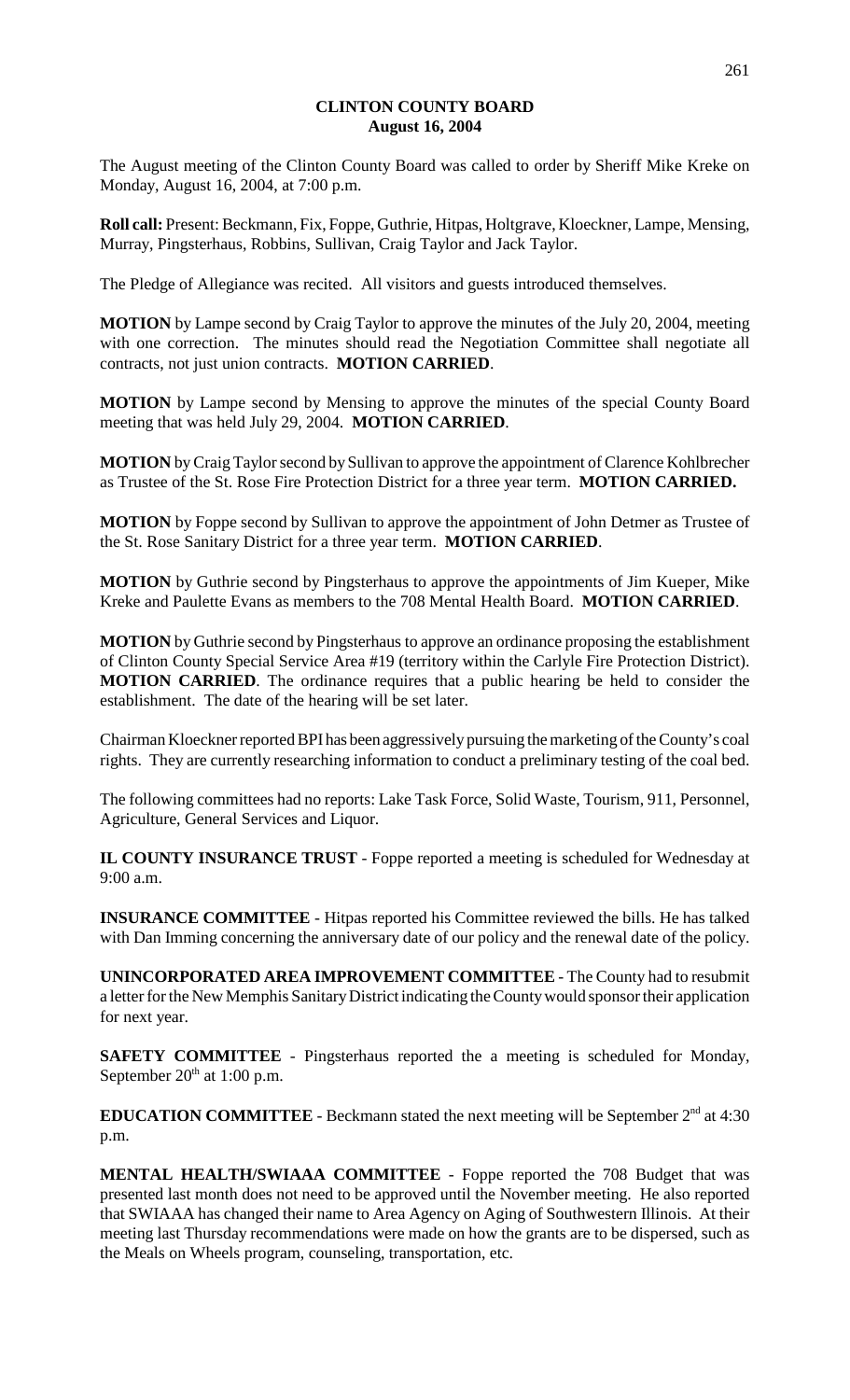**GIS COMMITTEE** - Beckmann reported his committee along with Image America met and have agreed to hire Bob Williams of Sanborn as the certified photogrammetrist to review the imagery. The next meeting will be Thursday, August  $19<sup>th</sup>$  at 6:30 p.m. County Clerk LaCaze informed the board that he has sent letters to all customers notifying them of the increase of recording fees that will be effective September 1, 2004.

**RC&D COUNCIL** - The next meeting will be September 21, 2004, at 7:00 p.m. in Mascoutah.

**NEGOTIATION COMMITTEE** - Craig Taylor said his committee is getting ready to begin negotiations with the IL Fraternal Order of Police union.

**ZONING COMMITTEE - MOTION** by Murray second by Sullivan to waive the first reading of E. & J. Hemann Subdivision located in Germantown Township. **MOTION CARRIED**.

**MOTION** by Sullivan second by Lampe to approve the second and final reading of the plat of E. & J. Hemann Subdivision, a two lot subdivision located in Germantown Township. **MOTION CARRIED**.

A zoning issue concerning the a Map Change for Dr. Richard Stern in Breese Township was tabled until next month's meeting.

**LAW ENFORCEMENT COMMITTEE** - Ryan Blank with Korte & Luitjohn was present to explain a problem with the roof of the jail building. The screws on the metal are rusted which has been causing a lot of water penetration which is rotting the wood. The cost to replace it now will be \$9,596.00. Foppe indicated if this metal is not replaced and caused problems, our liability insurance would not cover the damage. **MOTION** by Sullivan second by Fix to approve the repairs and pay for it out of the Building Maintenance Fund. **MOTION CARRIED**.

**ECONOMIC DEVELOPMENT COMMITTEE** - Mike Landry has been appointed the new Southwestern Illinois Development Agency director and he is requesting a meeting with Chairman Kloeckner and the Economic Development Committee.

**ROAD & BRIDGE COMMITTEE - MOTION** by Jack Taylor second by Hitpas to approve a resolution to purchase a used culvert cleaner from Coe Equipment, Inc of Rochester for \$9,850.00. **MOTION CARRIED**.

Engineer Mitchell reported work on the Germantown Road construction project has been halted because of the construction worker's strike.

**FINANCE/HEALTH SERVICES COMMITTEE** - **MOTION** by Jack Taylor second by Sullivan to accept the monthly report of the Health Department. **MOTION CARRIED**.

**MOTION** by Jack Taylor second by Foppe to approve the ambulance service contract with the City of Highland for Special Service Area #5 in the amount of \$17,476.00. **MOTION CARRIED.**

**MOTION** by Hitpas second Craig Taylor to approve the monthly budget and financial report of the Treasurer's Office. **MOTION CARRIED**.

Treasurer Mueller reported the first installment of real estate taxes is due August 25<sup>th</sup>.

**MOTION** by Craig Taylor second by Mensing to approve the voiding of tax bills on property the county has acquired in conjunction with the Delinquent Tax Sale procedure. **MOTION CARRIED**.

**MOTION** by Jack Taylor second by Beckmann to approve payment of \$1,165.20 from the Pearl Sand Account to Henneghan & Associates for water main extensions. **MOTION CARRIED**. The Village of Germantown will be approving payment of this invoice at their August meeting.

County Clerk LaCaze received a call from SBC indicating they will be refunding Clinton County \$26,000 on a contract that dates back eight years. SBC will show the credit on the phone bill after which the county will receive the refund.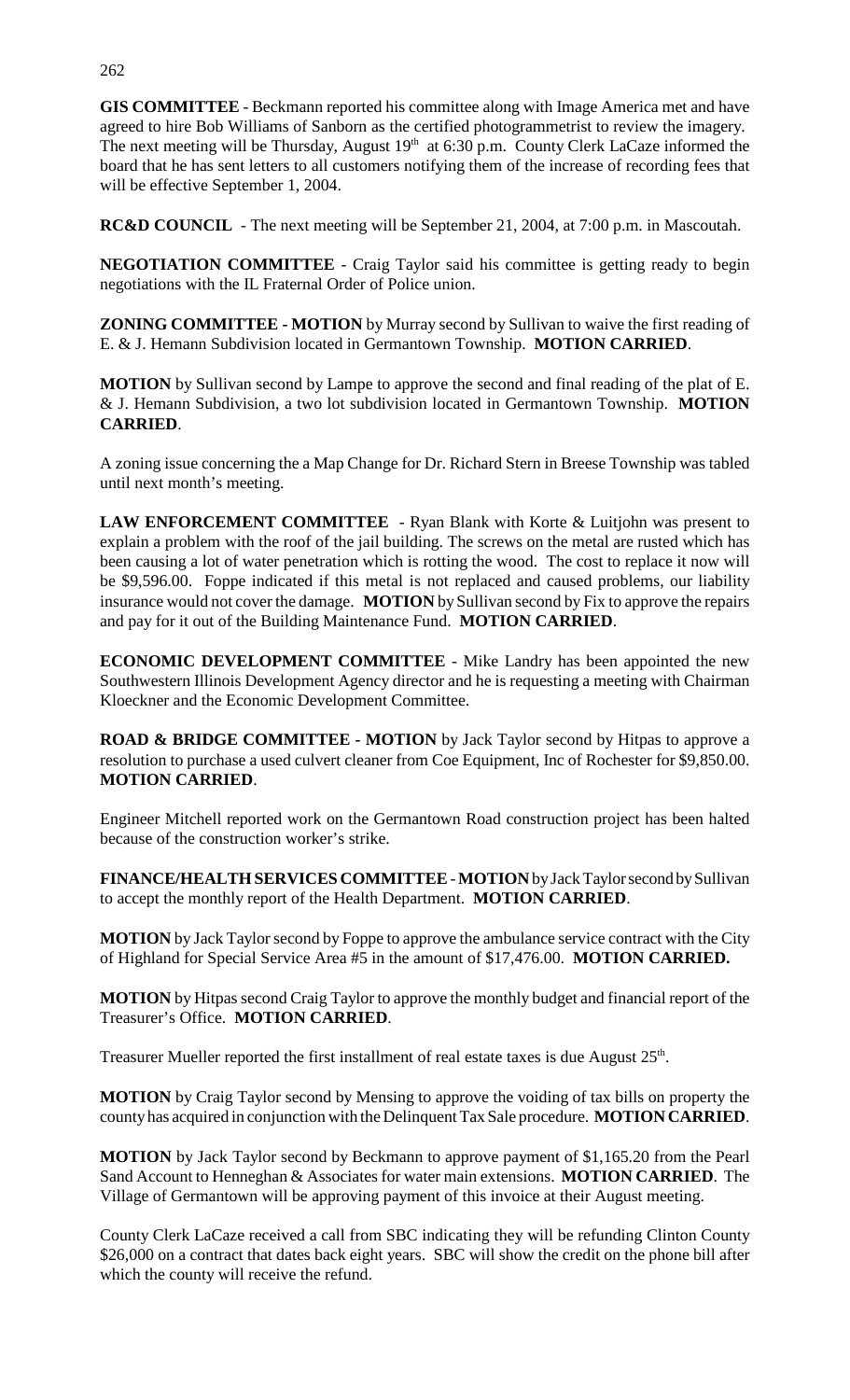**FACILITIES COMMITTEE** - Craig Taylor reported having a minor problem with the phone system and Dan Jansen is working on getting it corrected.

**ENVIRONMENTAL CONCERNS COMMITTEE** - Beckmann reported Jack Rickner of Exxon has invited his committee to tour the coal mine site.

**MOTION** by Craig Taylor second by Fix to approve payment of Accounts Payable Claims. **MOTION CARRIED.**

**MOTION** by Robbins second by Fix to adjourn the meeting. **MOTION CARRIED**.

Ray Kloeckner \_\_\_\_\_\_\_\_\_\_\_\_\_\_\_\_\_\_\_\_\_\_\_\_\_\_\_\_\_\_ Board Chairman

Thomas LaCaze, County Clerk

## **#08-04-01 AN ORDINANCE PROPOSING THE ESTABLISHMENT OF CLINTON COUNTY SPECIAL SERVICE AREA NO. 19 AND PROVIDING FOR A PUBLIC HEARING AND OTHER PROCEDURES IN CONNECTION THEREWITH**

**BE IT ORDAINED** by the County Board of Clinton County, Illinois, as follows:

1. Section 7(6) of Article VII of the 1970 Constitution of the State of Illinois and 35ILCS 200/27-5, et. Seq.**,** authorize the establishment of special service areas in order to provide governmental services to certain areas within the county and to authorize the imposition of a tax to pay for the providing of such special services and the debt incurred therewith.

2. The County Board of Clinton County, Illinois, finds as follows:

(a) It is in the public interest that the creation of a special service area in the territory described as that located within the Carlyle Fire Protection District limits, County of Clinton, be considered at a public hearing to be held as hereinafter set forth:

(b) Said territory is contiguous and complies with the terms of 35ILCS 200/27-5 et. Seq. It is proposed to provide emergency ambulance service within said territory. It is in the public interest of the County of Clinton to determine whether said service should be provided and paid for by the levying of taxes against all property within said territory.

3. Pursuant to authority granted by the Illinois Constitution and Illinois Compiled State Statutes, the County Board of Clinton County, Illinois hereby proposes the establishment of Clinton County Special Service Area No. 19 for the purpose of providing emergency ambulance service within the described contiguous territory.

4. A public hearing shall be held on the  $20<sup>th</sup>$  day of September, 2004, at Court House Annex (Jail) to consider the creation of Clinton County Special Service Area No. 19 in Clinton County, Illinois for the territory described above. At the hearing there shall be considered a proposal for providing emergency ambulance service within said territory and the following:

(a) The maximum rate of taxes to be extended against all property within said territory shall be **\$0.15 per \$100 of assessed valuation (.15%).**

Said taxes are to be levied upon all taxable property within the proposed Clinton County Special Service Area No. 19, as described, and said taxes shall be in addition to any other annual tax presently levied by any taxing district within said special service area.

5. Notice of hearing shall be published at least once not less than 15 days prior to the public hearing in the Union Banner which is a newspaper of general circulation in the County of Clinton. In addition, notice by mailing shall be given by depositing said notice in the United States mail addressed to the person(s) in whose name the general taxes for the last preceding year were paid on each lot, block, tract, or parcel of land lying within the proposed special service area as well as to those entities paying personal property taxes within said area. Said notice shall be mailed not less than 10 days prior to the time set for the public hearing. In the event taxes for the last preceding year were not paid, the notice shall be sent to the person last listed on the tax rolls prior to that year as the owner of said property. The notice shall be in substantially the following form:

#### **NOTICE OF HEARING**

Notice is hereby given that on the 20<sup>th</sup> day of September, 2004, at 6:00 pm at the Court House Jail Annex, a hearing will be held by the County Board of Clinton County, Illinois, to consider forming Clinton County Special Service area No. 19 consisting of the following territory:

All territory within the boundaries of the Carlyle Fire Protection District

The purpose of the public hearing is to consider a proposal for providing special services in the nature of emergency ambulance service in said territory.

The maximum rate of taxes to be extended in any year against all property within said territory shall be **\$0.15 per \$100 of assessed valuation (.15%).**

Said tax is to be levied upon all taxable property within the proposed Clinton County Special Service Area No. 19, as described, and said tax shall be in addition to any other annual tax presently levied by any taxing district within said special service area.

All interested persons affected by the formation of Clinton County Special Service Area No. 19,